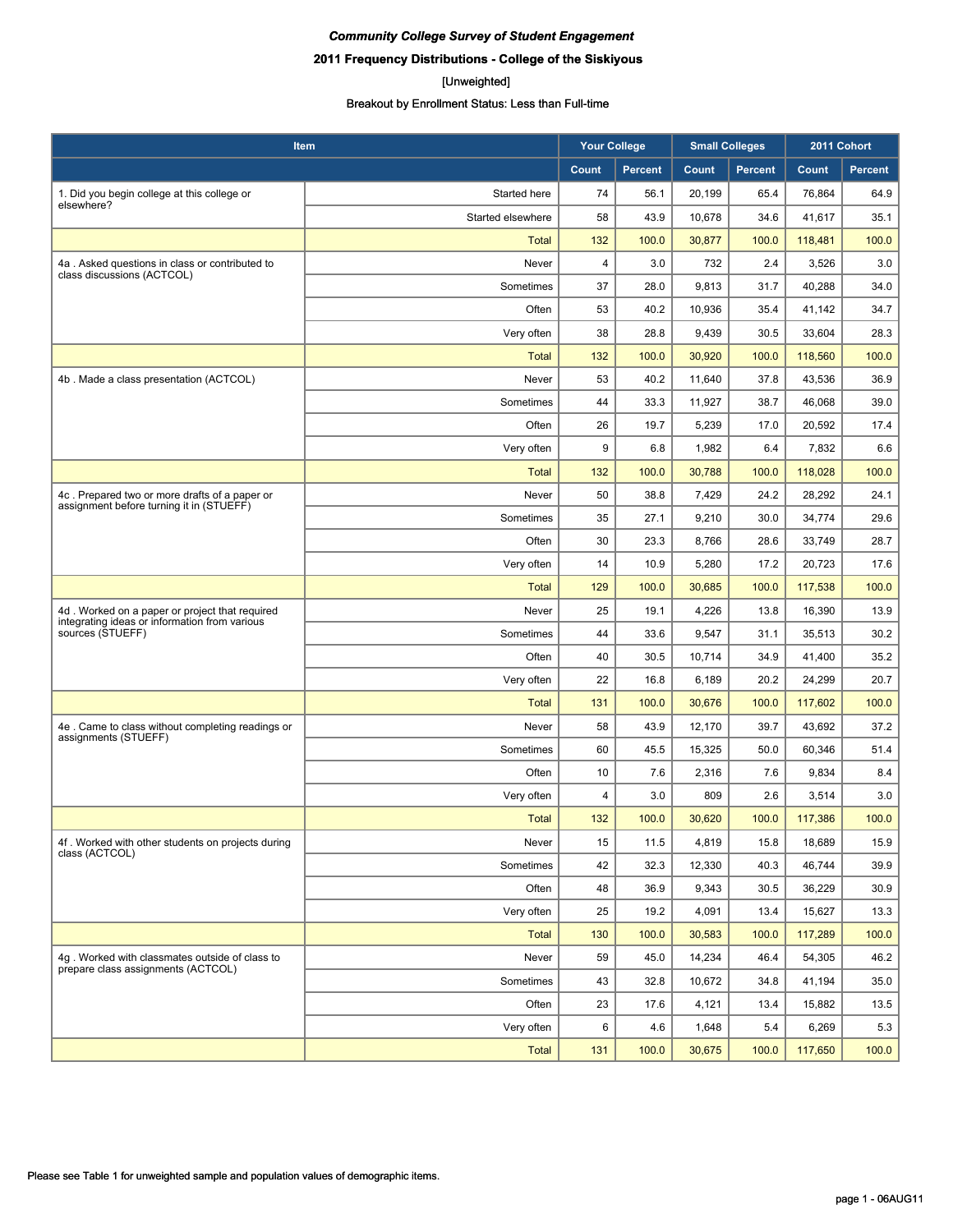## **2011 Frequency Distributions - College of the Siskiyous**

#### [Unweighted]

| <b>Item</b>                                                                                     |              | <b>Your College</b> |                | <b>Small Colleges</b> |                | 2011 Cohort |         |
|-------------------------------------------------------------------------------------------------|--------------|---------------------|----------------|-----------------------|----------------|-------------|---------|
|                                                                                                 |              | Count               | <b>Percent</b> | Count                 | <b>Percent</b> | Count       | Percent |
| 4h. Tutored or taught other students (paid or                                                   | Never        | 85                  | 64.4           | 23,833                | 77.6           | 90,640      | 76.9    |
| voluntary) (ACTCOL)                                                                             | Sometimes    | 30                  | 22.7           | 5,090                 | 16.6           | 19,943      | 16.9    |
|                                                                                                 | Often        | 8                   | 6.1            | 1,217                 | 4.0            | 4,940       | 4.2     |
|                                                                                                 | Very often   | 9                   | 6.8            | 592                   | 1.9            | 2,384       | 2.0     |
|                                                                                                 | <b>Total</b> | 132                 | 100.0          | 30,732                | 100.0          | 117,907     | 100.0   |
| 4i. Participated in a community-based project as a<br>part of a regular course (ACTCOL)         | Never        | 93                  | 71.0           | 24,888                | 81.3           | 95,674      | 81.5    |
|                                                                                                 | Sometimes    | 22                  | 16.8           | 4,078                 | 13.3           | 15,435      | 13.2    |
|                                                                                                 | Often        | 9                   | 6.9            | 1,164                 | 3.8            | 4,384       | 3.7     |
|                                                                                                 | Very often   | $\overline{7}$      | 5.3            | 466                   | 1.5            | 1,844       | 1.6     |
|                                                                                                 | <b>Total</b> | 131                 | 100.0          | 30,596                | 100.0          | 117,337     | 100.0   |
| 4j. Used the Internet or instant messaging to work<br>on an assignment                          | Never        | 17                  | 13.0           | 3,308                 | 10.8           | 12,808      | 10.9    |
|                                                                                                 | Sometimes    | 38                  | 29.0           | 7,526                 | 24.6           | 29,137      | 24.8    |
|                                                                                                 | Often        | 40                  | 30.5           | 9,191                 | 30.0           | 35,373      | 30.1    |
|                                                                                                 | Very often   | 36                  | 27.5           | 10,563                | 34.5           | 40,032      | 34.1    |
|                                                                                                 | Total        | 131                 | 100.0          | 30,588                | 100.0          | 117,350     | 100.0   |
| 4k. Used email to communicate with an instructor<br>(STUFAC)                                    | Never        | 28                  | 21.5           | 3,832                 | 12.5           | 14,492      | 12.3    |
|                                                                                                 | Sometimes    | 46                  | 35.4           | 10,259                | 33.5           | 40,772      | 34.7    |
|                                                                                                 | Often        | 35                  | 26.9           | 9,192                 | 30.0           | 34,781      | 29.6    |
|                                                                                                 | Very often   | 21                  | 16.2           | 7,355                 | 24.0           | 27,431      | 23.4    |
|                                                                                                 | <b>Total</b> | 130                 | 100.0          | 30,638                | 100.0          | 117,476     | 100.0   |
| 4I . Discussed grades or assignments with an<br>instructor (STUFAC)                             | Never        | 28                  | 21.5           | 3,005                 | 9.8            | 12,744      | 10.8    |
|                                                                                                 | Sometimes    | 55                  | 42.3           | 13,559                | 44.2           | 52,768      | 44.9    |
|                                                                                                 | Often        | 37                  | 28.5           | 9,343                 | 30.5           | 34,717      | 29.5    |
|                                                                                                 | Very often   | 10                  | 7.7            | 4,740                 | 15.5           | 17,311      | 14.7    |
|                                                                                                 | <b>Total</b> | 130                 | 100.0          | 30,647                | 100.0          | 117,540     | 100.0   |
| 4m. Talked about career plans with an instructor<br>or advisor (STUFAC)                         | Never        | 42                  | 32.3           | 9,674                 | 31.6           | 40,289      | 34.3    |
|                                                                                                 | Sometimes    | 62                  | 47.7           | 13,759                | 44.9           | 51,624      | 44.0    |
|                                                                                                 | Often        | 19                  | 14.6           | 5,154                 | 16.8           | 18,161      | 15.5    |
|                                                                                                 | Very often   | $\overline{7}$      | 5.4            | 2,035                 | 6.6            | 7,327       | 6.2     |
|                                                                                                 | <b>Total</b> | 130                 | 100.0          | 30,622                | 100.0          | 117,401     | 100.0   |
| 4n. Discussed ideas from your readings or classes<br>with instructors outside of class (STUFAC) | Never        | 56                  | 43.4           | 15,025                | 49.2           | 59,979      | 51.2    |
|                                                                                                 | Sometimes    | 51                  | 39.5           | 11,091                | 36.3           | 40,767      | 34.8    |
|                                                                                                 | Often        | 13                  | 10.1           | 3,244                 | 10.6           | 11,908      | 10.2    |
|                                                                                                 | Very often   | 9                   | 7.0            | 1,180                 | 3.9            | 4,497       | 3.8     |
|                                                                                                 | Total        | 129                 | 100.0          | 30,540                | 100.0          | 117,151     | 100.0   |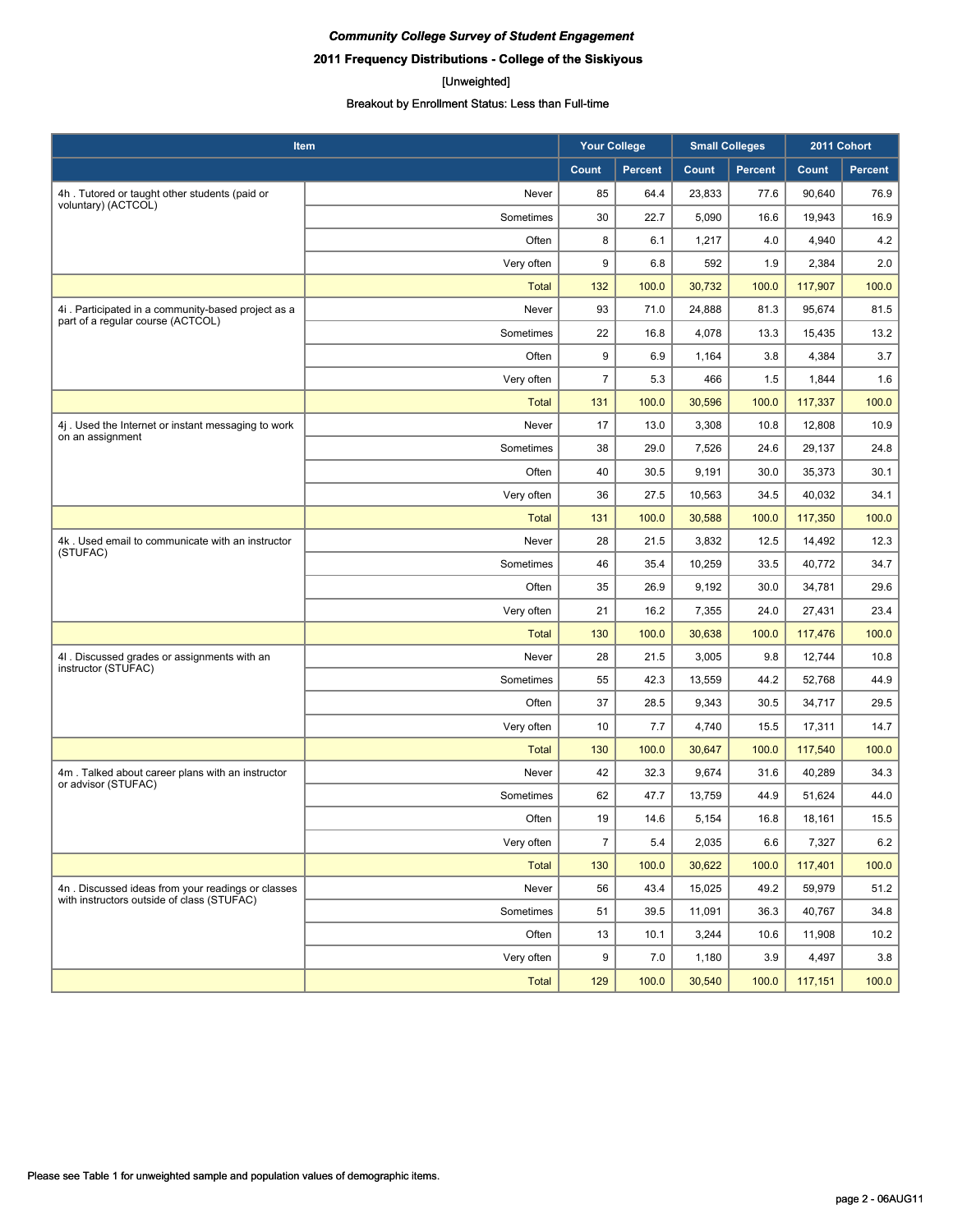**2011 Frequency Distributions - College of the Siskiyous**

#### [Unweighted]

| <b>Item</b>                                                                                             |              | <b>Your College</b> |                | <b>Small Colleges</b> |                | 2011 Cohort |                |
|---------------------------------------------------------------------------------------------------------|--------------|---------------------|----------------|-----------------------|----------------|-------------|----------------|
|                                                                                                         |              | Count               | <b>Percent</b> | Count                 | <b>Percent</b> | Count       | <b>Percent</b> |
| 4o. Received prompt feedback (written or oral)                                                          | Never        | 10                  | 7.7            | 2,525                 | 8.2            | 10,695      | 9.1            |
| from instructors on your performance (STUFAC)                                                           | Sometimes    | 38                  | 29.2           | 10,606                | 34.6           | 40,961      | 34.9           |
|                                                                                                         | Often        | 49                  | 37.7           | 11,807                | 38.6           | 44,503      | 37.9           |
|                                                                                                         | Very often   | 33                  | 25.4           | 5,675                 | 18.5           | 21,258      | 18.1           |
|                                                                                                         | <b>Total</b> | 130                 | 100.0          | 30,613                | 100.0          | 117,417     | 100.0          |
| 4p. Worked harder than you thought you could to<br>meet an instructor's standards or expectations       | Never        | 26                  | 19.7           | 3,477                 | 11.3           | 13,608      | 11.6           |
| (ACCHALL)                                                                                               | Sometimes    | 50                  | 37.9           | 11,861                | 38.7           | 45,724      | 38.9           |
|                                                                                                         | Often        | 42                  | 31.8           | 10,623                | 34.7           | 40,393      | 34.4           |
|                                                                                                         | Very often   | 14                  | 10.6           | 4,684                 | 15.3           | 17,718      | 15.1           |
|                                                                                                         | <b>Total</b> | 132                 | 100.0          | 30,645                | 100.0          | 117,443     | 100.0          |
| 4q. Worked with instructors on activities other than<br>coursework (STUFAC)                             | Never        | 83                  | 63.8           | 22,588                | 74.4           | 87,578      | 75.2           |
|                                                                                                         | Sometimes    | 30                  | 23.1           | 5,479                 | 18.0           | 20,209      | 17.4           |
|                                                                                                         | Often        | 14                  | 10.8           | 1,712                 | 5.6            | 6,437       | 5.5            |
|                                                                                                         | Very often   | 3                   | 2.3            | 592                   | 1.9            | 2,233       | 1.9            |
|                                                                                                         | <b>Total</b> | 130                 | 100.0          | 30,371                | 100.0          | 116,457     | 100.0          |
| 4r. Discussed ideas from your readings or classes<br>with others outside of class (students, family     | Never        | 15                  | 11.5           | 4,149                 | 13.5           | 16,408      | 13.9           |
| members, co-workers, etc.) (ACTCOL)                                                                     | Sometimes    | 45                  | 34.4           | 11,816                | 38.5           | 44,502      | 37.8           |
|                                                                                                         | Often        | 48                  | 36.6           | 9,201                 | 30.0           | 35,058      | 29.8           |
|                                                                                                         | Very often   | 23                  | 17.6           | 5,553                 | 18.1           | 21,797      | 18.5           |
|                                                                                                         | <b>Total</b> | 131                 | 100.0          | 30,719                | 100.0          | 117,765     | 100.0          |
| 4s. Had serious conversations with students of a<br>different race or ethnicity other than your own     | Never        | 32                  | 25.0           | 8,850                 | 28.9           | 29,660      | 25.2           |
|                                                                                                         | Sometimes    | 50                  | 39.1           | 10,788                | 35.2           | 39,390      | 33.5           |
|                                                                                                         | Often        | 32                  | 25.0           | 6,398                 | 20.9           | 27,331      | 23.2           |
|                                                                                                         | Very often   | 14                  | 10.9           | 4,638                 | 15.1           | 21,239      | 18.1           |
|                                                                                                         | <b>Total</b> | 128                 | 100.0          | 30,674                | 100.0          | 117,620     | 100.0          |
| 4t. Had serious conversations with students who<br>differ from you in terms of their religious beliefs, | Never        | 23                  | 17.6           | 8,615                 | 28.1           | 32,047      | 27.3           |
| political opinions, or personal values                                                                  | Sometimes    | 58                  | 44.3           | 11,479                | 37.5           | 41,781      | 35.6           |
|                                                                                                         | Often        | 38                  | 29.0           | 6,418                 | 21.0           | 25,652      | 21.9           |
|                                                                                                         | Very often   | 12                  | 9.2            | 4,115                 | 13.4           | 17,899      | 15.2           |
|                                                                                                         | <b>Total</b> | 131                 | 100.0          | 30,627                | 100.0          | 117,379     | 100.0          |
| 4u. Skipped class                                                                                       | Never        | 75                  | 57.3           | 18,869                | 61.4           | 68,213      | 57.9           |
|                                                                                                         | Sometimes    | 52                  | 39.7           | 10,674                | 34.7           | 44,502      | 37.7           |
|                                                                                                         | Often        | 4                   | 3.1            | 859                   | 2.8            | 3,638       | 3.1            |
|                                                                                                         | Very often   | $\mathbf 0$         | N/A            | 354                   | 1.2            | 1,554       | 1.3            |
|                                                                                                         | Total        | 131                 | 100.0          | 30,756                | 100.0          | 117,907     | 100.0          |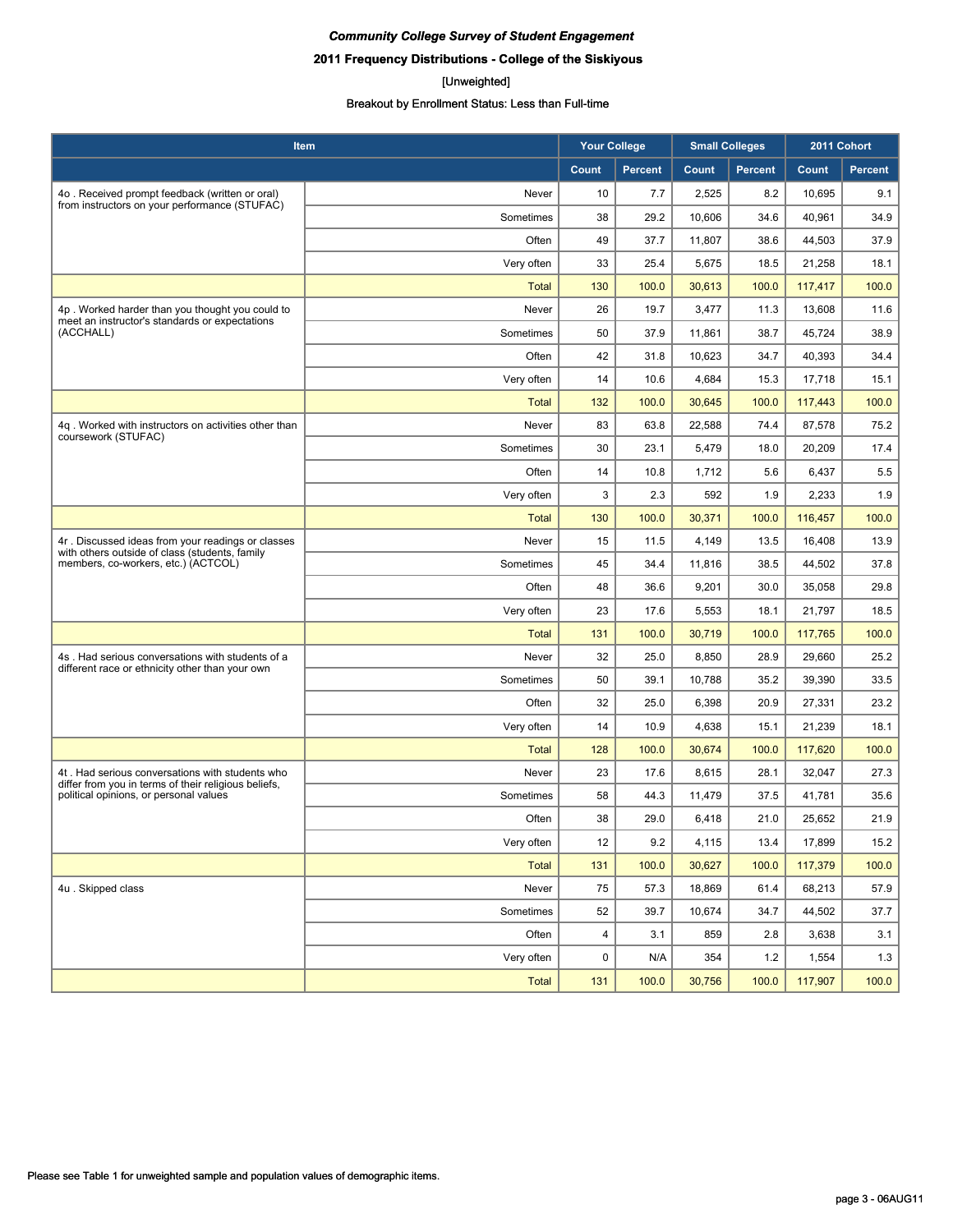## **2011 Frequency Distributions - College of the Siskiyous**

#### [Unweighted]

| Item                                                                                         |                   | <b>Your College</b> |                | <b>Small Colleges</b> |                | 2011 Cohort |                |
|----------------------------------------------------------------------------------------------|-------------------|---------------------|----------------|-----------------------|----------------|-------------|----------------|
|                                                                                              |                   | Count               | <b>Percent</b> | Count                 | <b>Percent</b> | Count       | <b>Percent</b> |
| 5a. Memorizing facts, ideas, or methods from your                                            | Very little       | 23                  | 17.4           | 2,502                 | 8.1            | 9,480       | 8.0            |
| courses and readings so you can repeat them in<br>pretty much the same form                  | Some              | 42                  | 31.8           | 9,082                 | 29.5           | 33,887      | 28.7           |
|                                                                                              | Quite a bit       | 37                  | 28.0           | 11,592                | 37.6           | 44,891      | 38.0           |
|                                                                                              | Very much         | 30                  | 22.7           | 7,633                 | 24.8           | 29,886      | 25.3           |
|                                                                                              | <b>Total</b>      | 132                 | 100.0          | 30,809                | 100.0          | 118,144     | 100.0          |
| 5b. Analyzing the basic elements of an idea,                                                 | Very little       | 6                   | 4.5            | 1,775                 | 5.8            | 6,389       | 5.4            |
| experience, or theory (ACCHALL)                                                              | Some              | 28                  | 21.2           | 8,835                 | 28.8           | 33,002      | 28.0           |
|                                                                                              | Quite a bit       | 66                  | 50.0           | 13,106                | 42.7           | 50,293      | 42.7           |
|                                                                                              | Very much         | 32                  | 24.2           | 6,985                 | 22.8           | 27,989      | 23.8           |
|                                                                                              | <b>Total</b>      | 132                 | 100.0          | 30,701                | 100.0          | 117,673     | 100.0          |
| 5c. Synthesizing and organizing ideas,<br>information, or experiences in new ways            | Very little       | 12                  | 9.2            | 2,502                 | 8.2            | 9,488       | 8.1            |
| (ACCHALL)                                                                                    | Some              | 29                  | 22.1           | 10,258                | 33.6           | 38,785      | 33.1           |
|                                                                                              | Quite a bit       | 56                  | 42.7           | 11,660                | 38.1           | 44,707      | 38.2           |
|                                                                                              | Very much         | 34                  | 26.0           | 6,148                 | 20.1           | 24.183      | 20.6           |
|                                                                                              | <b>Total</b>      | 131                 | 100.0          | 30,568                | 100.0          | 117,163     | 100.0          |
| 5d. Making judgments about the value or<br>soundness of information, arguments, or methods   | Very little       | 12                  | 9.1            | 4,356                 | 14.2           | 16,841      | 14.4           |
| (ACCHALL)                                                                                    | Some              | 46                  | 34.8           | 11,311                | 37.0           | 42,492      | 36.3           |
|                                                                                              | Quite a bit       | 44                  | 33.3           | 10,101                | 33.0           | 38,662      | 33.0           |
|                                                                                              | Very much         | 30                  | 22.7           | 4,831                 | 15.8           | 19,215      | 16.4           |
|                                                                                              | <b>Total</b>      | 132                 | 100.0          | 30,599                | 100.0          | 117,210     | 100.0          |
| 5e. Applying theories or concepts to practical<br>problems or in new situations (ACCHALL)    | Very little       | 12                  | 9.1            | 3,345                 | 10.9           | 13,039      | 11.1           |
|                                                                                              | Some              | 34                  | 25.8           | 10,751                | 35.0           | 40,599      | 34.6           |
|                                                                                              | Quite a bit       | 55                  | 41.7           | 10,845                | 35.4           | 41,324      | 35.2           |
|                                                                                              | Very much         | 31                  | 23.5           | 5,735                 | 18.7           | 22,514      | 19.2           |
|                                                                                              | <b>Total</b>      | 132                 | 100.0          | 30,676                | 100.0          | 117,476     | 100.0          |
| 5f. Using information you have read or heard to<br>perform a new skill (ACCHALL)             | Very little       | 13                  | 9.8            | 2,927                 | 9.5            | 11,560      | 9.8            |
|                                                                                              | Some              | 30                  | 22.7           | 9,456                 | 30.7           | 36,147      | 30.6           |
|                                                                                              | Quite a bit       | 51                  | 38.6           | 10.988                | 35.7           | 41.837      | 35.5           |
|                                                                                              | Very much         | 38                  | 28.8           | 7,396                 | 24.0           | 28,415      | 24.1           |
|                                                                                              | <b>Total</b>      | 132                 | 100.0          | 30,767                | 100.0          | 117,959     | 100.0          |
| 6a. Number of assigned textbooks, manuals,<br>books, or book-length packs of course readings | None              | 10                  | 7.6            | 1,042                 | 3.4            | 4,141       | 3.5            |
| (ACCHALL)                                                                                    | Between 1 and 4   | 84                  | 63.6           | 15,178                | 49.8           | 58,730      | 50.3           |
|                                                                                              | Between 5 and 10  | 20                  | 15.2           | 7,842                 | 25.8           | 30,044      | 25.7           |
|                                                                                              | Between 11 and 20 | 13                  | 9.8            | 3,435                 | 11.3           | 13,354      | 11.4           |
|                                                                                              | More than 20      | 5                   | 3.8            | 2,951                 | 9.7            | 10,547      | 9.0            |
|                                                                                              | <b>Total</b>      | 132                 | 100.0          | 30,448                | 100.0          | 116,816     | 100.0          |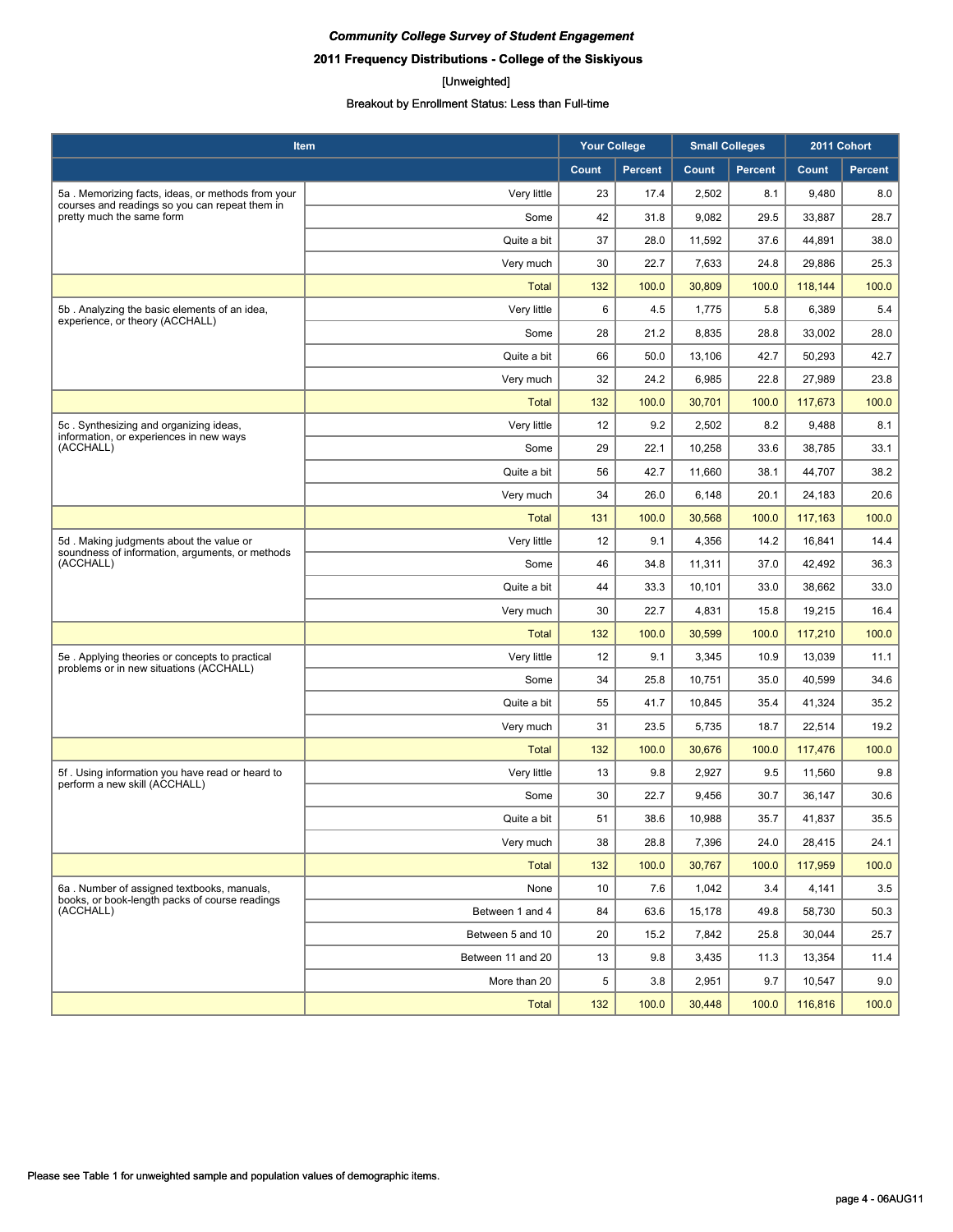## **2011 Frequency Distributions - College of the Siskiyous**

#### [Unweighted]

| Item                                                                                                    |                                 | <b>Your College</b> |                | <b>Small Colleges</b> |                | 2011 Cohort |                |
|---------------------------------------------------------------------------------------------------------|---------------------------------|---------------------|----------------|-----------------------|----------------|-------------|----------------|
|                                                                                                         |                                 | Count               | <b>Percent</b> | Count                 | <b>Percent</b> | Count       | <b>Percent</b> |
| 6b. Number of books read on your own (not                                                               | None                            | 28                  | 21.2           | 9,091                 | 29.8           | 32,821      | 28.1           |
| assigned) for personal enjoyment or academic<br>enrichment (STUEFF)                                     | Between 1 and 4                 | 62                  | 47.0           | 14,213                | 46.7           | 56,186      | 48.1           |
|                                                                                                         | Between 5 and 10                | 23                  | 17.4           | 4,123                 | 13.5           | 16,565      | 14.2           |
|                                                                                                         | Between 11 and 20               | 11                  | 8.3            | 1,550                 | 5.1            | 5,909       | 5.1            |
|                                                                                                         | More than 20                    | 8                   | 6.1            | 1,480                 | 4.9            | 5,305       | 4.5            |
|                                                                                                         | <b>Total</b>                    | 132                 | 100.0          | 30,457                | 100.0          | 116,786     | 100.0          |
| 6c. Number of written papers or reports of any<br>length (ACCHALL)                                      | None                            | 29                  | 22.0           | 4,147                 | 13.6           | 15,580      | 13.4           |
|                                                                                                         | Between 1 and 4                 | 57                  | 43.2           | 10,877                | 35.7           | 41,939      | 35.9           |
|                                                                                                         | Between 5 and 10                | 23                  | 17.4           | 8,825                 | 29.0           | 34,335      | 29.4           |
|                                                                                                         | Between 11 and 20               | 10                  | 7.6            | 4,358                 | 14.3           | 16,662      | 14.3           |
|                                                                                                         | More than 20                    | 13                  | 9.8            | 2,227                 | 7.3            | 8,164       | 7.0            |
|                                                                                                         | <b>Total</b>                    | 132                 | 100.0          | 30,434                | 100.0          | 116,680     | 100.0          |
| 7. Mark the box that best represents the extent to<br>which your examinations during the current school | Extremely easy                  | 13                  | 10.4           | 331                   | 1.1            | 1,207       | 1.1            |
| year have challenged you to do your best work at<br>this college (ACCHALL)                              | (2)                             | 9                   | 7.2            | 606                   | 2.1            | 2,422       | 2.2            |
|                                                                                                         | (3)                             | 4                   | 3.2            | 1,668                 | 5.7            | 7,010       | 6.3            |
|                                                                                                         | (4)                             | 24                  | 19.2           | 6,659                 | 22.8           | 26,638      | 23.9           |
|                                                                                                         | (5)                             | 37                  | 29.6           | 9,442                 | 32.4           | 36,935      | 33.1           |
|                                                                                                         | (6)                             | 25                  | 20.0           | 6,966                 | 23.9           | 25,438      | 22.8           |
|                                                                                                         | <b>Extremely challenging</b>    | 13                  | 10.4           | 3,505                 | 12.0           | 11,942      | 10.7           |
|                                                                                                         | Total                           | 125                 | 100.0          | 29,177                | 100.0          | 111,592     | 100.0          |
| 8a. Internship, field experience, co-op experience,<br>or clinical assignment                           | I have not done, nor plan to do | 78                  | 59.5           | 12,156                | 40.3           | 49,469      | 42.8           |
|                                                                                                         | I plan to do                    | 32                  | 24.4           | 13,145                | 43.6           | 50,326      | 43.5           |
|                                                                                                         | I have done                     | 21                  | 16.0           | 4,877                 | 16.2           | 15,797      | 13.7           |
|                                                                                                         | <b>Total</b>                    | 131                 | 100.0          | 30,178                | 100.0          | 115,592     | 100.0          |
| 8b. English as a second language course                                                                 | I have not done, nor plan to do | 120                 | 90.9           | 26,613                | 88.3           | 99,766      | 86.2           |
|                                                                                                         | I plan to do                    | 8                   | 6.1            | 1,562                 | 5.2            | 6,167       | 5.3            |
|                                                                                                         | I have done                     | $\overline{4}$      | 3.0            | 1,975                 | 6.6            | 9,777       | 8.4            |
|                                                                                                         | <b>Total</b>                    | 132                 | 100.0          | 30,150                | 100.0          | 115,710     | 100.0          |
| 8c. Developmental/remedial reading course                                                               | I have not done, nor plan to do | 102                 | 77.9           | 22,653                | 75.1           | 84,616      | 73.2           |
|                                                                                                         | I plan to do                    | 12                  | 9.2            | 2,910                 | 9.7            | 11,937      | 10.3           |
|                                                                                                         | I have done                     | 17                  | 13.0           | 4,582                 | 15.2           | 18,983      | 16.4           |
|                                                                                                         | <b>Total</b>                    | 131                 | 100.0          | 30,145                | 100.0          | 115,536     | 100.0          |
| 8d. Developmental/remedial writing course                                                               | I have not done, nor plan to do | 97                  | 74.0           | 20,454                | 67.8           | 77,214      | 66.8           |
|                                                                                                         | I plan to do                    | 11                  | 8.4            | 3,634                 | 12.0           | 15,172      | 13.1           |
|                                                                                                         | I have done                     | 23                  | 17.6           | 6,081                 | 20.2           | 23,194      | 20.1           |
|                                                                                                         | <b>Total</b>                    | 131                 | 100.0          | 30,169                | 100.0          | 115,580     | 100.0          |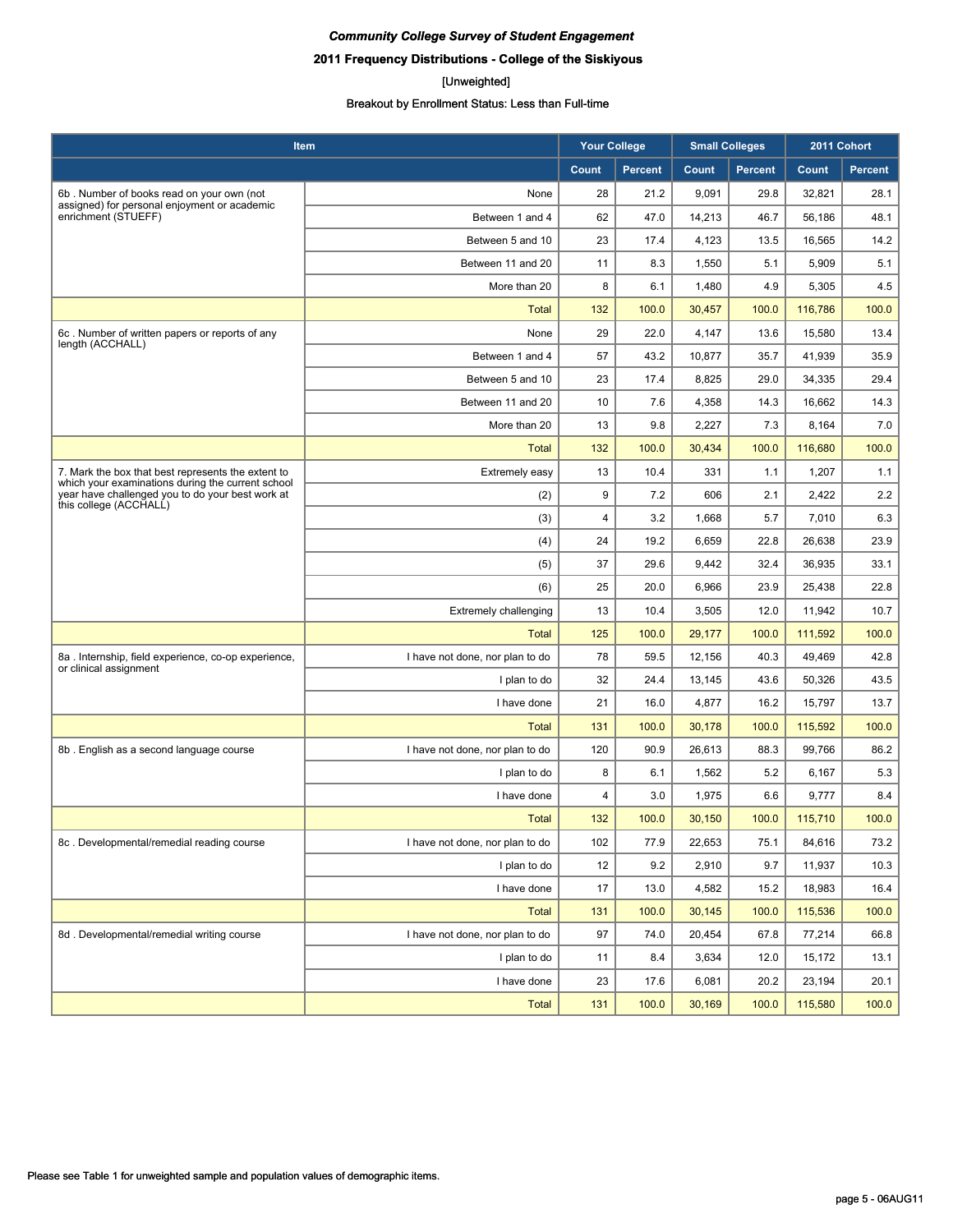## **2011 Frequency Distributions - College of the Siskiyous**

#### [Unweighted]

| Item                                                                                            |                                 | <b>Your College</b> |         | <b>Small Colleges</b> |                | 2011 Cohort |                |
|-------------------------------------------------------------------------------------------------|---------------------------------|---------------------|---------|-----------------------|----------------|-------------|----------------|
|                                                                                                 |                                 | Count               | Percent | Count                 | <b>Percent</b> | Count       | <b>Percent</b> |
| 8e. Developmental/remedial math course                                                          | I have not done, nor plan to do | 97                  | 74.0    | 16,475                | 54.7           | 62,264      | 53.9           |
|                                                                                                 | I plan to do                    | 12                  | 9.2     | 4,811                 | 16.0           | 20,055      | 17.4           |
|                                                                                                 | I have done                     | 22                  | 16.8    | 8,844                 | 29.4           | 33,191      | 28.7           |
|                                                                                                 | <b>Total</b>                    | 131                 | 100.0   | 30,130                | 100.0          | 115,510     | 100.0          |
| 8f. Study skills course                                                                         | I have not done, nor plan to do | 95                  | 73.1    | 19,914                | 66.1           | 75,598      | 65.5           |
|                                                                                                 | I plan to do                    | 15                  | 11.5    | 5,509                 | 18.3           | 23,486      | 20.4           |
|                                                                                                 | I have done                     | 20                  | 15.4    | 4,685                 | 15.6           | 16,300      | 14.1           |
|                                                                                                 | <b>Total</b>                    | 130                 | 100.0   | 30,108                | 100.0          | 115,384     | 100.0          |
| 8g. Honors course                                                                               | I have not done, nor plan to do | 109                 | 83.2    | 23,136                | 77.3           | 85,916      | 74.8           |
|                                                                                                 | I plan to do                    | 16                  | 12.2    | 5,741                 | 19.2           | 24,686      | 21.5           |
|                                                                                                 | I have done                     | 6                   | 4.6     | 1,048                 | 3.5            | 4,237       | 3.7            |
|                                                                                                 | <b>Total</b>                    | 131                 | 100.0   | 29,925                | 100.0          | 114,839     | 100.0          |
| 8h. College orientation program or course                                                       | I have not done, nor plan to do | 102                 | 78.5    | 18,317                | 60.9           | 71,251      | 61.8           |
|                                                                                                 | I plan to do                    | 9                   | 6.9     | 3,867                 | 12.9           | 16,278      | 14.1           |
|                                                                                                 | I have done                     | 19                  | 14.6    | 7,881                 | 26.2           | 27,803      | 24.1           |
|                                                                                                 | <b>Total</b>                    | 130                 | 100.0   | 30,065                | 100.0          | 115,332     | 100.0          |
| 8i. Organized learning communities (linked<br>courses/study groups led by faculty or counselors | I have not done, nor plan to do | 97                  | 75.2    | 22,238                | 73.8           | 83,879      | 72.6           |
|                                                                                                 | I plan to do                    | 24                  | 18.6    | 5,497                 | 18.2           | 22,795      | 19.7           |
|                                                                                                 | I have done                     | 8                   | 6.2     | 2,414                 | 8.0            | 8,924       | 7.7            |
|                                                                                                 | <b>Total</b>                    | 129                 | 100.0   | 30,149                | 100.0          | 115,598     | 100.0          |
| 9a. Encouraging you to spend significant amounts<br>of time studying (ACCHALL)                  | Very little                     | 13                  | 10.0    | 1,321                 | 4.3            | 5,415       | 4.6            |
|                                                                                                 | Some                            | 40                  | 30.8    | 6,892                 | 22.6           | 27,355      | 23.4           |
|                                                                                                 | Quite a bit                     | 52                  | 40.0    | 13,101                | 43.0           | 49,919      | 42.8           |
|                                                                                                 | Very much                       | 25                  | 19.2    | 9,121                 | 30.0           | 34,016      | 29.1           |
|                                                                                                 | <b>Total</b>                    | 130                 | 100.0   | 30,435                | 100.0          | 116,705     | 100.0          |
| 9b. Providing the support you need to help you<br>succeed at this college (SUPPORT)             | Very little                     | 6                   | 4.6     | 1,486                 | 4.9            | 6,312       | 5.4            |
|                                                                                                 | Some                            | 40                  | 30.5    | 6,832                 | 22.5           | 27,473      | 23.6           |
|                                                                                                 | Quite a bit                     | 51                  | 38.9    | 12,838                | 42.2           | 48,322      | 41.5           |
|                                                                                                 | Very much                       | 34                  | 26.0    | 9,256                 | 30.4           | 34,356      | 29.5           |
|                                                                                                 | <b>Total</b>                    | 131                 | 100.0   | 30,412                | 100.0          | 116,463     | 100.0          |
| 9c. Encouraging contact among students from<br>different economic, social, and racial or ethnic | Very little                     | 24                  | 18.5    | 5,977                 | 19.8           | 22,067      | 19.0           |
| backgrounds (SUPPORT)                                                                           | Some                            | 49                  | 37.7    | 10,161                | 33.6           | 37,672      | 32.5           |
|                                                                                                 | Quite a bit                     | 43                  | 33.1    | 8,592                 | 28.4           | 33,648      | 29.0           |
|                                                                                                 | Very much                       | 14                  | 10.8    | 5,496                 | 18.2           | 22,497      | 19.4           |
|                                                                                                 | Total                           | 130                 | 100.0   | 30,226                | 100.0          | 115,884     | 100.0          |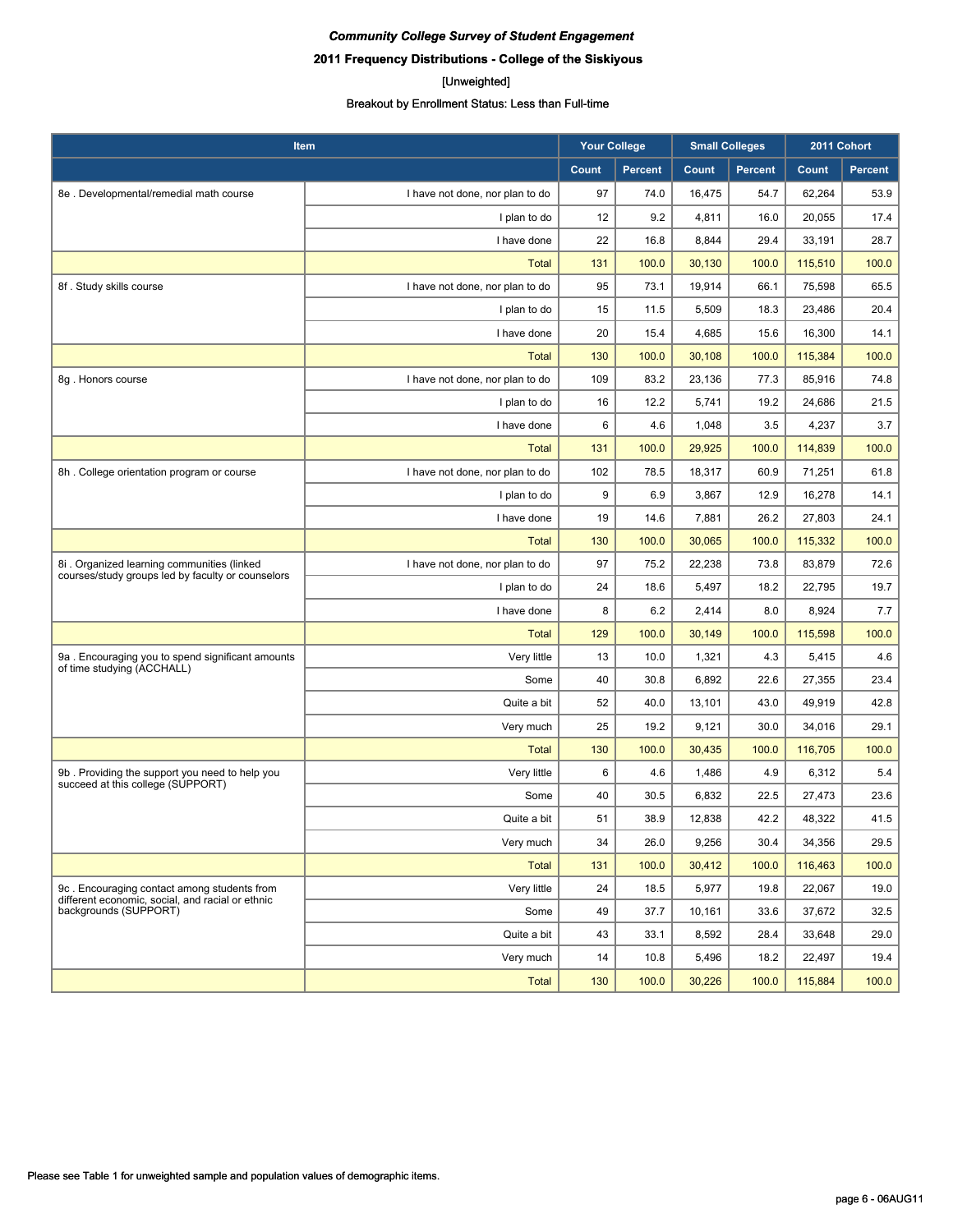## **2011 Frequency Distributions - College of the Siskiyous**

#### [Unweighted]

| Item                                                                                           |                    | <b>Your College</b> |                | <b>Small Colleges</b> |                | 2011 Cohort |                |
|------------------------------------------------------------------------------------------------|--------------------|---------------------|----------------|-----------------------|----------------|-------------|----------------|
|                                                                                                |                    | Count               | <b>Percent</b> | Count                 | <b>Percent</b> | Count       | <b>Percent</b> |
| 9d. Helping you cope with your non-academic<br>responsibilities (work, family, etc.) (SUPPORT) | Very little        | 57                  | 43.8           | 12,202                | 40.4           | 48,940      | 42.3           |
|                                                                                                | Some               | 43                  | 33.1           | 10,366                | 34.3           | 38,197      | 33.0           |
|                                                                                                | Quite a bit        | 17                  | 13.1           | 5,010                 | 16.6           | 18,811      | 16.2           |
|                                                                                                | Very much          | 13                  | 10.0           | 2,643                 | 8.7            | 9,871       | 8.5            |
|                                                                                                | <b>Total</b>       | 130                 | 100.0          | 30,221                | 100.0          | 115,819     | 100.0          |
| 9e. Providing the support you need to thrive<br>socially (SUPPORT)                             | Very little        | 45                  | 34.9           | 8,674                 | 28.9           | 34,568      | 30.0           |
|                                                                                                | Some               | 55                  | 42.6           | 11.955                | 39.8           | 44,986      | 39.1           |
|                                                                                                | Quite a bit        | 17                  | 13.2           | 6,459                 | 21.5           | 24,565      | 21.3           |
|                                                                                                | Very much          | 12                  | 9.3            | 2,955                 | 9.8            | 11,056      | 9.6            |
|                                                                                                | <b>Total</b>       | 129                 | 100.0          | 30,043                | 100.0          | 115,175     | 100.0          |
| 9f. Providing the financial support you need to<br>afford your education (SUPPORT)             | Very little        | 44                  | 34.4           | 7,120                 | 23.6           | 31,310      | 27.1           |
|                                                                                                | Some               | 39                  | 30.5           | 7,932                 | 26.3           | 30,603      | 26.5           |
|                                                                                                | Quite a bit        | 24                  | 18.8           | 7,738                 | 25.7           | 27,659      | 24.0           |
|                                                                                                | Very much          | 21                  | 16.4           | 7,361                 | 24.4           | 25,845      | 22.4           |
|                                                                                                | <b>Total</b>       | 128                 | 100.0          | 30,151                | 100.0          | 115,417     | 100.0          |
| 9g. Using computers in academic work                                                           | Very little        | 18                  | 13.8           | 1,926                 | 6.3            | 8,282       | 7.1            |
|                                                                                                | Some               | 25                  | 19.2           | 5,466                 | 18.0           | 21,744      | 18.7           |
|                                                                                                | Quite a bit        | 46                  | 35.4           | 9,980                 | 32.9           | 38,108      | 32.7           |
|                                                                                                | Very much          | 41                  | 31.5           | 12,992                | 42.8           | 48,238      | 41.5           |
|                                                                                                | <b>Total</b>       | 130                 | 100.0          | 30,364                | 100.0          | 116,372     | 100.0          |
| 10a. Preparing for class (studying, reading,<br>writing, rehearsing, doing homework, or other  | None               | 6                   | 4.5            | 547                   | 1.8            | 2,017       | 1.7            |
| activites related to your program) (STUEFF)                                                    | 1-5 hours          | 63                  | 47.7           | 13,031                | 42.9           | 52,021      | 44.6           |
|                                                                                                | 6-10 hours         | 32                  | 24.2           | 9,213                 | 30.3           | 35,393      | 30.4           |
|                                                                                                | 11-20 hours        | 22                  | 16.7           | 5,164                 | 17.0           | 18,714      | 16.0           |
|                                                                                                | 21-30 hours        | 6                   | 4.5            | 1,618                 | 5.3            | 5,709       | 4.9            |
|                                                                                                | More than 30 hours | 3                   | 2.3            | 833                   | 2.7            | 2,762       | 2.4            |
|                                                                                                | <b>Total</b>       | 132                 | 100.0          | 30,406                | 100.0          | 116,616     | 100.0          |
| 10b. Working for pay                                                                           | None               | 42                  | 31.8           | 6,803                 | 22.5           | 25,253      | 21.8           |
|                                                                                                | 1-5 hours          | 14                  | 10.6           | 1,638                 | 5.4            | 6,207       | 5.3            |
|                                                                                                | 6-10 hours         | $\overline{7}$      | 5.3            | 1,746                 | 5.8            | 6,686       | 5.8            |
|                                                                                                | 11-20 hours        | 20                  | 15.2           | 3,046                 | 10.1           | 11,669      | 10.1           |
|                                                                                                | 21-30 hours        | 19                  | 14.4           | 4,463                 | 14.7           | 17,808      | 15.3           |
|                                                                                                | More than 30 hours | 30                  | 22.7           | 12,590                | 41.6           | 48,466      | 41.7           |
|                                                                                                | <b>Total</b>       | 132                 | 100.0          | 30,286                | 100.0          | 116,089     | 100.0          |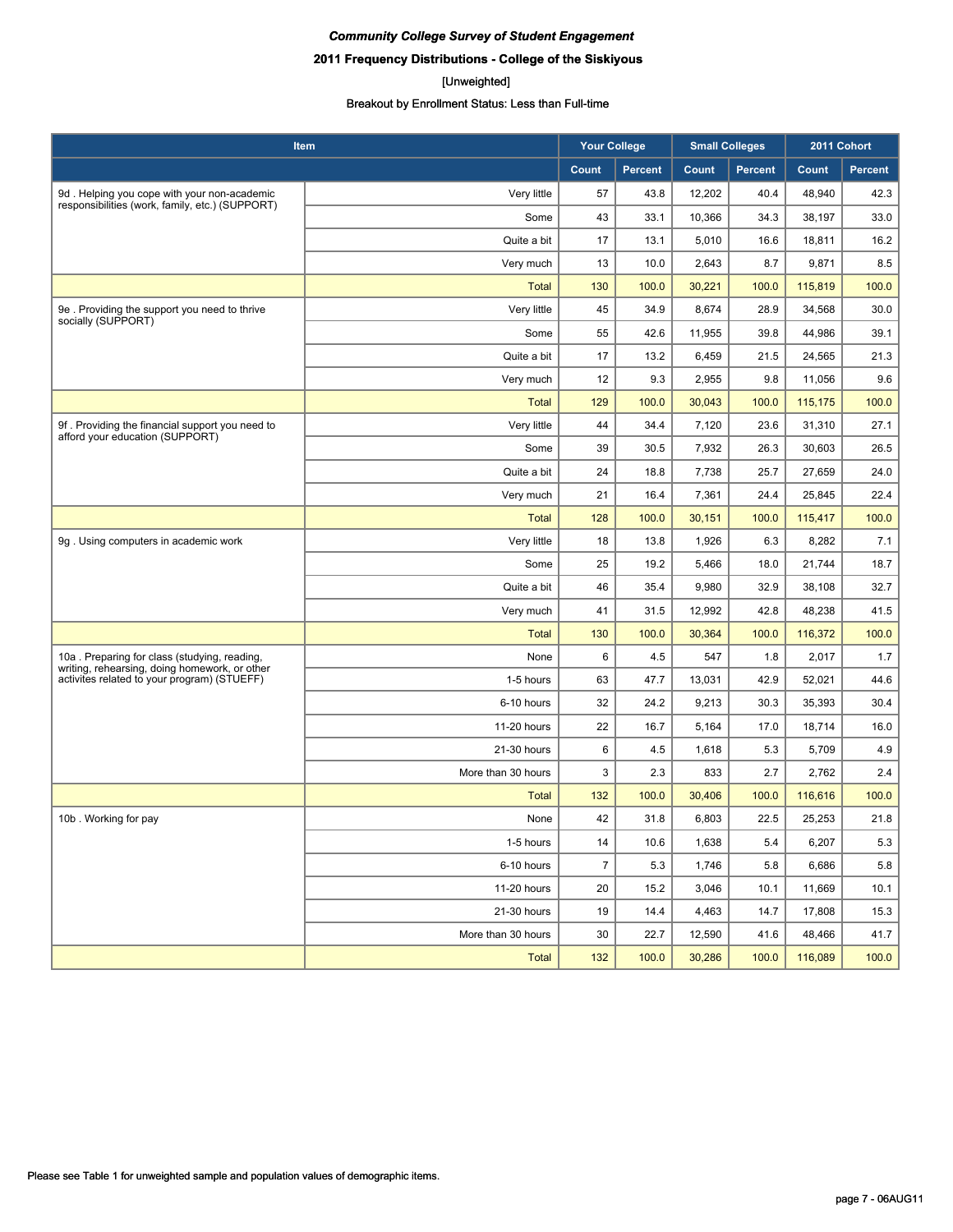## **2011 Frequency Distributions - College of the Siskiyous**

#### [Unweighted]

| Item                                                                                              |                                               | <b>Your College</b>     |                | <b>Small Colleges</b> |                | 2011 Cohort |                |
|---------------------------------------------------------------------------------------------------|-----------------------------------------------|-------------------------|----------------|-----------------------|----------------|-------------|----------------|
|                                                                                                   |                                               | Count                   | <b>Percent</b> | Count                 | <b>Percent</b> | Count       | <b>Percent</b> |
| 10c. Participating in college-sponsored activities                                                | None                                          | 108                     | 81.8           | 26,228                | 86.4           | 101,161     | 87.0           |
| (organizations, campus publications, student<br>government, intercollegiate or intramural sports, | 1-5 hours                                     | 17                      | 12.9           | 3,134                 | 10.3           | 11,125      | 9.6            |
| $etc.$ )                                                                                          | 6-10 hours                                    | 3                       | 2.3            | 529                   | 1.7            | 2,239       | 1.9            |
|                                                                                                   | 11-20 hours                                   | 0                       | N/A            | 260                   | 0.9            | 1,020       | 0.9            |
|                                                                                                   | 21-30 hours                                   | $\mathbf{1}$            | 0.8            | 78                    | 0.3            | 302         | 0.3            |
|                                                                                                   | More than 30 hours                            | 3                       | 2.3            | 114                   | 0.4            | 400         | 0.3            |
|                                                                                                   | <b>Total</b>                                  | 132                     | 100.0          | 30,343                | 100.0          | 116,247     | 100.0          |
| 10d. Providing care for dependents living with you                                                | None                                          | 68                      | 51.9           | 11,424                | 37.8           | 46,880      | 40.4           |
| (parents, children, spouse, etc.)                                                                 | 1-5 hours                                     | 18                      | 13.7           | 3,932                 | 13.0           | 17,020      | 14.7           |
|                                                                                                   | 6-10 hours                                    | 13                      | 9.9            | 2,198                 | 7.3            | 9,053       | 7.8            |
|                                                                                                   | 11-20 hours                                   | $\overline{\mathbf{4}}$ | 3.1            | 1,788                 | 5.9            | 7,227       | 6.2            |
|                                                                                                   | 21-30 hours                                   | $\overline{2}$          | 1.5            | 1,349                 | 4.5            | 5,149       | 4.4            |
|                                                                                                   | More than 30 hours                            | 26                      | 19.8           | 9,569                 | 31.6           | 30,607      | 26.4           |
|                                                                                                   | <b>Total</b>                                  | 131                     | 100.0          | 30,260                | 100.0          | 115,936     | 100.0          |
| 10e. Commuting to and from classes                                                                | None                                          | 8                       | 6.1            | 1,807                 | 6.0            | 7,209       | 6.2            |
|                                                                                                   | 1-5 hours                                     | 91                      | 69.5           | 22,239                | 73.3           | 85,259      | 73.4           |
|                                                                                                   | 6-10 hours                                    | 21                      | 16.0           | 4,291                 | 14.1           | 15,897      | 13.7           |
|                                                                                                   | 11-20 hours                                   | $\overline{7}$          | 5.3            | 1,107                 | 3.6            | 4,402       | 3.8            |
|                                                                                                   | 21-30 hours                                   | 0                       | N/A            | 340                   | 1.1            | 1,370       | 1.2            |
|                                                                                                   | More than 30 hours                            | $\overline{4}$          | 3.1            | 566                   | 1.9            | 1,985       | 1.7            |
|                                                                                                   | <b>Total</b>                                  | 131                     | 100.0          | 30,350                | 100.0          | 116,122     | 100.0          |
| 11a . Other students                                                                              | Unfriendly, unsupportive, sense of alienation | 3                       | 2.3            | 224                   | 0.7            | 1,176       | 1.0            |
|                                                                                                   | (2)                                           | 3                       | 2.3            | 507                   | 1.7            | 2,440       | 2.1            |
|                                                                                                   | (3)                                           | 3                       | 2.3            | 1,262                 | 4.1            | 5,465       | 4.7            |
|                                                                                                   | (4)                                           | 24                      | 18.2           | 4,507                 | 14.8           | 18,998      | 16.3           |
|                                                                                                   | (5)                                           | 23                      | 17.4           | 6,429                 | 21.1           | 25,860      | 22.2           |
|                                                                                                   | (6)                                           | 44                      | 33.3           | 8,446                 | 27.8           | 31,334      | 26.9           |
|                                                                                                   | Friendly, supportive, sense of belonging      | 32                      | 24.2           | 9,041                 | 29.7           | 31,319      | 26.9           |
|                                                                                                   | <b>Total</b>                                  | 132                     | 100.0          | 30,416                | 100.0          | 116,592     | 100.0          |
| 11b. Instructors                                                                                  | Unavailable, unhelpful, unsympathetic         | $\mathbf{1}$            | 0.8            | 195                   | 0.6            | 814         | 0.7            |
|                                                                                                   | (2)                                           | 0                       | N/A            | 391                   | 1.3            | 1,715       | 1.5            |
|                                                                                                   | (3)                                           | 3                       | 2.3            | 1,003                 | 3.3            | 4,027       | 3.5            |
|                                                                                                   | (4)                                           | 16                      | 12.2           | 3,056                 | 10.0           | 12,968      | 11.1           |
|                                                                                                   | (5)                                           | 16                      | 12.2           | 5,712                 | 18.8           | 22,933      | 19.7           |
|                                                                                                   | (6)                                           | 45                      | 34.4           | 9,485                 | 31.2           | 36,232      | 31.1           |
|                                                                                                   | Available, helpful, sympathetic               | 50                      | 38.2           | 10,578                | 34.8           | 37,950      | 32.5           |
|                                                                                                   | <b>Total</b>                                  | 131                     | 100.0          | 30,420                | 100.0          | 116,639     | 100.0          |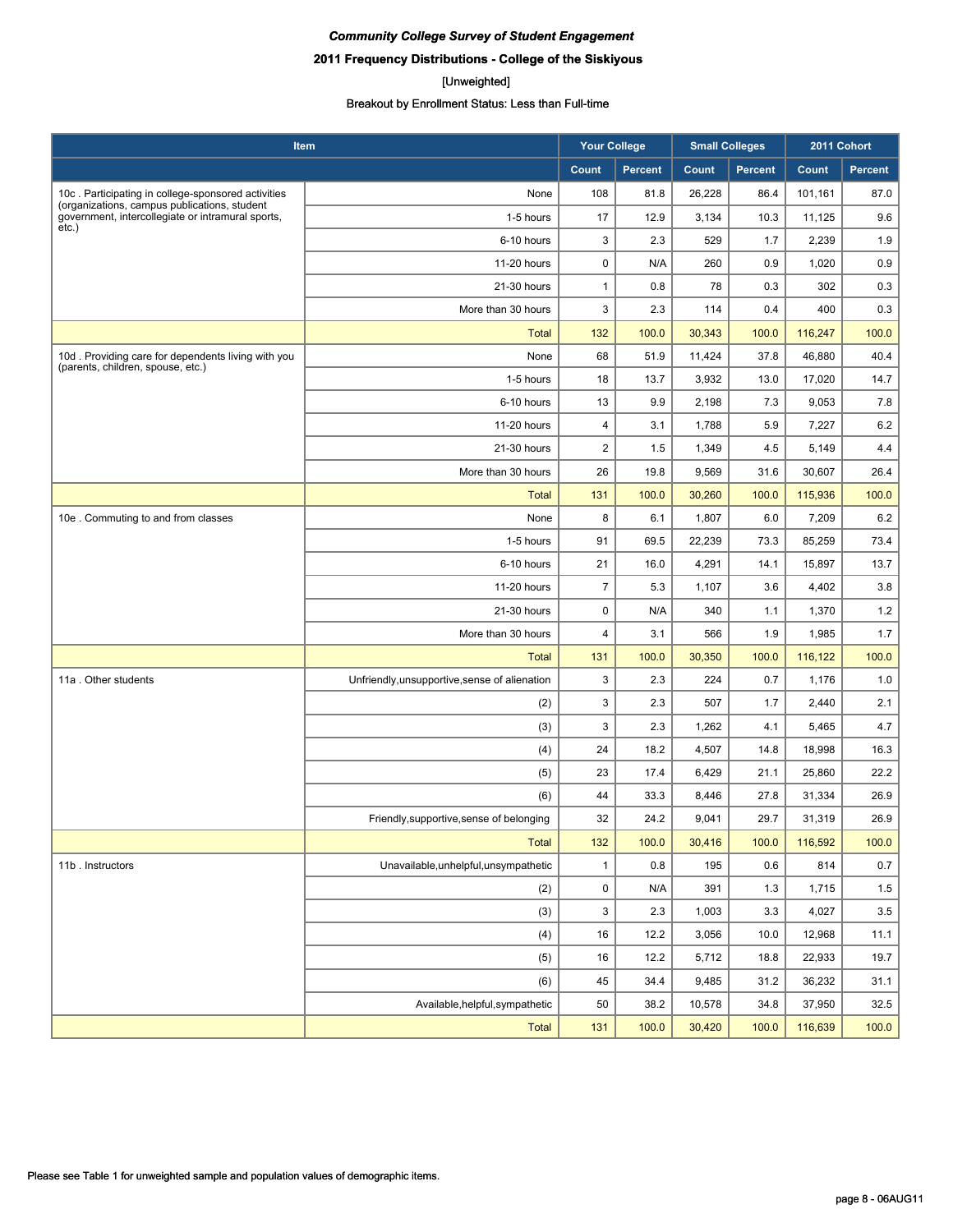## **2011 Frequency Distributions - College of the Siskiyous**

#### [Unweighted]

| Item                                             |                                 | <b>Your College</b> |                | <b>Small Colleges</b> |                | 2011 Cohort  |                |
|--------------------------------------------------|---------------------------------|---------------------|----------------|-----------------------|----------------|--------------|----------------|
|                                                  |                                 | Count               | <b>Percent</b> | Count                 | <b>Percent</b> | <b>Count</b> | <b>Percent</b> |
| 11c. Administrative personnel and offices        | Unhelpful, inconsiderate, rigid | 6                   | 4.5            | 847                   | 2.8            | 4,073        | 3.5            |
|                                                  | (2)                             | 4                   | 3.0            | 1,222                 | 4.0            | 5,883        | 5.1            |
|                                                  | (3)                             | 17                  | 12.9           | 2,084                 | 6.9            | 9,656        | 8.3            |
|                                                  | (4)                             | 21                  | 15.9           | 5,315                 | 17.5           | 23,036       | 19.8           |
|                                                  | (5)                             | 35                  | 26.5           | 6,369                 | 21.0           | 24,884       | 21.4           |
|                                                  | (6)                             | 29                  | 22.0           | 7,252                 | 23.9           | 25,527       | 22.0           |
|                                                  | Helpful, considerate, flexible  | 20                  | 15.2           | 7,279                 | 24.0           | 23,209       | 20.0           |
|                                                  | <b>Total</b>                    | 132                 | 100.0          | 30,368                | 100.0          | 116,268      | 100.0          |
| 12a . Acquiring a broad general education        | Very little                     | 21                  | 15.9           | 1,957                 | 6.5            | 7,811        | 6.7            |
|                                                  | Some                            | 40                  | 30.3           | 7,530                 | 24.9           | 28,402       | 24.5           |
|                                                  | Quite a bit                     | 40                  | 30.3           | 12,374                | 40.9           | 47,073       | 40.6           |
|                                                  | Very much                       | 31                  | 23.5           | 8,430                 | 27.8           | 32,718       | 28.2           |
|                                                  | <b>Total</b>                    | 132                 | 100.0          | 30,291                | 100.0          | 116,004      | 100.0          |
| 12b. Acquiring job or work-related knowledge and | Very little                     | 28                  | 21.7           | 5,191                 | 17.2           | 23,389       | 20.2           |
| skills                                           | Some                            | 46                  | 35.7           | 8,693                 | 28.8           | 35,147       | 30.4           |
|                                                  | Quite a bit                     | 34                  | 26.4           | 9,478                 | 31.4           | 33,903       | 29.3           |
|                                                  | Very much                       | 21                  | 16.3           | 6,867                 | 22.7           | 23,294       | 20.1           |
|                                                  | <b>Total</b>                    | 129                 | 100.0          | 30,229                | 100.0          | 115,733      | 100.0          |
| 12c. Writing clearly and effectively             | Very little                     | 32                  | 24.4           | 3,817                 | 12.6           | 15,078       | 13.0           |
|                                                  | Some                            | 34                  | 26.0           | 8,808                 | 29.1           | 33,398       | 28.8           |
|                                                  | Quite a bit                     | 44                  | 33.6           | 11,138                | 36.8           | 42,496       | 36.7           |
|                                                  | Very much                       | 21                  | 16.0           | 6,488                 | 21.4           | 24,861       | 21.5           |
|                                                  | <b>Total</b>                    | 131                 | 100.0          | 30,251                | 100.0          | 115,833      | 100.0          |
| 12d. Speaking clearly and effectively            | Very little                     | 28                  | 21.4           | 4,626                 | 15.3           | 18,299       | 15.8           |
|                                                  | Some                            | 37                  | 28.2           | 9,387                 | 31.1           | 35,238       | 30.5           |
|                                                  | Quite a bit                     | 47                  | 35.9           | 10,329                | 34.2           | 39,436       | 34.1           |
|                                                  | Very much                       | 19                  | 14.5           | 5,888                 | 19.5           | 22,743       | 19.7           |
|                                                  | <b>Total</b>                    | 131                 | 100.0          | 30,230                | 100.0          | 115,716      | 100.0          |
| 12e . Thinking critically and analytically       | Very little                     | 15                  | 11.5           | 2,084                 | 6.9            | 8,458        | $7.3\,$        |
|                                                  | Some                            | 36                  | 27.5           | 7,556                 | 25.0           | 29,291       | 25.3           |
|                                                  | Quite a bit                     | 47                  | 35.9           | 12,554                | 41.6           | 47,952       | 41.4           |
|                                                  | Very much                       | 33                  | 25.2           | 8,001                 | 26.5           | 29,992       | 25.9           |
|                                                  | <b>Total</b>                    | 131                 | 100.0          | 30,195                | 100.0          | 115,693      | 100.0          |
| 12f. Solving numerical problems                  | Very little                     | 44                  | 34.1           | 5,173                 | 17.2           | 20,638       | 17.9           |
|                                                  | Some                            | 32                  | 24.8           | 8,616                 | 28.6           | 33,167       | 28.7           |
|                                                  | Quite a bit                     | 31                  | 24.0           | 10,104                | 33.5           | 37,794       | 32.7           |
|                                                  | Very much                       | 22                  | 17.1           | 6,243                 | 20.7           | 23,867       | 20.7           |
|                                                  | Total                           | 129                 | 100.0          | 30,136                | 100.0          | 115,466      | 100.0          |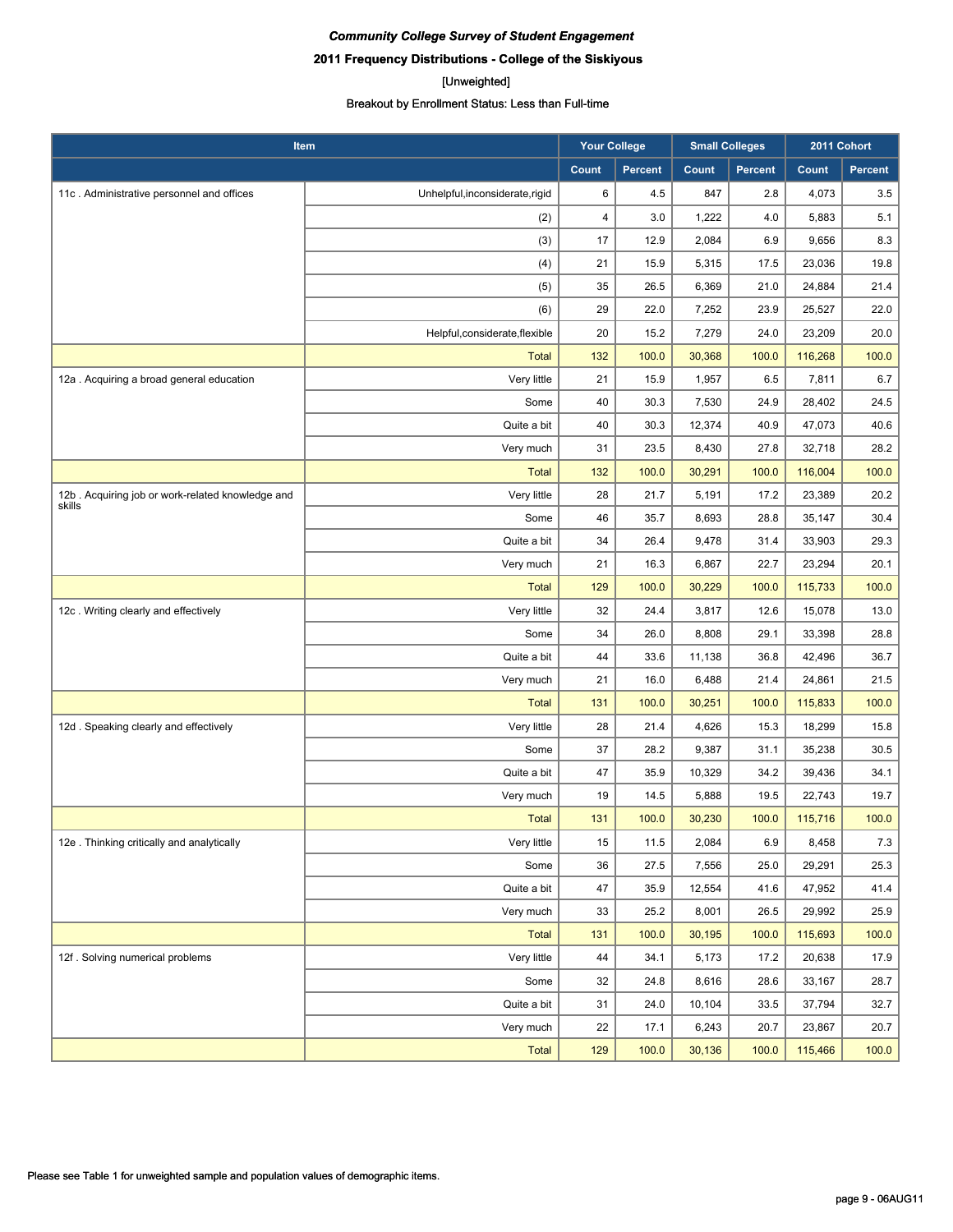## **2011 Frequency Distributions - College of the Siskiyous**

#### [Unweighted]

| <b>Item</b>                                                         |              | <b>Your College</b> |                | <b>Small Colleges</b> |                | 2011 Cohort |                |
|---------------------------------------------------------------------|--------------|---------------------|----------------|-----------------------|----------------|-------------|----------------|
|                                                                     |              | Count               | <b>Percent</b> | Count                 | <b>Percent</b> | Count       | <b>Percent</b> |
| 12g. Using computing and information technology                     | Very little  | 28                  | 21.5           | 4,074                 | 13.5           | 17,182      | 14.9           |
|                                                                     | Some         | 40                  | 30.8           | 8,081                 | 26.8           | 31,886      | 27.6           |
|                                                                     | Quite a bit  | 36                  | 27.7           | 10,042                | 33.3           | 37,047      | 32.1           |
|                                                                     | Very much    | 26                  | 20.0           | 7,990                 | 26.5           | 29,458      | 25.5           |
|                                                                     | <b>Total</b> | 130                 | 100.0          | 30,187                | 100.0          | 115,573     | 100.0          |
| 12h. Working effectively with others                                | Very little  | 23                  | 17.6           | 2,870                 | 9.5            | 11,934      | 10.3           |
|                                                                     | Some         | 37                  | 28.2           | 9,418                 | 31.2           | 36,954      | 31.9           |
|                                                                     | Quite a bit  | 47                  | 35.9           | 11,029                | 36.5           | 41,560      | 35.9           |
|                                                                     | Very much    | 24                  | 18.3           | 6,895                 | 22.8           | 25,269      | 21.8           |
|                                                                     | <b>Total</b> | 131                 | 100.0          | 30,212                | 100.0          | 115,717     | 100.0          |
| 12i . Learning effectively on your own                              | Very little  | 17                  | 13.0           | 2,060                 | 6.8            | 8,482       | 7.3            |
|                                                                     | Some         | 36                  | 27.5           | 7,269                 | 24.1           | 28,277      | 24.4           |
|                                                                     | Quite a bit  | 51                  | 38.9           | 12,263                | 40.6           | 46,343      | 40.0           |
|                                                                     | Very much    | 27                  | 20.6           | 8,619                 | 28.5           | 32,632      | 28.2           |
|                                                                     | <b>Total</b> | 131                 | 100.0          | 30,211                | 100.0          | 115,734     | 100.0          |
| 12j . Understanding yourself                                        | Very little  | 28                  | 21.4           | 4,998                 | 16.6           | 19,821      | 17.2           |
|                                                                     | Some         | 36                  | 27.5           | 9,043                 | 30.0           | 33,970      | 29.4           |
|                                                                     | Quite a bit  | 43                  | 32.8           | 9,477                 | 31.4           | 35,790      | 31.0           |
|                                                                     | Very much    | 24                  | 18.3           | 6,655                 | 22.1           | 25,920      | 22.4           |
|                                                                     | <b>Total</b> | 131                 | 100.0          | 30,173                | 100.0          | 115,501     | 100.0          |
| 12k. Understanding people of other racial and<br>ethnic backgrounds | Very little  | 33                  | 25.8           | 7,682                 | 25.5           | 27,481      | 23.8           |
|                                                                     | Some         | 49                  | 38.3           | 10,222                | 34.0           | 38,404      | 33.3           |
|                                                                     | Quite a bit  | 31                  | 24.2           | 7,539                 | 25.0           | 30,259      | 26.2           |
|                                                                     | Very much    | 15                  | 11.7           | 4,657                 | 15.5           | 19,195      | 16.6           |
|                                                                     | <b>Total</b> | 128                 | 100.0          | 30,100                | 100.0          | 115,339     | 100.0          |
| 12I . Developing a personal code of values and<br>ethics            | Very little  | 37                  | 28.7           | 7,232                 | 24.0           | 28,712      | 24.9           |
|                                                                     | Some         | 43                  | 33.3           | 10,058                | 33.4           | 37,685      | 32.7           |
|                                                                     | Quite a bit  | 33                  | 25.6           | 7,905                 | 26.3           | 30,091      | 26.1           |
|                                                                     | Very much    | 16                  | 12.4           | 4,914                 | 16.3           | 18,778      | 16.3           |
|                                                                     | Total        | 129                 | 100.0          | 30,109                | 100.0          | 115,266     | 100.0          |
| 12m. Contributing to the welfare of your<br>community               | Very little  | 43                  | 33.1           | 10,812                | 36.0           | 44,176      | 38.4           |
|                                                                     | Some         | 51                  | 39.2           | 10,738                | 35.7           | 39,491      | 34.3           |
|                                                                     | Quite a bit  | 20                  | 15.4           | 5,522                 | 18.4           | 20,394      | 17.7           |
|                                                                     | Very much    | 16                  | 12.3           | 2,995                 | 10.0           | 10,955      | 9.5            |
|                                                                     | Total        | 130                 | 100.0          | 30,067                | 100.0          | 115,016     | 100.0          |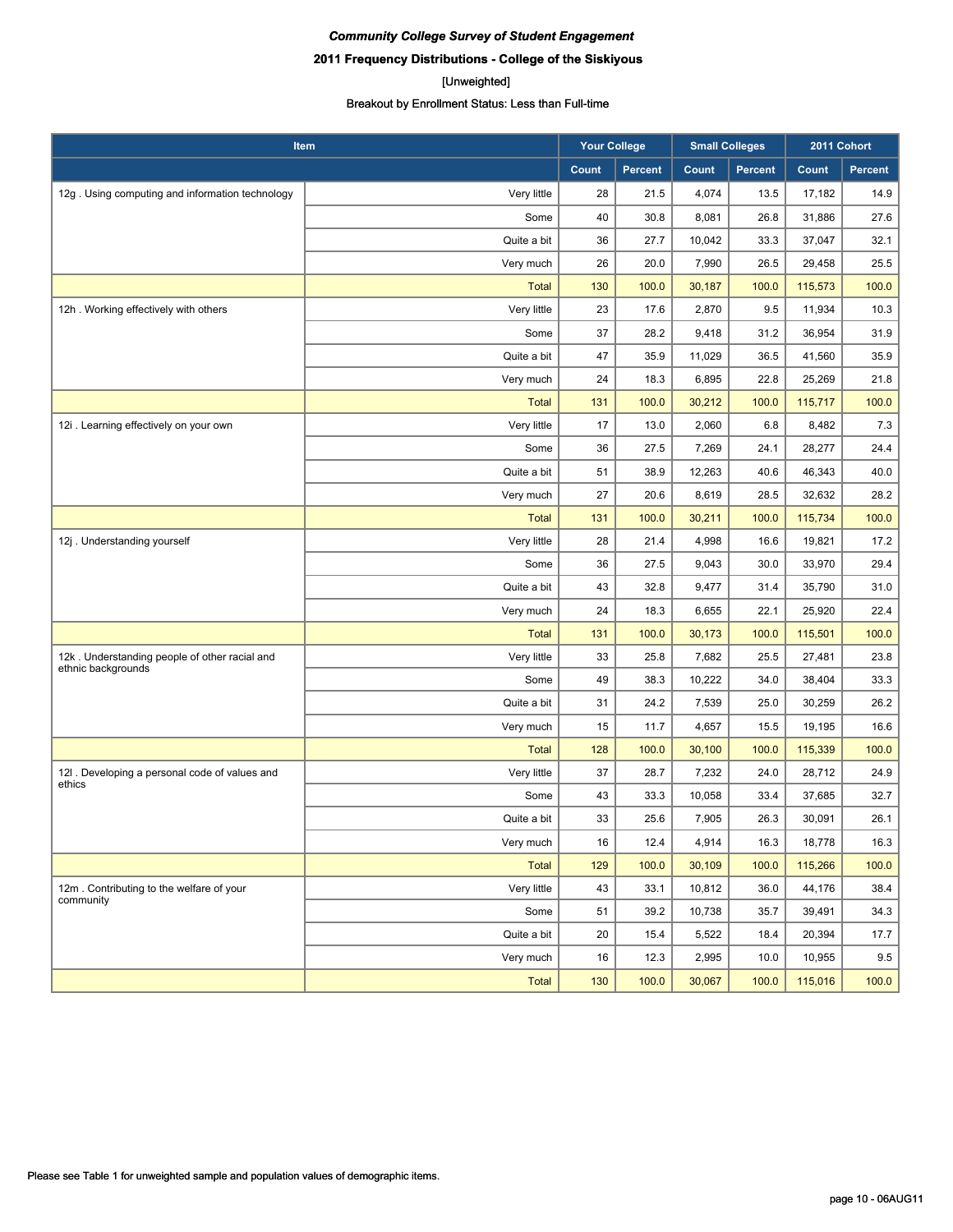## **2011 Frequency Distributions - College of the Siskiyous**

#### [Unweighted]

| Item                                                           |                            | <b>Your College</b> |                | <b>Small Colleges</b> |                | 2011 Cohort |                |
|----------------------------------------------------------------|----------------------------|---------------------|----------------|-----------------------|----------------|-------------|----------------|
|                                                                |                            | Count               | <b>Percent</b> | Count                 | <b>Percent</b> | Count       | <b>Percent</b> |
| 12n. Developing clearer career goals                           | Very little                | 28                  | 21.5           | 4,622                 | 15.3           | 19,021      | 16.5           |
|                                                                | Some                       | 41                  | 31.5           | 8,636                 | 28.6           | 33,545      | 29.0           |
|                                                                | Quite a bit                | 39                  | 30.0           | 9,804                 | 32.5           | 36,333      | 31.4           |
|                                                                | Very much                  | 22                  | 16.9           | 7,119                 | 23.6           | 26,661      | 23.1           |
|                                                                | <b>Total</b>               | 130                 | 100.0          | 30,181                | 100.0          | 115,560     | 100.0          |
| 12o. Gaining information about career                          | Very little                | 40                  | 30.8           | 5,993                 | 19.8           | 24,797      | 21.4           |
| opportunities                                                  | Some                       | 45                  | 34.6           | 9,143                 | 30.3           | 35,587      | 30.7           |
|                                                                | Quite a bit                | 32                  | 24.6           | 8,757                 | 29.0           | 32,064      | 27.7           |
|                                                                | Very much                  | 13                  | 10.0           | 6,330                 | 20.9           | 23,312      | 20.1           |
|                                                                | <b>Total</b>               | 130                 | 100.0          | 30,223                | 100.0          | 115,760     | 100.0          |
| 13.1a. Frequency: Academic advising/planning<br>(SUPPORT)      | Do not know/Not applicable | 32                  | 25.4           | 2,878                 | 9.6            | 11,288      | 9.9            |
|                                                                | Rarely/Never               | 44                  | 34.9           | 9,993                 | 33.4           | 41,425      | 36.2           |
|                                                                | Sometimes                  | 36                  | 28.6           | 13,061                | 43.7           | 48,121      | 42.1           |
|                                                                | Often                      | 14                  | 11.1           | 3,950                 | 13.2           | 13,482      | 11.8           |
|                                                                | <b>Total</b>               | 126                 | 100.0          | 29,882                | 100.0          | 114,316     | 100.0          |
| 13.1b. Frequency: Career counseling (SUPPORT)                  | Do not know/Not applicable | 39                  | 31.0           | 6,999                 | 23.5           | 25,390      | 22.3           |
|                                                                | Rarely/Never               | 53                  | 42.1           | 14,967                | 50.3           | 57,636      | 50.7           |
|                                                                | Sometimes                  | 26                  | 20.6           | 6,357                 | 21.4           | 24,895      | 21.9           |
|                                                                | Often                      | 8                   | 6.3            | 1,412                 | 4.7            | 5,852       | 5.1            |
|                                                                | <b>Total</b>               | 126                 | 100.0          | 29,735                | 100.0          | 113,773     | 100.0          |
| 13.1c. Frequency: Job placement assistance                     | Do not know/Not applicable | 61                  | 48.8           | 13,167                | 44.6           | 49,317      | 43.7           |
|                                                                | Rarely/Never               | 52                  | 41.6           | 13,546                | 45.9           | 53,152      | 47.1           |
|                                                                | Sometimes                  | 9                   | 7.2            | 2,165                 | 7.3            | 8,051       | 7.1            |
|                                                                | Often                      | 3                   | 2.4            | 655                   | 2.2            | 2,353       | 2.1            |
|                                                                | <b>Total</b>               | 125                 | 100.0          | 29,533                | 100.0          | 112,873     | 100.0          |
| 13.1d. Frequency: Peer or other tutoring<br>(STUEFF)           | Do not know/Not applicable | 51                  | 41.1           | 8,716                 | 29.6           | 32,128      | 28.5           |
|                                                                | Rarely/Never               | 49                  | 39.5           | 13,650                | 46.3           | 52,008      | 46.1           |
|                                                                | Sometimes                  | 17                  | 13.7           | 5,033                 | 17.1           | 20.308      | 18.0           |
|                                                                | Often                      | $\overline{7}$      | 5.6            | 2,074                 | 7.0            | 8,253       | 7.3            |
|                                                                | <b>Total</b>               | 124                 | 100.0          | 29,473                | 100.0          | 112,697     | 100.0          |
| 13.1e. Frequency: Skill labs (writing, math, etc.)<br>(STUEFF) | Do not know/Not applicable | 36                  | 28.6           | 7,557                 | 25.7           | 28,047      | 25.0           |
|                                                                | Rarely/Never               | 41                  | 32.5           | 10,903                | 37.1           | 43,082      | 38.3           |
|                                                                | Sometimes                  | 27                  | 21.4           | 6,648                 | 22.6           | 25,463      | 22.7           |
|                                                                | Often                      | 22                  | 17.5           | 4,315                 | 14.7           | 15,790      | 14.1           |
|                                                                | <b>Total</b>               | 126                 | 100.0          | 29,423                | 100.0          | 112,382     | 100.0          |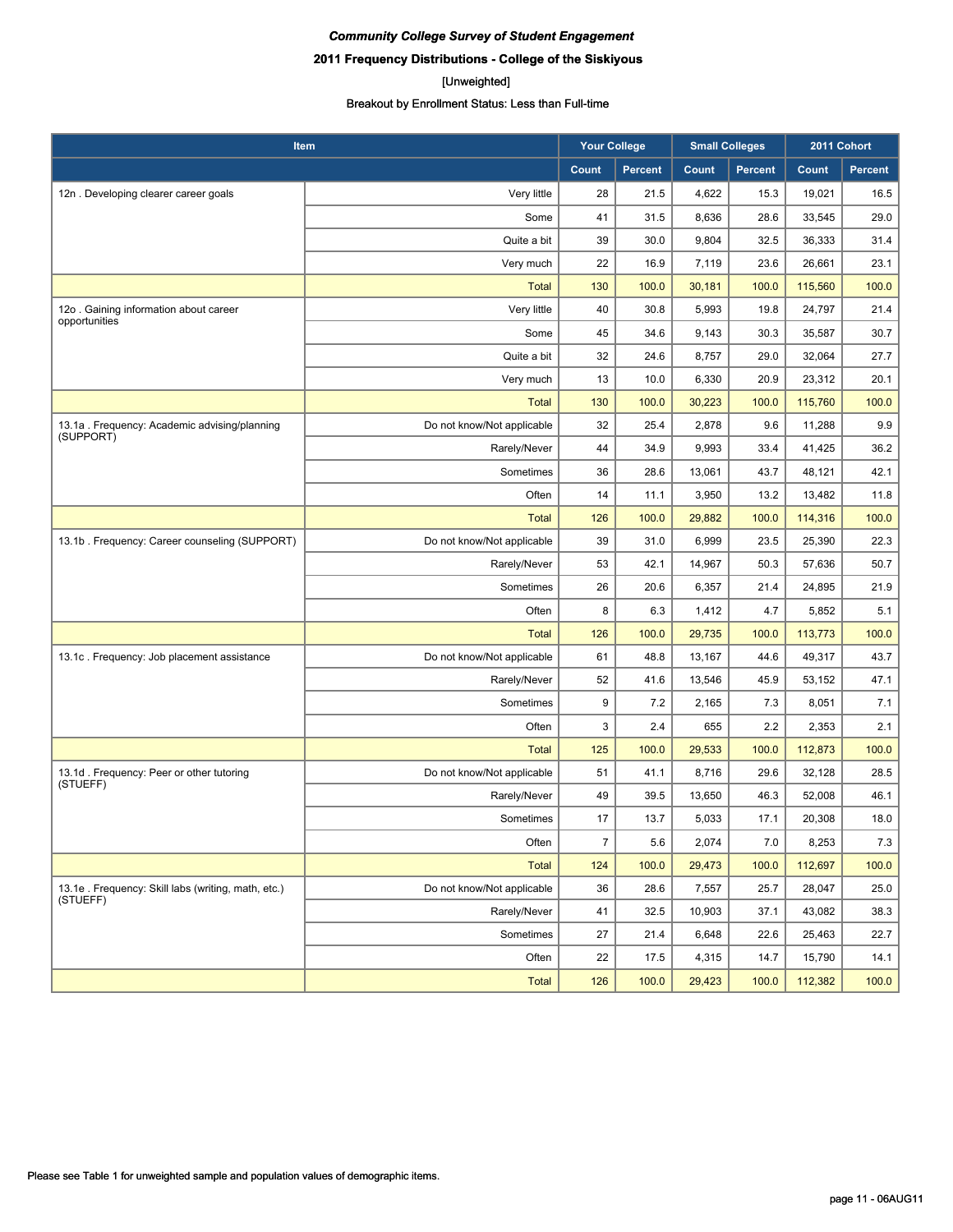## **2011 Frequency Distributions - College of the Siskiyous**

#### [Unweighted]

| Item                                                       |                            | <b>Your College</b> |                | <b>Small Colleges</b> |                | 2011 Cohort |                |
|------------------------------------------------------------|----------------------------|---------------------|----------------|-----------------------|----------------|-------------|----------------|
|                                                            |                            | Count               | <b>Percent</b> | Count                 | <b>Percent</b> | Count       | <b>Percent</b> |
| 13.1f. Frequency: Child care                               | Do not know/Not applicable | 76                  | 60.3           | 16,892                | 57.4           | 64,276      | 57.2           |
|                                                            | Rarely/Never               | 46                  | 36.5           | 10,957                | 37.3           | 42,968      | 38.2           |
|                                                            | Sometimes                  | 3                   | 2.4            | 765                   | 2.6            | 2,749       | 2.4            |
|                                                            | Often                      | 1                   | 0.8            | 800                   | 2.7            | 2,390       | 2.1            |
|                                                            | <b>Total</b>               | 126                 | 100.0          | 29,414                | 100.0          | 112,383     | 100.0          |
| 13.1g. Frequency: Financial aid advising                   | Do not know/Not applicable | 44                  | 35.2           | 5,957                 | 20.2           | 25,381      | 22.5           |
|                                                            | Rarely/Never               | 38                  | 30.4           | 8,713                 | 29.6           | 35,992      | 31.9           |
|                                                            | Sometimes                  | 28                  | 22.4           | 9,203                 | 31.2           | 31,459      | 27.9           |
|                                                            | Often                      | 15                  | 12.0           | 5,600                 | 19.0           | 19,825      | 17.6           |
|                                                            | <b>Total</b>               | 125                 | 100.0          | 29,473                | 100.0          | 112,657     | 100.0          |
| 13.1h. Frequency: Computer lab (STUEFF)                    | Do not know/Not applicable | 33                  | 26.4           | 4,531                 | 15.4           | 18,313      | 16.2           |
|                                                            | Rarely/Never               | 38                  | 30.4           | 7,836                 | 26.6           | 31,360      | 27.8           |
|                                                            | Sometimes                  | 32                  | 25.6           | 8,851                 | 30.0           | 33,052      | 29.3           |
|                                                            | Often                      | 22                  | 17.6           | 8,261                 | 28.0           | 30,022      | 26.6           |
|                                                            | <b>Total</b>               | 125                 | 100.0          | 29,479                | 100.0          | 112,747     | 100.0          |
| 13.1i. Frequency: Student organizations                    | Do not know/Not applicable | 57                  | 46.0           | 12,045                | 41.2           | 46,147      | 41.3           |
|                                                            | Rarely/Never               | 50                  | 40.3           | 13,228                | 45.2           | 51,002      | 45.6           |
|                                                            | Sometimes                  | 12                  | 9.7            | 2,893                 | 9.9            | 10,761      | 9.6            |
|                                                            | Often                      | 5                   | 4.0            | 1,080                 | 3.7            | 3,895       | 3.5            |
|                                                            | <b>Total</b>               | 124                 | 100.0          | 29,246                | 100.0          | 111,805     | 100.0          |
| 13.1j. Frequency: Transfer credit assistance               | Do not know/Not applicable | 51                  | 41.1           | 11,260                | 38.2           | 41,956      | 37.2           |
|                                                            | Rarely/Never               | 41                  | 33.1           | 10,821                | 36.7           | 42,907      | 38.1           |
|                                                            | Sometimes                  | 22                  | 17.7           | 5,539                 | 18.8           | 20,969      | 18.6           |
|                                                            | Often                      | 10                  | 8.1            | 1,888                 | 6.4            | 6,867       | 6.1            |
|                                                            | <b>Total</b>               | 124                 | 100.0          | 29,508                | 100.0          | 112,699     | 100.0          |
| 13.1k. Frequency: Services for people with<br>disabilities | Do not know/Not applicable | 65                  | 52.0           | 17,417                | 58.9           | 65,994      | 58.4           |
|                                                            | Rarely/Never               | 46                  | 36.8           | 9,723                 | 32.9           | 38,030      | 33.7           |
|                                                            | Sometimes                  | 8                   | 6.4            | 1,308                 | 4.4            | 4,827       | 4.3            |
|                                                            | Often                      | 6                   | 4.8            | 1,129                 | 3.8            | 4,111       | 3.6            |
|                                                            | <b>Total</b>               | 125                 | 100.0          | 29,577                | 100.0          | 112,962     | 100.0          |
| 13.2a . Satisfaction: Academic advising/planning           | Not applicable             | 44                  | 36.1           | 5,252                 | 18.1           | 22,135      | 19.9           |
|                                                            | Not at all                 | 11                  | 9.0            | 2,659                 | 9.1            | 11,811      | 10.6           |
|                                                            | Somewhat                   | 43                  | 35.2           | 12,075                | 41.5           | 46,948      | 42.3           |
|                                                            | Very                       | 24                  | 19.7           | 9,096                 | 31.3           | 30,151      | 27.2           |
|                                                            | Total                      | 122                 | 100.0          | 29,082                | 100.0          | 111,045     | 100.0          |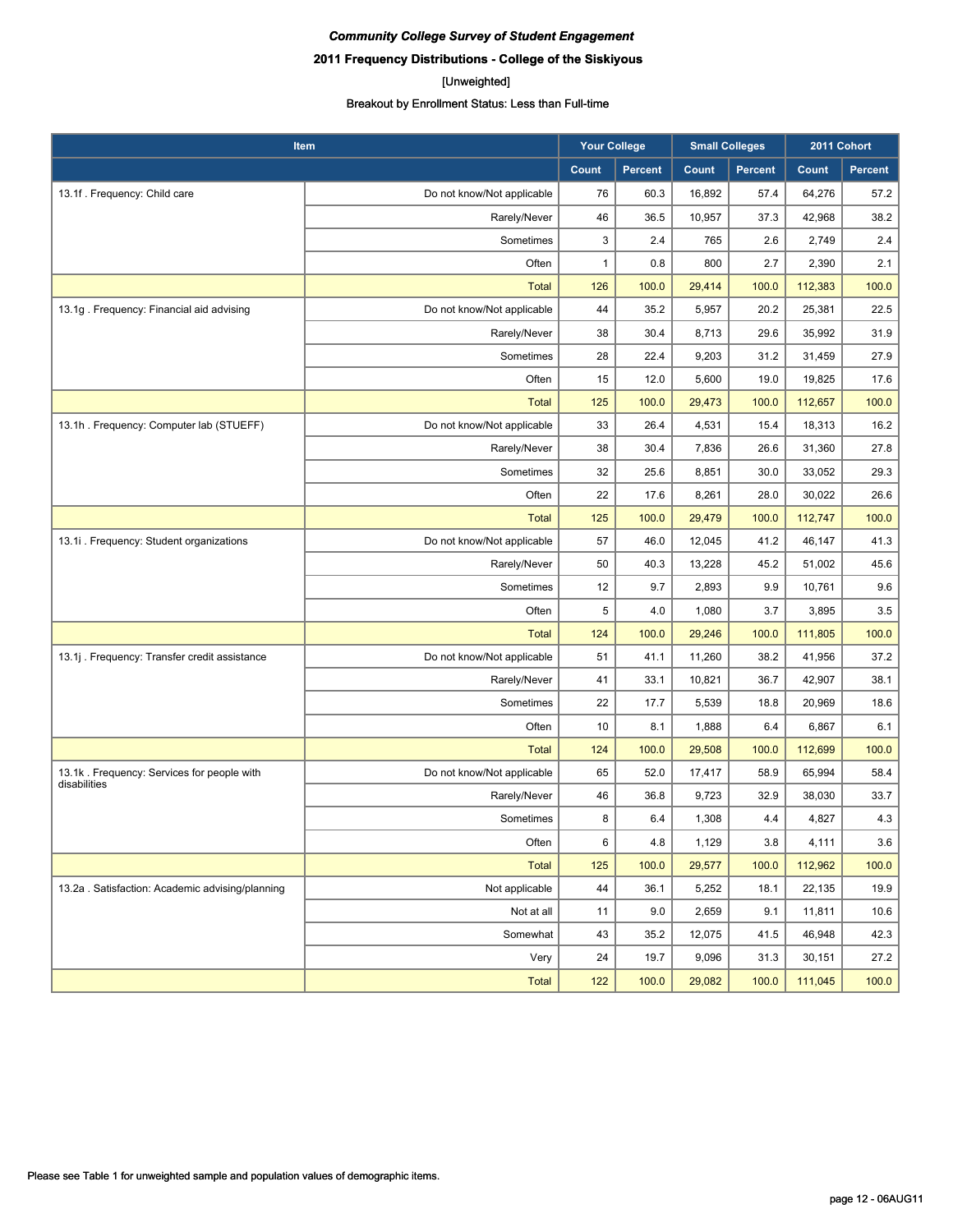## **2011 Frequency Distributions - College of the Siskiyous**

#### [Unweighted]

| Item                                                   |                | <b>Your College</b> |                | <b>Small Colleges</b> |                | 2011 Cohort |                |
|--------------------------------------------------------|----------------|---------------------|----------------|-----------------------|----------------|-------------|----------------|
|                                                        |                | Count               | <b>Percent</b> | Count                 | <b>Percent</b> | Count       | <b>Percent</b> |
| 13.2b. Satisfaction: Career counseling                 | Not applicable | 61                  | 50.0           | 12,766                | 44.4           | 48,143      | 43.9           |
|                                                        | Not at all     | 12                  | 9.8            | 3,616                 | 12.6           | 14,545      | 13.3           |
|                                                        | Somewhat       | 33                  | 27.0           | 7,779                 | 27.1           | 30,251      | 27.6           |
|                                                        | Very           | 16                  | 13.1           | 4,559                 | 15.9           | 16,802      | 15.3           |
|                                                        | <b>Total</b>   | 122                 | 100.0          | 28,720                | 100.0          | 109,741     | 100.0          |
| 13.2c. Satisfaction: Job placement assistance          | Not applicable | 82                  | 68.3           | 18,754                | 66.1           | 72,167      | 66.7           |
|                                                        | Not at all     | 14                  | 11.7           | 3,728                 | 13.1           | 14,592      | 13.5           |
|                                                        | Somewhat       | 18                  | 15.0           | 4,053                 | 14.3           | 15,055      | 13.9           |
|                                                        | Very           | 6                   | 5.0            | 1,849                 | 6.5            | 6,368       | 5.9            |
|                                                        | <b>Total</b>   | 120                 | 100.0          | 28,384                | 100.0          | 108,182     | 100.0          |
| 13.2d. Satisfaction: Peer or other tutoring            | Not applicable | 78                  | 65.5           | 14,989                | 52.9           | 56,110      | 51.8           |
|                                                        | Not at all     | 6                   | 5.0            | 2,611                 | 9.2            | 9,944       | 9.2            |
|                                                        | Somewhat       | 18                  | 15.1           | 5,909                 | 20.8           | 23,971      | 22.1           |
|                                                        | Very           | 17                  | 14.3           | 4,833                 | 17.1           | 18,206      | 16.8           |
|                                                        | <b>Total</b>   | 119                 | 100.0          | 28,342                | 100.0          | 108,231     | 100.0          |
| 13.2e . Satisfaction: Skill labs (writing, math, etc.) | Not applicable | 58                  | 47.5           | 12,686                | 44.8           | 48,446      | 44.9           |
|                                                        | Not at all     | 6                   | 4.9            | 2,007                 | 7.1            | 7,839       | 7.3            |
|                                                        | Somewhat       | 25                  | 20.5           | 7,356                 | 26.0           | 28,414      | 26.3           |
|                                                        | Very           | 33                  | 27.0           | 6,261                 | 22.1           | 23,256      | 21.5           |
|                                                        | <b>Total</b>   | 122                 | 100.0          | 28,310                | 100.0          | 107,955     | 100.0          |
| 13.2f. Satisfaction: Child care                        | Not applicable | 101                 | 83.5           | 22,228                | 78.9           | 85,481      | 79.6           |
|                                                        | Not at all     | 12                  | 9.9            | 2,650                 | 9.4            | 10,051      | 9.4            |
|                                                        | Somewhat       | 4                   | 3.3            | 1,908                 | 6.8            | 7,128       | 6.6            |
|                                                        | Very           | 4                   | 3.3            | 1,390                 | 4.9            | 4,670       | 4.4            |
|                                                        | <b>Total</b>   | 121                 | 100.0          | 28,176                | 100.0          | 107,330     | 100.0          |
| 13.2g. Satisfaction: Financial aid advising            | Not applicable | 58                  | 48.7           | 8,833                 | 31.1           | 38,345      | 35.4           |
|                                                        | Not at all     | 10                  | 8.4            | 3,379                 | 11.9           | 14,096      | 13.0           |
|                                                        | Somewhat       | 34                  | 28.6           | 7,650                 | 26.9           | 28,150      | 26.0           |
|                                                        | Very           | 17                  | 14.3           | 8,559                 | 30.1           | 27,705      | 25.6           |
|                                                        | <b>Total</b>   | 119                 | 100.0          | 28,421                | 100.0          | 108,296     | 100.0          |
| 13.2h . Satisfaction: Computer lab                     | Not applicable | 50                  | 40.7           | 7,311                 | 25.7           | 30,037      | 27.7           |
|                                                        | Not at all     | 9                   | 7.3            | 1,480                 | 5.2            | 5,830       | 5.4            |
|                                                        | Somewhat       | 21                  | 17.1           | 7,706                 | 27.1           | 29,608      | 27.3           |
|                                                        | Very           | 43                  | 35.0           | 11,952                | 42.0           | 42,975      | 39.6           |
|                                                        | Total          | 123                 | 100.0          | 28,449                | 100.0          | 108,450     | 100.0          |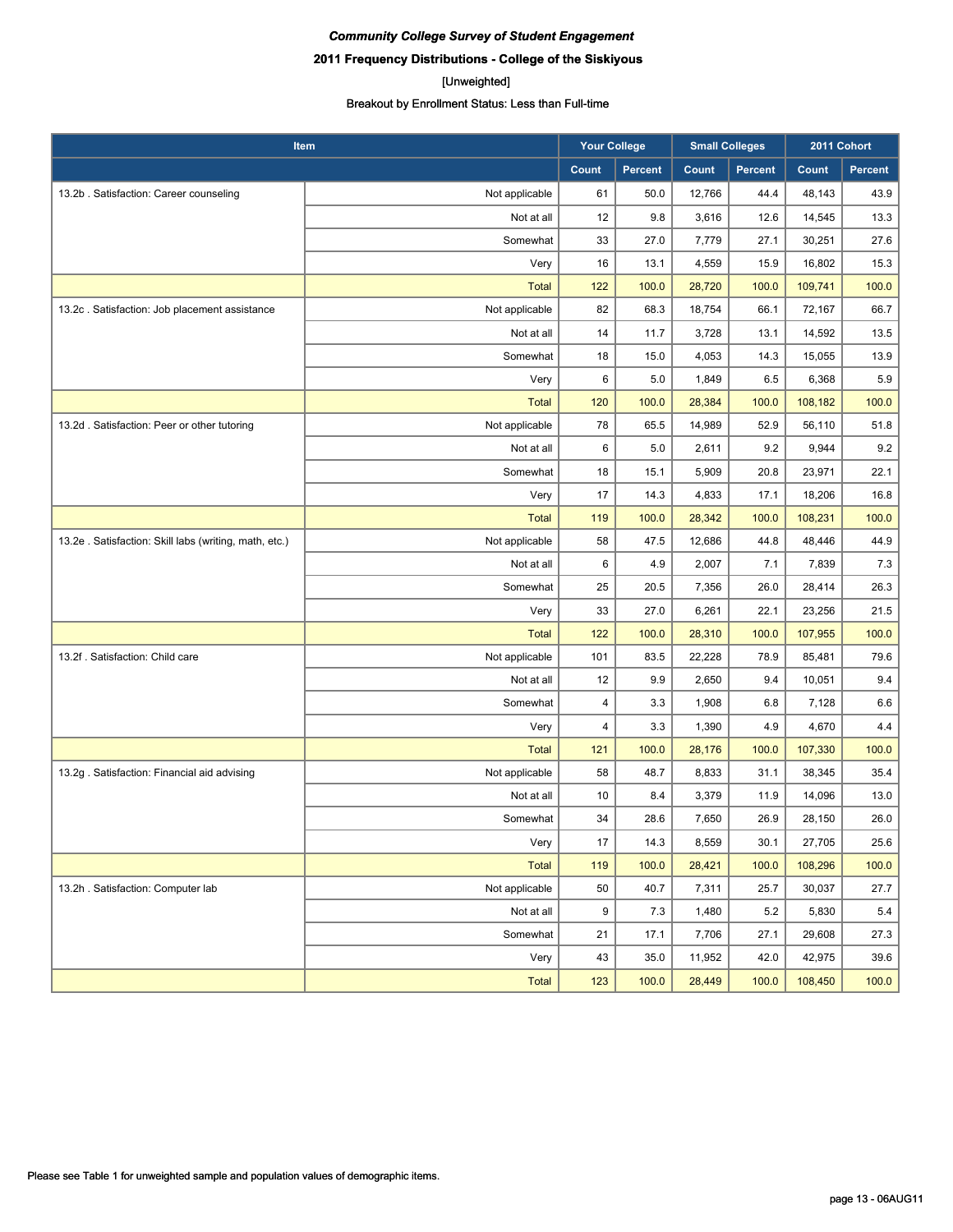## **2011 Frequency Distributions - College of the Siskiyous**

#### [Unweighted]

| Item                                                          |                | <b>Your College</b> |                | <b>Small Colleges</b> |                | 2011 Cohort |                |
|---------------------------------------------------------------|----------------|---------------------|----------------|-----------------------|----------------|-------------|----------------|
|                                                               |                | Count               | <b>Percent</b> | Count                 | <b>Percent</b> | Count       | <b>Percent</b> |
| 13.2i . Satisfaction: Student organizations                   | Not applicable | 79                  | 66.4           | 18,011                | 64.2           | 69,582      | 65.1           |
|                                                               | Not at all     | 14                  | 11.8           | 2,660                 | 9.5            | 10,631      | 9.9            |
|                                                               | Somewhat       | 15                  | 12.6           | 4,973                 | 17.7           | 18,364      | 17.2           |
|                                                               | Very           | 11                  | 9.2            | 2,399                 | 8.6            | 8,307       | 7.8            |
|                                                               | <b>Total</b>   | 119                 | 100.0          | 28,043                | 100.0          | 106,884     | 100.0          |
| 13.2j. Satisfaction: Transfer credit assistance               | Not applicable | 70                  | 58.3           | 15,275                | 53.9           | 58,550      | 54.2           |
|                                                               | Not at all     | 14                  | 11.7           | 2,981                 | 10.5           | 11,858      | 11.0           |
|                                                               | Somewhat       | 20                  | 16.7           | 5,932                 | 20.9           | 22,801      | 21.1           |
|                                                               | Very           | 16                  | 13.3           | 4,175                 | 14.7           | 14,916      | 13.8           |
|                                                               | <b>Total</b>   | 120                 | 100.0          | 28,363                | 100.0          | 108,125     | 100.0          |
| 13.2k. Satisfaction: Services for people with<br>disabilities | Not applicable | 85                  | 71.4           | 21,375                | 75.6           | 82,091      | 76.1           |
|                                                               | Not at all     | 9                   | 7.6            | 2,062                 | 7.3            | 8,040       | 7.5            |
|                                                               | Somewhat       | 12                  | 10.1           | 2,555                 | 9.0            | 9,448       | 8.8            |
|                                                               | Very           | 13                  | 10.9           | 2,282                 | 8.1            | 8,257       | 7.7            |
|                                                               | <b>Total</b>   | 119                 | 100.0          | 28,274                | 100.0          | 107,836     | 100.0          |
| 13.3a . Importance: Academic advising/planning                | Not at all     | 29                  | 24.2           | 3,065                 | 10.6           | 11,875      | 10.8           |
|                                                               | Somewhat       | 30                  | 25.0           | 7,525                 | 26.1           | 28,902      | 26.2           |
|                                                               | Very           | 61                  | 50.8           | 18,283                | 63.3           | 69,490      | 63.0           |
|                                                               | <b>Total</b>   | 120                 | 100.0          | 28,873                | 100.0          | 110,267     | 100.0          |
| 13.3b. Importance: Career counseling                          | Not at all     | 44                  | 35.8           | 6,512                 | 22.9           | 23,518      | 21.6           |
|                                                               | Somewhat       | 23                  | 18.7           | 8,076                 | 28.4           | 29,573      | 27.2           |
|                                                               | Very           | 56                  | 45.5           | 13,867                | 48.7           | 55,574      | 51.1           |
|                                                               | <b>Total</b>   | 123                 | 100.0          | 28,455                | 100.0          | 108,665     | 100.0          |
| 13.3c. Importance: Job placement assistance                   | Not at all     | 55                  | 46.6           | 9,713                 | 34.6           | 36,964      | 34.5           |
|                                                               | Somewhat       | 24                  | 20.3           | 7,086                 | 25.3           | 28,282      | 26.4           |
|                                                               | Very           | 39                  | 33.1           | 11,243                | 40.1           | 41,761      | 39.0           |
|                                                               | <b>Total</b>   | 118                 | 100.0          | 28,042                | 100.0          | 107,007     | 100.0          |
| 13.3d. Importance: Peer or other tutoring                     | Not at all     | 50                  | 41.7           | 8,649                 | 30.9           | 31,624      | 29.5           |
|                                                               | Somewhat       | 29                  | 24.2           | 8,237                 | 29.4           | 32,151      | 30.0           |
|                                                               | Very           | 41                  | 34.2           | 11,140                | 39.7           | 43,253      | 40.4           |
|                                                               | <b>Total</b>   | 120                 | 100.0          | 28,026                | 100.0          | 107,028     | 100.0          |
| 13.3e . Importance: Skill labs (writing, math, etc.)          | Not at all     | 44                  | 36.1           | 7,432                 | 26.6           | 27,543      | 25.8           |
|                                                               | Somewhat       | 21                  | 17.2           | 8,242                 | 29.5           | 31,445      | 29.5           |
|                                                               | Very           | 57                  | 46.7           | 12,272                | 43.9           | 47,613      | 44.7           |
|                                                               | Total          | 122                 | 100.0          | 27,946                | 100.0          | 106,601     | 100.0          |
| 13.3f. Importance: Child care                                 | Not at all     | 73                  | 59.8           | 15,144                | 54.6           | 58,021      | 54.8           |
|                                                               | Somewhat       | 18                  | 14.8           | 4,677                 | 16.9           | 18,404      | 17.4           |
|                                                               | Very           | 31                  | 25.4           | 7,920                 | 28.5           | 29,439      | 27.8           |
|                                                               | Total          | 122                 | 100.0          | 27,741                | 100.0          | 105,864     | 100.0          |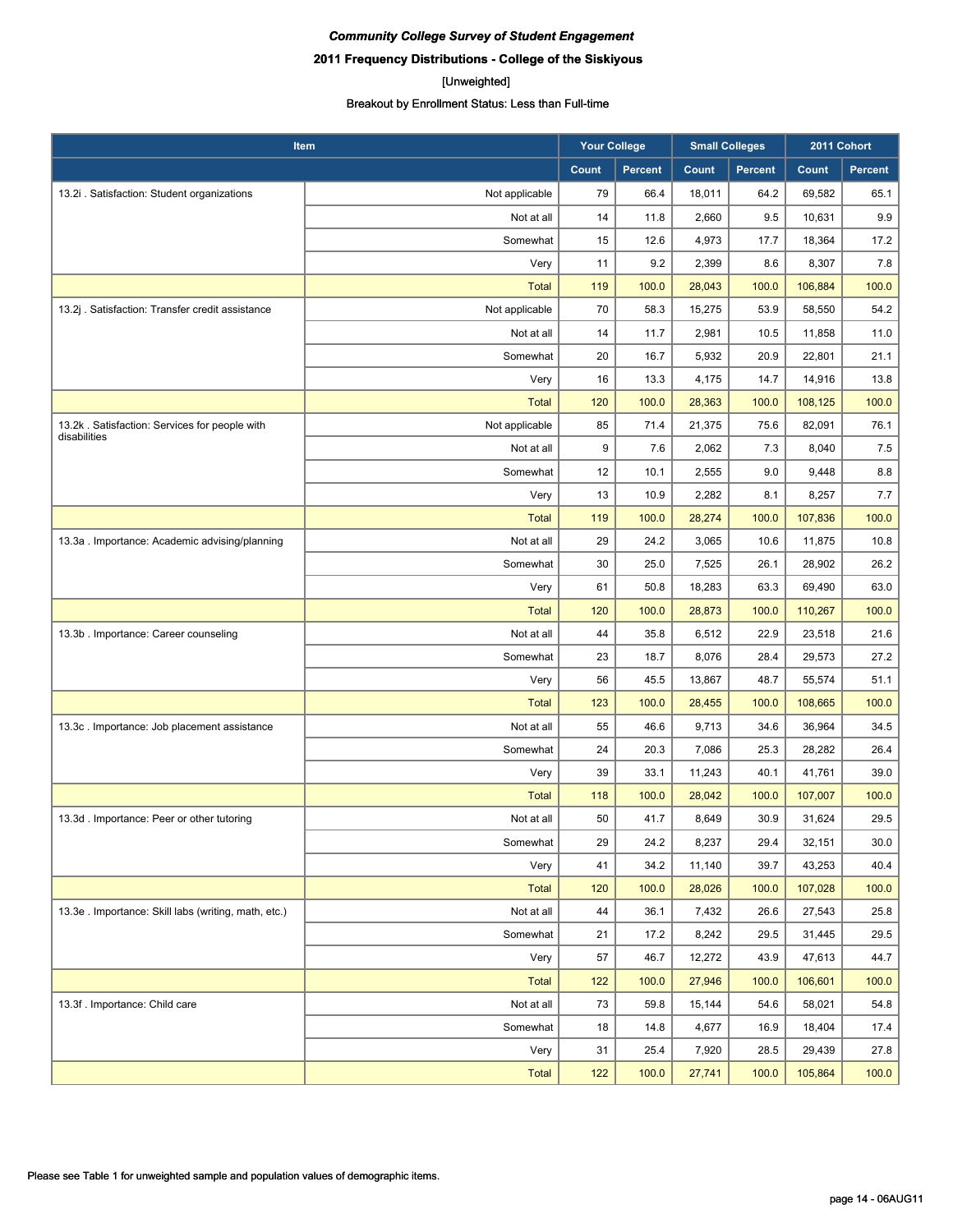**2011 Frequency Distributions - College of the Siskiyous**

#### [Unweighted]

| Item                                                        |                 | <b>Your College</b> |                | <b>Small Colleges</b> |                | 2011 Cohort |                |
|-------------------------------------------------------------|-----------------|---------------------|----------------|-----------------------|----------------|-------------|----------------|
|                                                             |                 | Count               | <b>Percent</b> | Count                 | <b>Percent</b> | Count       | <b>Percent</b> |
| 13.3g . Importance: Financial aid advising                  | Not at all      | 44                  | 37.0           | 5,511                 | 19.6           | 22,700      | 21.2           |
|                                                             | Somewhat        | 17                  | 14.3           | 4,651                 | 16.5           | 18,029      | 16.8           |
|                                                             | Very            | 58                  | 48.7           | 17,999                | 63.9           | 66,496      | 62.0           |
|                                                             | <b>Total</b>    | 119                 | 100.0          | 28,161                | 100.0          | 107,225     | 100.0          |
| 13.3h. Importance: Computer lab                             | Not at all      | 42                  | 34.4           | 4,894                 | 17.4           | 19,405      | 18.1           |
|                                                             | Somewhat        | 20                  | 16.4           | 7,114                 | 25.2           | 27,432      | 25.5           |
|                                                             | Very            | 60                  | 49.2           | 16,192                | 57.4           | 60,614      | 56.4           |
|                                                             | <b>Total</b>    | 122                 | 100.0          | 28,200                | 100.0          | 107,451     | 100.0          |
| 13.3i . Importance: Student organizations                   | Not at all      | 65                  | 54.2           | 12,186                | 44.0           | 45,632      | 43.2           |
|                                                             | Somewhat        | 26                  | 21.7           | 9,204                 | 33.3           | 35,408      | 33.6           |
|                                                             | Very            | 29                  | 24.2           | 6,279                 | 22.7           | 24,486      | 23.2           |
|                                                             | <b>Total</b>    | 120                 | 100.0          | 27,669                | 100.0          | 105,526     | 100.0          |
| 13.3j . Importance: Transfer credit assistance              | Not at all      | 50                  | 41.7           | 8,507                 | 30.3           | 30,915      | 28.9           |
|                                                             | Somewhat        | 17                  | 14.2           | 6,042                 | 21.5           | 22,911      | 21.4           |
|                                                             | Very            | 53                  | 44.2           | 13,494                | 48.1           | 53,077      | 49.6           |
|                                                             | <b>Total</b>    | 120                 | 100.0          | 28,043                | 100.0          | 106,903     | 100.0          |
| 13.3k. Importance: Services for people with<br>disabilities | Not at all      | 55                  | 45.8           | 11,691                | 41.9           | 44,508      | 41.8           |
|                                                             | Somewhat        | 14                  | 11.7           | 4,017                 | 14.4           | 15,773      | 14.8           |
|                                                             | Very            | 51                  | 42.5           | 12,216                | 43.7           | 46,236      | 43.4           |
|                                                             | <b>Total</b>    | 120                 | 100.0          | 27,924                | 100.0          | 106,517     | 100.0          |
| 14a. Working full-time                                      | Not likely      | 35                  | 27.6           | 11,789                | 38.9           | 43,581      | 37.6           |
|                                                             | Somewhat likely | 28                  | 22.0           | 6,993                 | 23.1           | 25,927      | 22.4           |
|                                                             | Likely          | 29                  | 22.8           | 5,340                 | 17.6           | 21,312      | 18.4           |
|                                                             | Very likely     | 35                  | 27.6           | 6,198                 | 20.4           | 25,118      | 21.7           |
|                                                             | <b>Total</b>    | 127                 | 100.0          | 30,320                | 100.0          | 115,938     | 100.0          |
| 14b. Caring for dependents                                  | Not likely      | 62                  | 48.8           | 14,414                | 47.6           | 55,687      | 48.2           |
|                                                             | Somewhat likely | 23                  | 18.1           | 7,134                 | 23.6           | 26,322      | 22.8           |
|                                                             | Likely          | 22                  | 17.3           | 4,745                 | 15.7           | 18,416      | 15.9           |
|                                                             | Very likely     | 20                  | 15.7           | 3,964                 | 13.1           | 15,150      | 13.1           |
|                                                             | <b>Total</b>    | 127                 | 100.0          | 30,257                | 100.0          | 115,575     | 100.0          |
| 14c. Academically unprepared                                | Not likely      | 85                  | 66.4           | 18,293                | 60.7           | 67,391      | 58.6           |
|                                                             | Somewhat likely | 23                  | 18.0           | 6,571                 | 21.8           | 26,198      | 22.8           |
|                                                             | Likely          | 10                  | 7.8            | 3,373                 | 11.2           | 13,506      | 11.7           |
|                                                             | Very likely     | 10                  | 7.8            | 1,904                 | 6.3            | 7,958       | 6.9            |
|                                                             | <b>Total</b>    | 128                 | 100.0          | 30,141                | 100.0          | 115,053     | 100.0          |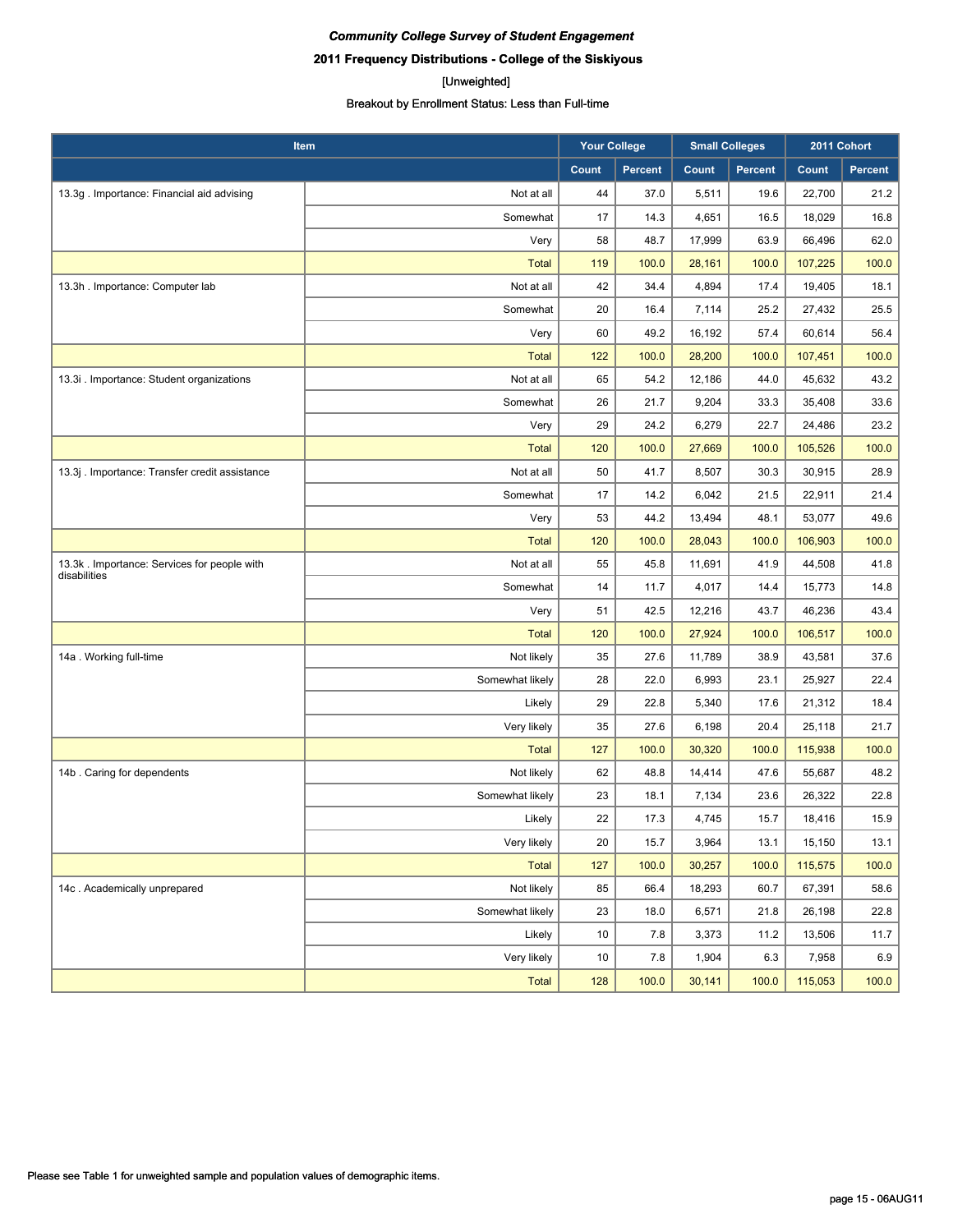**2011 Frequency Distributions - College of the Siskiyous**

#### [Unweighted]

| Item                                                |                 | <b>Your College</b> |                | <b>Small Colleges</b> |                | 2011 Cohort |                |
|-----------------------------------------------------|-----------------|---------------------|----------------|-----------------------|----------------|-------------|----------------|
|                                                     |                 | Count               | <b>Percent</b> | Count                 | <b>Percent</b> | Count       | <b>Percent</b> |
| 14d. Lack of finances                               | Not likely      | 39                  | 30.7           | 8,399                 | 27.8           | 32,334      | 28.0           |
|                                                     | Somewhat likely | 26                  | 20.5           | 7,081                 | 23.4           | 26,440      | 22.9           |
|                                                     | Likely          | 30                  | 23.6           | 5,720                 | 18.9           | 22,214      | 19.2           |
|                                                     | Very likely     | 32                  | 25.2           | 9,026                 | 29.9           | 34,511      | 29.9           |
|                                                     | <b>Total</b>    | 127                 | 100.0          | 30,226                | 100.0          | 115,499     | 100.0          |
| 14e . Transfer to a 4-year college                  | Not likely      | 62                  | 48.4           | 12,579                | 41.6           | 41,336      | 35.8           |
|                                                     | Somewhat likely | 14                  | 10.9           | 5,884                 | 19.5           | 21,918      | 19.0           |
|                                                     | Likely          | 26                  | 20.3           | 5,013                 | 16.6           | 21,065      | 18.2           |
|                                                     | Very likely     | 26                  | 20.3           | 6,758                 | 22.4           | 31,185      | 27.0           |
|                                                     | <b>Total</b>    | 128                 | 100.0          | 30,234                | 100.0          | 115,504     | 100.0          |
| 15. How supportive are your friends of your         | Not very        | 6                   | 4.6            | 1,065                 | 3.5            | 4,647       | 4.0            |
| attending this college?                             | Somewhat        | 30                  | 23.1           | 5,068                 | 16.7           | 21,019      | 18.1           |
|                                                     | Quite a bit     | 31                  | 23.8           | 8,357                 | 27.5           | 31,954      | 27.5           |
|                                                     | Extremely       | 63                  | 48.5           | 15,893                | 52.3           | 58,510      | 50.4           |
|                                                     | <b>Total</b>    | 130                 | 100.0          | 30,383                | 100.0          | 116,130     | 100.0          |
| 16. How supportive is your immediate family of your | Not very        | 5                   | 3.9            | 810                   | 2.7            | 3,472       | 3.0            |
| attending this college?                             | Somewhat        | 21                  | 16.3           | 3,194                 | 10.5           | 12,866      | 11.1           |
|                                                     | Quite a bit     | 30                  | 23.3           | 6,075                 | 20.0           | 23,551      | 20.3           |
|                                                     | Extremely       | 73                  | 56.6           | 20,234                | 66.8           | 75,939      | 65.6           |
|                                                     | <b>Total</b>    | 129                 | 100.0          | 30,313                | 100.0          | 115,828     | 100.0          |
| 17a . To complete a certificate program             | Not a goal      | 80                  | 63.0           | 14,773                | 49.7           | 56,889      | 50.1           |
|                                                     | Secondary goal  | 26                  | 20.5           | 5,645                 | 19.0           | 22,703      | 20.0           |
|                                                     | Primary goal    | 21                  | 16.5           | 9,326                 | 31.4           | 33,890      | 29.9           |
|                                                     | <b>Total</b>    | 127                 | 100.0          | 29,744                | 100.0          | 113,482     | 100.0          |
| 17b. To obtain an Associate's degree                | Not a goal      | 50                  | 39.4           | 6,036                 | 20.1           | 23,477      | 20.5           |
|                                                     | Secondary goal  | 30                  | 23.6           | 5,449                 | 18.2           | 23,077      | 20.2           |
|                                                     | Primary goal    | 47                  | 37.0           | 18,499                | 61.7           | 67,936      | 59.3           |
|                                                     | <b>Total</b>    | 127                 | 100.0          | 29,984                | 100.0          | 114,490     | 100.0          |
| 17c. To transfer to a 4-year college or university  | Not a goal      | 62                  | 48.4           | 11,203                | 37.6           | 33,684      | 29.5           |
|                                                     | Secondary goal  | 23                  | 18.0           | 7,638                 | 25.6           | 27,284      | 23.9           |
|                                                     | Primary goal    | 43                  | 33.6           | 10,972                | 36.8           | 53,232      | 46.6           |
|                                                     | <b>Total</b>    | 128                 | 100.0          | 29,813                | 100.0          | 114,200     | 100.0          |
| 17d. To obtain or update job-related skills         | Not a goal      | 39                  | 30.5           | 8,387                 | 28.3           | 33,903      | 29.9           |
|                                                     | Secondary goal  | 32                  | 25.0           | 7,753                 | 26.1           | 30,168      | 26.6           |
|                                                     | Primary goal    | 57                  | 44.5           | 13,545                | 45.6           | 49,239      | 43.5           |
|                                                     | <b>Total</b>    | 128                 | 100.0          | 29,685                | 100.0          | 113,310     | 100.0          |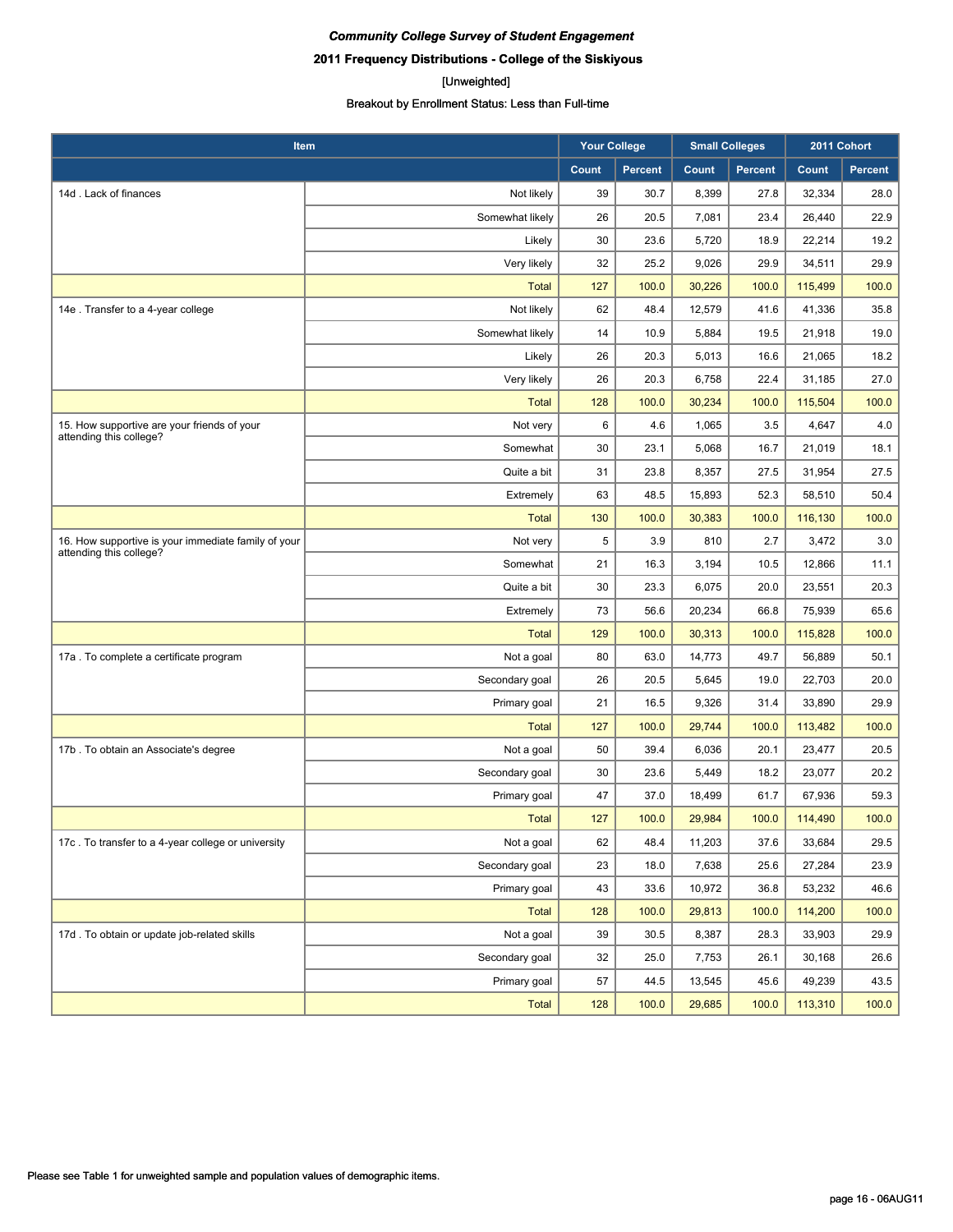## **2011 Frequency Distributions - College of the Siskiyous**

#### [Unweighted]

| Item                                                 |                | <b>Your College</b> |                | <b>Small Colleges</b> |                | 2011 Cohort |         |
|------------------------------------------------------|----------------|---------------------|----------------|-----------------------|----------------|-------------|---------|
|                                                      |                | Count               | <b>Percent</b> | Count                 | <b>Percent</b> | Count       | Percent |
| 17e . To take one or more courses for                | Not a goal     | 20                  | 15.6           | 7,597                 | 25.5           | 29,317      | 25.8    |
| self-improvement                                     | Secondary goal | 37                  | 28.9           | 10,129                | 34.0           | 38,683      | 34.0    |
|                                                      | Primary goal   | 71                  | 55.5           | 12,077                | 40.5           | 45,824      | 40.3    |
|                                                      | <b>Total</b>   | 128                 | 100.0          | 29,803                | 100.0          | 113,824     | 100.0   |
| 17f. To change careers                               | Not a goal     | 64                  | 50.0           | 13,973                | 46.9           | 55,942      | 49.1    |
|                                                      | Secondary goal | 28                  | 21.9           | 4,826                 | 16.2           | 19,228      | 16.9    |
|                                                      | Primary goal   | 36                  | 28.1           | 11,012                | 36.9           | 38,689      | 34.0    |
|                                                      | <b>Total</b>   | 128                 | 100.0          | 29,811                | 100.0          | 113,859     | 100.0   |
| 18a. My own income/savings                           | Not a source   | 32                  | 25.0           | 10,570                | 35.3           | 35,839      | 31.3    |
|                                                      | Minor source   | 32                  | 25.0           | 8,432                 | 28.2           | 30,880      | 27.0    |
|                                                      | Major source   | 64                  | 50.0           | 10,927                | 36.5           | 47,860      | 41.8    |
|                                                      | <b>Total</b>   | 128                 | 100.0          | 29,929                | 100.0          | 114,579     | 100.0   |
| 18b. Parent or spouse/significant other's            | Not a source   | 88                  | 69.3           | 18,957                | 63.7           | 67,874      | 59.6    |
| income/savings                                       | Minor source   | 12                  | 9.4            | 4,521                 | 15.2           | 18,314      | 16.1    |
|                                                      | Major source   | 27                  | 21.3           | 6,261                 | 21.1           | 27,627      | 24.3    |
|                                                      | <b>Total</b>   | 127                 | 100.0          | 29,739                | 100.0          | 113,815     | 100.0   |
| 18c. Employer contributions                          | Not a source   | 113                 | 89.0           | 25,143                | 85.0           | 96,443      | 85.3    |
|                                                      | Minor source   | 9                   | 7.1            | 2,113                 | 7.1            | 8,239       | 7.3     |
|                                                      | Major source   | 5                   | 3.9            | 2,339                 | 7.9            | 8,431       | 7.5     |
|                                                      | <b>Total</b>   | 127                 | 100.0          | 29,595                | 100.0          | 113,113     | 100.0   |
| 18d. Grants & scholarships                           | Not a source   | 68                  | 55.3           | 14,553                | 48.7           | 63,528      | 55.7    |
|                                                      | Minor source   | 14                  | 11.4           | 3,405                 | 11.4           | 11,828      | 10.4    |
|                                                      | Major source   | 41                  | 33.3           | 11,914                | 39.9           | 38,698      | 33.9    |
|                                                      | <b>Total</b>   | 123                 | 100.0          | 29,872                | 100.0          | 114,054     | 100.0   |
| 18e. Student loans (bank, etc.)                      | Not a source   | 103                 | 82.4           | 19,113                | 64.1           | 80,821      | 71.0    |
|                                                      | Minor source   | 10                  | 8.0            | 2,688                 | 9.0            | 9,253       | 8.1     |
|                                                      | Major source   | 12                  | 9.6            | 8,006                 | 26.9           | 23,689      | 20.8    |
|                                                      | <b>Total</b>   | 125                 | 100.0          | 29,807                | 100.0          | 113,763     | 100.0   |
| 18f. Public assistance                               | Not a source   | 101                 | 82.1           | 25,799                | 86.9           | 99,716      | 87.9    |
|                                                      | Minor source   | 8                   | 6.5            | 1,581                 | 5.3            | 5,629       | $5.0\,$ |
|                                                      | Major source   | 14                  | 11.4           | 2,301                 | 7.8            | 8,086       | 7.1     |
|                                                      | Total          | 123                 | 100.0          | 29,681                | 100.0          | 113,431     | 100.0   |
| 19. Proprietary (private) school or training program | No response    | 105                 | 79.5           | 28,412                | 91.8           | 108,699     | 91.5    |
|                                                      | Response       | 27                  | 20.5           | 2,548                 | 8.2            | 10,067      | 8.5     |
|                                                      | Total          | 132                 | 100.0          | 30,960                | 100.0          | 118,766     | 100.0   |
| 19. Public vocational-technical school               | No response    | 121                 | 91.7           | 27,541                | 89.0           | 106,434     | 89.6    |
|                                                      | Response       | 11                  | 8.3            | 3,419                 | 11.0           | 12,332      | 10.4    |
|                                                      | Total          | 132                 | 100.0          | 30,960                | 100.0          | 118,766     | 100.0   |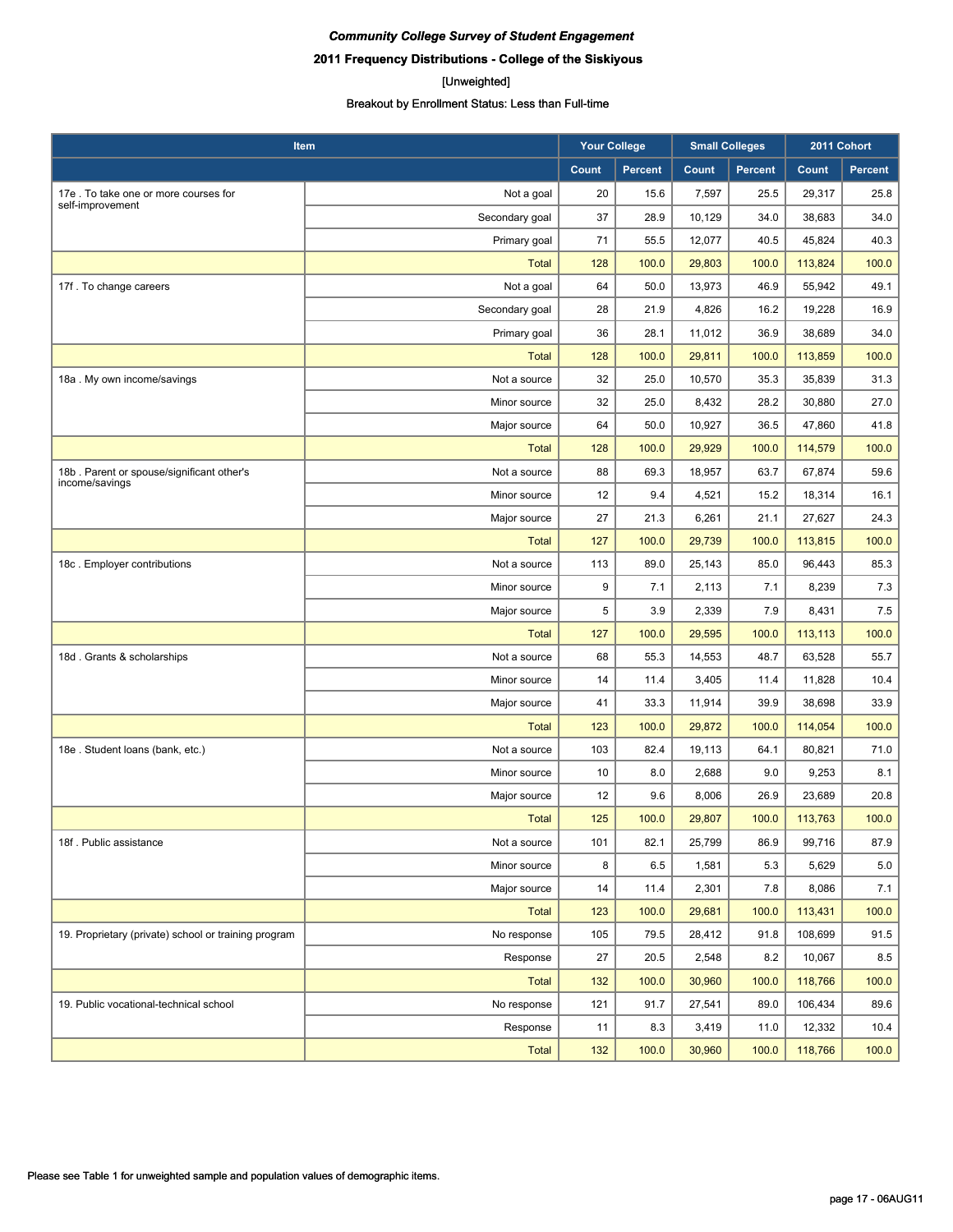**2011 Frequency Distributions - College of the Siskiyous**

#### [Unweighted]

|                                                                                              | Item                                                                | <b>Your College</b> |                | <b>Small Colleges</b> |                | 2011 Cohort |         |
|----------------------------------------------------------------------------------------------|---------------------------------------------------------------------|---------------------|----------------|-----------------------|----------------|-------------|---------|
|                                                                                              |                                                                     | Count               | <b>Percent</b> | Count                 | <b>Percent</b> | Count       | Percent |
| 19. Another community or technical college                                                   | No response                                                         | 84                  | 63.6           | 23,541                | 76.0           | 91,238      | 76.8    |
|                                                                                              | Response                                                            | 48                  | 36.4           | 7,419                 | 24.0           | 27,528      | 23.2    |
|                                                                                              | <b>Total</b>                                                        | 132                 | 100.0          | 30,960                | 100.0          | 118,766     | 100.0   |
| 19. 4-year college or university                                                             | No response                                                         | 82                  | 62.1           | 23,260                | 75.1           | 88,733      | 74.7    |
|                                                                                              | Response                                                            | 50                  | 37.9           | 7,700                 | 24.9           | 30,033      | 25.3    |
|                                                                                              | <b>Total</b>                                                        | 132                 | 100.0          | 30,960                | 100.0          | 118,766     | 100.0   |
| 19. None                                                                                     | No response                                                         | 87                  | 65.9           | 17,092                | 55.2           | 65,527      | 55.2    |
|                                                                                              | Response                                                            | 45                  | 34.1           | 13,868                | 44.8           | 53,239      | 44.8    |
|                                                                                              | <b>Total</b>                                                        | 132                 | 100.0          | 30,960                | 100.0          | 118,766     | 100.0   |
| 20. When do you plan to take classes at this<br>college again?                               | I will accomplish my goal(s) this term and will not be<br>returning | 12                  | 9.4            | 3,031                 | 10.0           | 11,471      | 9.9     |
|                                                                                              | I have no current plans to return                                   | 11                  | 8.7            | 1,646                 | 5.4            | 5,366       | 4.6     |
|                                                                                              | Within the next 12 months                                           | 68                  | 53.5           | 20,190                | 66.6           | 78,926      | 68.1    |
|                                                                                              | Uncertain                                                           | 36                  | 28.3           | 5,435                 | 17.9           | 20,131      | 17.4    |
|                                                                                              | <b>Total</b>                                                        | 127                 | 100.0          | 30,302                | 100.0          | 115,894     | 100.0   |
| 21. At this college, in what range is your overall<br>college grade average?                 | Pass/fail classes only                                              | 19                  | 14.7           | 210                   | 0.7            | 968         | 0.8     |
|                                                                                              | Do not have a GPA at this school                                    | 3                   | 2.3            | 942                   | 3.1            | 3,847       | 3.3     |
|                                                                                              | C- or lower                                                         | 5                   | 3.9            | 805                   | 2.7            | 3,359       | 2.9     |
|                                                                                              | C                                                                   | 7                   | 5.4            | 2,182                 | 7.2            | 8,966       | 7.8     |
|                                                                                              | $B - to C +$                                                        | 11                  | 8.5            | 5,147                 | 17.0           | 20,903      | 18.1    |
|                                                                                              | B                                                                   | 24                  | 18.6           | 6,579                 | 21.8           | 25,332      | 22.0    |
|                                                                                              | $A - to B +$                                                        | 31                  | 24.0           | 8,729                 | 28.9           | 32,006      | 27.7    |
|                                                                                              | Α                                                                   | 29                  | 22.5           | 5,600                 | 18.5           | 19,994      | 17.3    |
|                                                                                              | Total                                                               | 129                 | 100.0          | 30,194                | 100.0          | 115,375     | 100.0   |
| 22. When do you most frequently take classes at<br>this college?                             | Day classes (morning or afternoon)                                  | 59                  | 46.5           | 18,603                | 62.0           | 68,638      | 60.0    |
|                                                                                              | Evening classes                                                     | 68                  | 53.5           | 11,142                | 37.1           | 44,556      | 38.9    |
|                                                                                              | Weekend classes                                                     | $\pmb{0}$           | N/A            | 251                   | 0.8            | 1,297       | 1.1     |
|                                                                                              | <b>Total</b>                                                        | 127                 | 100.0          | 29,996                | 100.0          | 114,491     | 100.0   |
| 23. How many TOTAL credit hours have you<br>earned at this college, not counting the courses | None                                                                | 17                  | 13.2           | 4,619                 | 15.3           | 17,202      | 14.9    |
| you are currently taking this term?                                                          | 1-14 credits                                                        | 42                  | 32.6           | 11.065                | 36.7           | 41,540      | 36.0    |
|                                                                                              | 15-29 credits                                                       | 25                  | 19.4           | 5,976                 | 19.8           | 22,935      | 19.9    |
|                                                                                              | 30-44 credits                                                       | 14                  | 10.9           | 3,432                 | 11.4           | 13,750      | 11.9    |
|                                                                                              | 45-60 credits                                                       | 9                   | 7.0            | 2,430                 | 8.1            | 9,899       | 8.6     |
|                                                                                              | Over 60 credits                                                     | 22                  | 17.1           | 2,657                 | 8.8            | 10,091      | 8.7     |
|                                                                                              | <b>Total</b>                                                        | 129                 | 100.0          | 30,179                | 100.0          | 115,417     | 100.0   |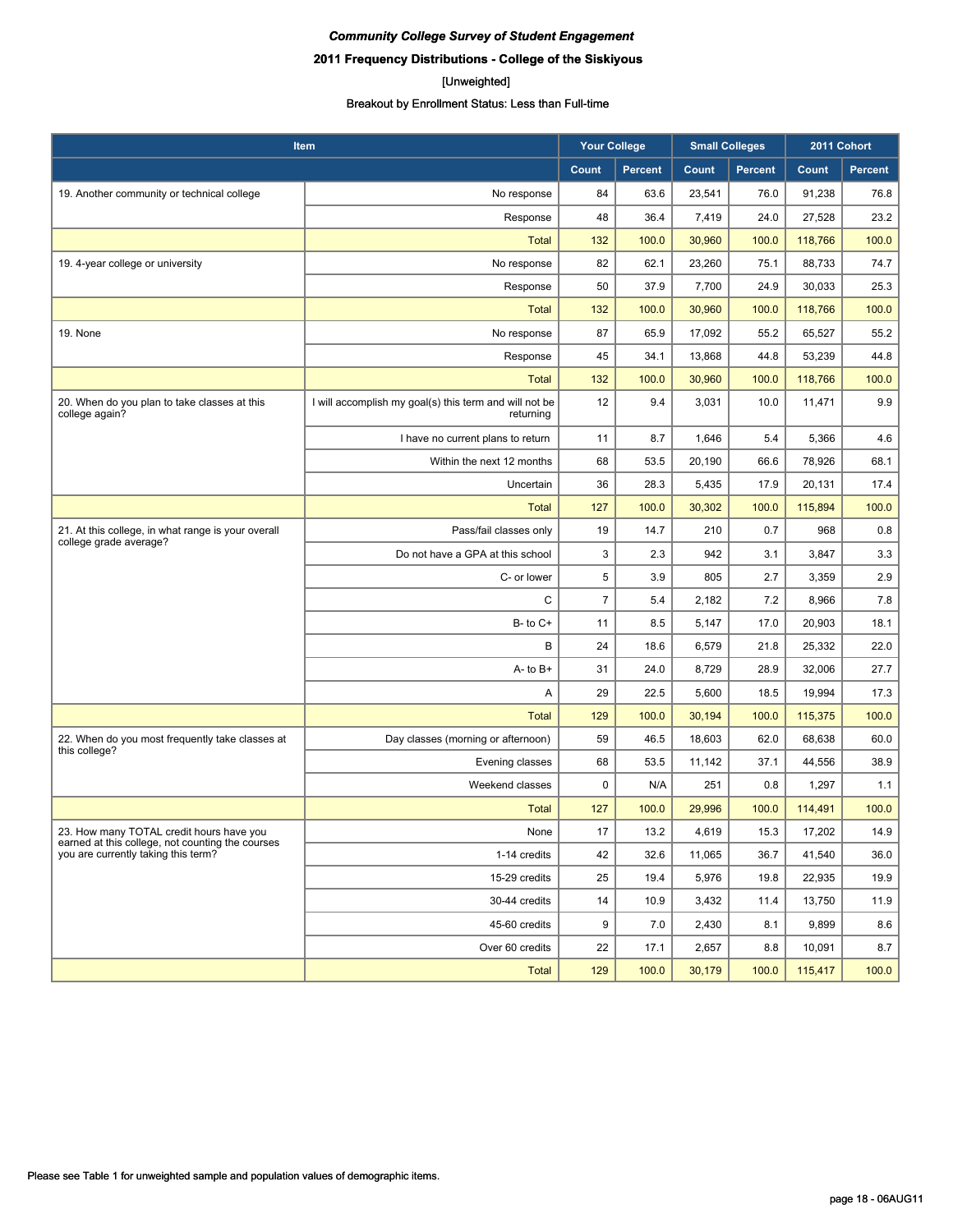# [Unweighted]

| Item                                                                    |                   | <b>Your College</b>     |                | <b>Small Colleges</b> |                | 2011 Cohort |         |
|-------------------------------------------------------------------------|-------------------|-------------------------|----------------|-----------------------|----------------|-------------|---------|
|                                                                         |                   | Count                   | <b>Percent</b> | Count                 | <b>Percent</b> | Count       | Percent |
| 24. None                                                                | No response       | 20                      | 15.2           | 4,348                 | 14.0           | 16,864      | 14.2    |
|                                                                         | Response          | 112                     | 84.8           | 26,612                | 86.0           | 101,902     | 85.8    |
|                                                                         | <b>Total</b>      | 132                     | 100.0          | 30,960                | 100.0          | 118,766     | 100.0   |
| 24. High school                                                         | No response       | 132                     | 100.0          | 29,865                | 96.5           | 115,554     | 97.3    |
|                                                                         | Response          | 0                       | N/A            | 1,095                 | 3.5            | 3,212       | 2.7     |
|                                                                         | <b>Total</b>      | 132                     | 100.0          | 30,960                | 100.0          | 118,766     | 100.0   |
| 24. Vocational/technical school                                         | No response       | 129                     | 97.7           | 30,554                | 98.7           | 117,541     | 99.0    |
|                                                                         | Response          | 3                       | 2.3            | 406                   | 1.3            | 1,225       | 1.0     |
|                                                                         | <b>Total</b>      | 132                     | 100.0          | 30,960                | 100.0          | 118,766     | 100.0   |
| 24. Another community or technical college                              | No response       | 130                     | 98.5           | 30,230                | 97.6           | 115,628     | 97.4    |
|                                                                         | Response          | $\overline{2}$          | 1.5            | 730                   | 2.4            | 3,138       | 2.6     |
|                                                                         | <b>Total</b>      | 132                     | 100.0          | 30,960                | 100.0          | 118,766     | 100.0   |
| 24. 4-year college/ university                                          | No response       | 124                     | 93.9           | 29,871                | 96.5           | 114,013     | 96.0    |
|                                                                         | Response          | 8                       | 6.1            | 1,089                 | 3.5            | 4,753       | 4.0     |
|                                                                         | <b>Total</b>      | 132                     | 100.0          | 30,960                | 100.0          | 118,766     | 100.0   |
| 24. Other                                                               | No response       | 127                     | 96.2           | 29.999                | 96.9           | 114,939     | 96.8    |
|                                                                         | Response          | 5                       | 3.8            | 961                   | 3.1            | 3,827       | 3.2     |
|                                                                         | <b>Total</b>      | 132                     | 100.0          | 30,960                | 100.0          | 118,766     | 100.0   |
| 25. How many classes are you presently taking at<br>OTHER institutions? | None              | 105                     | 83.3           | 25,117                | 82.5           | 95,922      | 82.5    |
|                                                                         | 1 class           | 3                       | 2.4            | 1,456                 | 4.8            | 5,546       | 4.8     |
|                                                                         | 2 classes         | 6                       | 4.8            | 1,764                 | 5.8            | 7,032       | 6.0     |
|                                                                         | 3 classes         | 6                       | 4.8            | 1,141                 | 3.7            | 4,613       | 4.0     |
|                                                                         | 4 classes or more | 6                       | 4.8            | 956                   | 3.1            | 3,131       | 2.7     |
|                                                                         | <b>Total</b>      | 126                     | 100.0          | 30,434                | 100.0          | 116,244     | 100.0   |
| 26. Would you recommend this college to a friend                        | Yes               | 116                     | 92.1           | 28,581                | 94.1           | 109,625     | 94.5    |
| or family member?                                                       | No                | 10                      | 7.9            | 1,788                 | 5.9            | 6,423       | 5.5     |
|                                                                         | <b>Total</b>      | 126                     | 100.0          | 30,369                | 100.0          | 116,048     | 100.0   |
| 27. How would you evaluate your entire                                  | Poor              | $\overline{\mathbf{c}}$ | 1.6            | 415                   | 1.4            | 1,754       | 1.5     |
| educational experience at this college?                                 | Fair              | 24                      | 18.8           | 3,931                 | 12.9           | 15,685      | 13.5    |
|                                                                         | Good              | 65                      | 50.8           | 16,134                | 53.0           | 63,312      | 54.4    |
|                                                                         | Excellent         | 37                      | 28.9           | 9,954                 | 32.7           | 35,583      | 30.6    |
|                                                                         | <b>Total</b>      | 128                     | 100.0          | 30,434                | 100.0          | 116,334     | 100.0   |
| 28. Do you have children who live with you?                             | Yes               | 42                      | 32.8           | 12,345                | 40.6           | 41,285      | 35.6    |
|                                                                         | No                | 86                      | 67.2           | 18,043                | 59.4           | 74,826      | 64.4    |
|                                                                         | Total             | 128                     | 100.0          | 30,388                | 100.0          | 116,111     | 100.0   |
| 31. Marital status                                                      | Yes               | 37                      | 29.1           | 9,269                 | 30.5           | 31,701      | 27.3    |
|                                                                         | No                | 90                      | 70.9           | 21,113                | 69.5           | 84,447      | 72.7    |
|                                                                         | Total             | 127                     | 100.0          | 30,382                | 100.0          | 116,148     | 100.0   |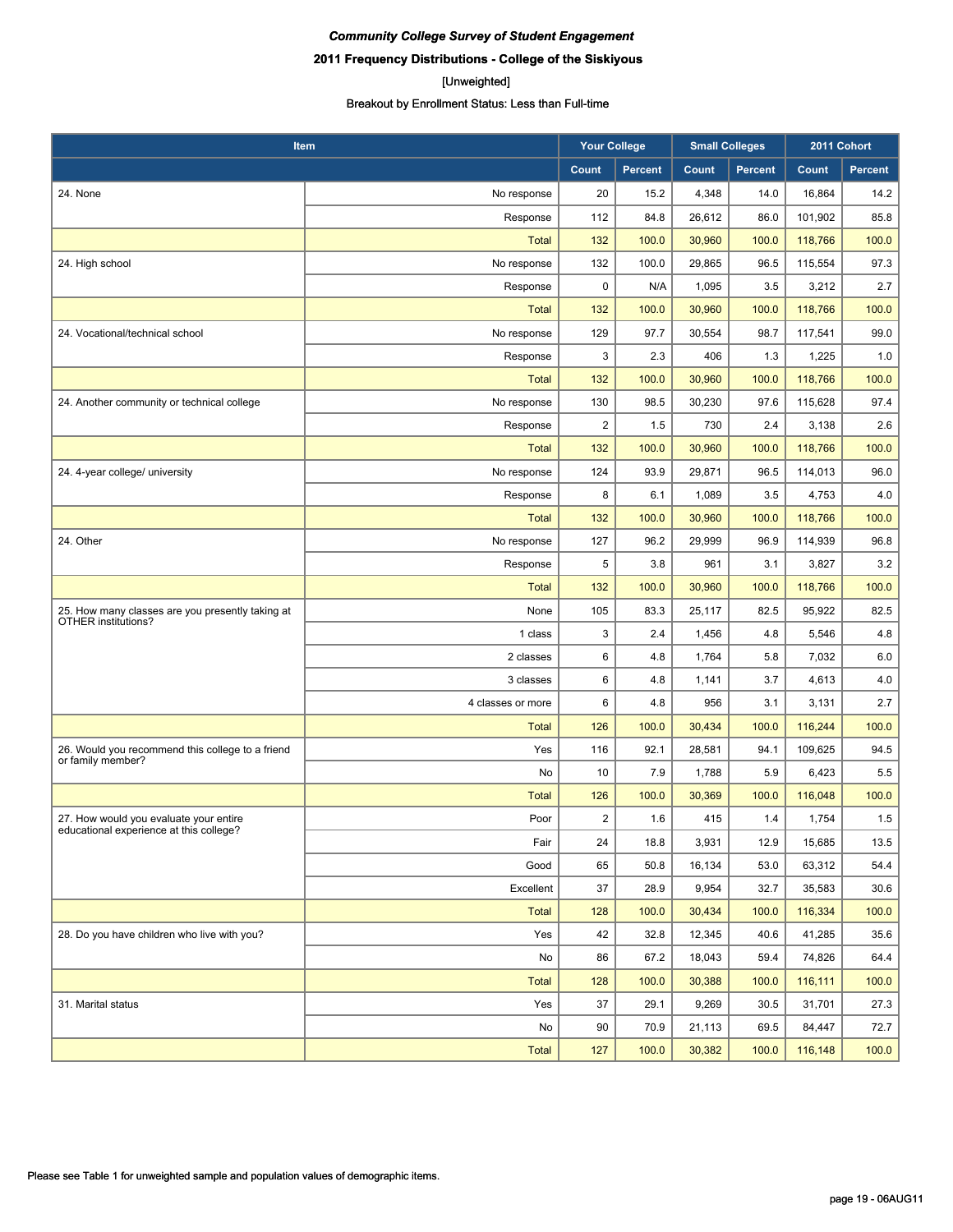## **2011 Frequency Distributions - College of the Siskiyous**

#### [Unweighted]

| Item                                                            |                                       | <b>Your College</b>     |                | <b>Small Colleges</b> |                | 2011 Cohort |         |
|-----------------------------------------------------------------|---------------------------------------|-------------------------|----------------|-----------------------|----------------|-------------|---------|
|                                                                 |                                       | <b>Count</b>            | <b>Percent</b> | Count                 | <b>Percent</b> | Count       | Percent |
| 32. Is English your native (first) language?                    | Yes                                   | 121                     | 94.5           | 28,275                | 93.0           | 99,097      | 85.2    |
|                                                                 | No                                    | $\overline{7}$          | 5.5            | 2,137                 | 7.0            | 17,153      | 14.8    |
|                                                                 | <b>Total</b>                          | 128                     | 100.0          | 30,412                | 100.0          | 116,250     | 100.0   |
| 35. What is the highest academic credential you<br>have earned? | None                                  | $\mathbf{1}$            | 0.8            | 1,107                 | 3.7            | 3,485       | 3.1     |
|                                                                 | High school diploma or GED            | 63                      | 50.0           | 19,341                | 64.7           | 76,451      | 66.9    |
|                                                                 | Vocational/technical certificate      | 11                      | 8.7            | 4,103                 | 13.7           | 13,210      | 11.6    |
|                                                                 | Associate's degree                    | 18                      | 14.3           | 2,832                 | 9.5            | 10,172      | 8.9     |
|                                                                 | Bachelor's degree                     | 26                      | 20.6           | 2,037                 | 6.8            | 8,754       | 7.7     |
|                                                                 | Master's degree/1st professional      | $\overline{7}$          | 5.6            | 457                   | 1.5            | 2,177       | 1.9     |
|                                                                 | <b>Total</b>                          | 126                     | 100.0          | 29,877                | 100.0          | 114,249     | 100.0   |
| 36m. Highest level of education: mother                         | Not a high school graduate            | 8                       | 6.6            | 3,604                 | 12.9           | 15,689      | 14.7    |
|                                                                 | High school or GED                    | 36                      | 29.8           | 9,947                 | 35.7           | 33,455      | 31.4    |
|                                                                 | Some college, did not complete degree | 21                      | 17.4           | 4,470                 | 16.0           | 17,543      | 16.5    |
|                                                                 | Associate's degree                    | 14                      | 11.6           | 3,355                 | 12.0           | 12,022      | 11.3    |
|                                                                 | Bachelor's degree                     | 30                      | 24.8           | 3,268                 | 11.7           | 13,839      | 13.0    |
|                                                                 | Master's degree/1st professional      | 8                       | 6.6            | 1,660                 | 6.0            | 7,039       | 6.6     |
|                                                                 | Doctorate degree                      | $\pmb{0}$               | N/A            | 204                   | 0.7            | 1,038       | 1.0     |
|                                                                 | Unknown                               | $\overline{\mathbf{4}}$ | 3.3            | 1,370                 | 4.9            | 6,017       | 5.6     |
|                                                                 | <b>Total</b>                          | 121                     | 100.0          | 27,878                | 100.0          | 106,642     | 100.0   |
| 36f. Highest level of education: father                         | Not a high school graduate            | 8                       | 6.5            | 4,921                 | 17.4           | 19,123      | 17.7    |
|                                                                 | High school or GED                    | 28                      | 22.6           | 10,139                | 35.8           | 33,309      | 30.9    |
|                                                                 | Some college, did not complete degree | 31                      | 25.0           | 3,754                 | 13.3           | 15,074      | 14.0    |
|                                                                 | Associate's degree                    | 10                      | 8.1            | 2,025                 | 7.2            | 7,534       | 7.0     |
|                                                                 | Bachelor's degree                     | 23                      | 18.5           | 3,087                 | 10.9           | 13,665      | 12.7    |
|                                                                 | Master's degree/1st professional      | 15                      | 12.1           | 1,569                 | 5.5            | 7,218       | 6.7     |
|                                                                 | Doctorate degree                      | $\overline{2}$          | 1.6            | 534                   | 1.9            | 2,465       | 2.3     |
|                                                                 | Unknown                               | $\overline{7}$          | 5.6            | 2,274                 | 8.0            | 9,483       | 8.8     |
|                                                                 | <b>Total</b>                          | 124                     | 100.0          | 28,303                | 100.0          | 107,871     | 100.0   |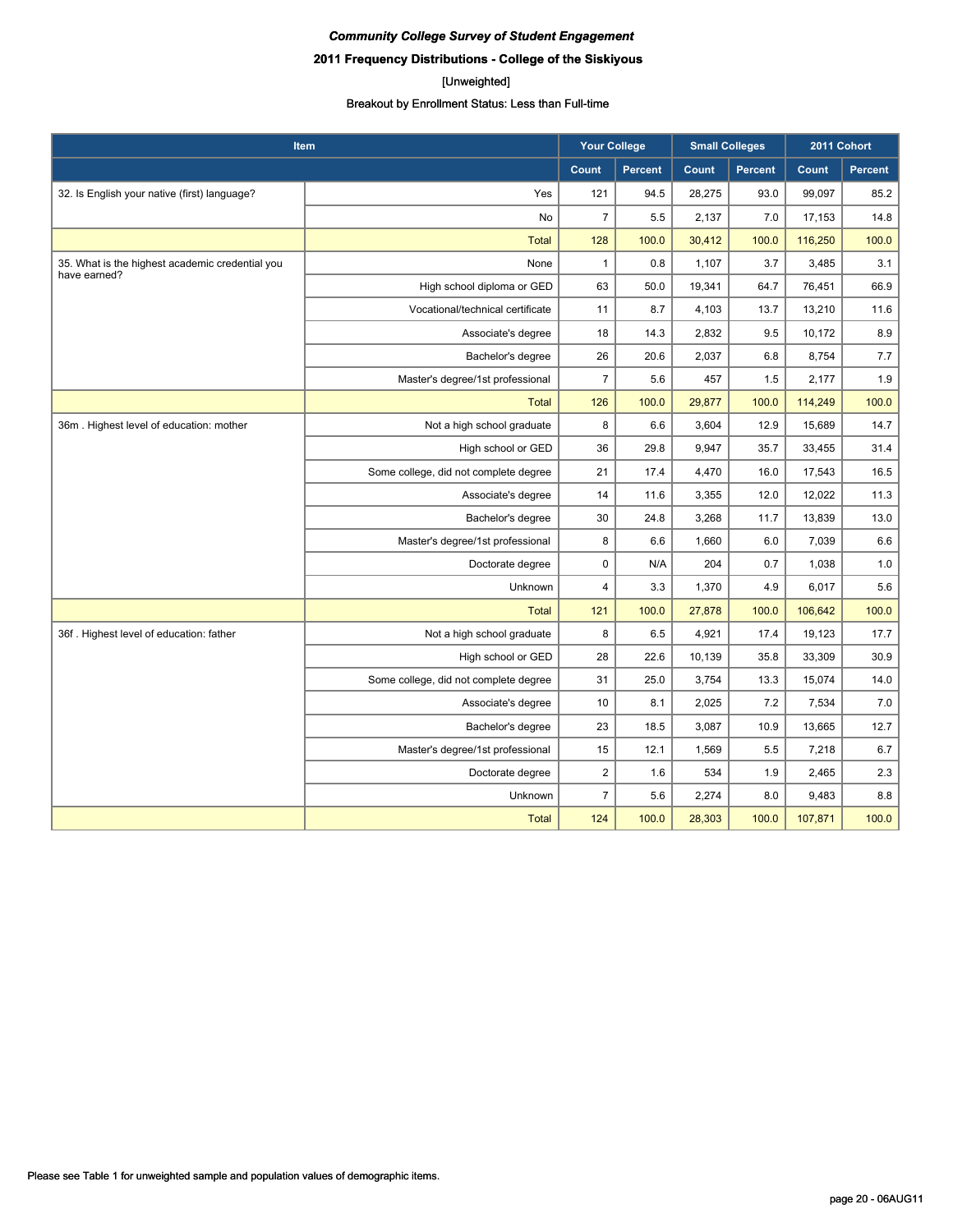#### [Unweighted]

| Item                                                                |                   | <b>Your College</b> |                | <b>Small Colleges</b> |                | 2011 Cohort |                |
|---------------------------------------------------------------------|-------------------|---------------------|----------------|-----------------------|----------------|-------------|----------------|
|                                                                     |                   | Count               | <b>Percent</b> | Count                 | <b>Percent</b> | Count       | <b>Percent</b> |
| 1. Did you begin college at this college or                         | Started here      | 299                 | 77.9           | 79,229                | 76.2           | 245,517     | 75.8           |
| elsewhere?                                                          | Started elsewhere | 85                  | 22.1           | 24,747                | 23.8           | 78,563      | 24.2           |
|                                                                     | <b>Total</b>      | 384                 | 100.0          | 103,976               | 100.0          | 324,080     | 100.0          |
| 4a . Asked questions in class or contributed to                     | Never             | 5                   | 1.3            | 1,604                 | 1.5            | 6,568       | 2.0            |
| class discussions (ACTCOL)                                          | Sometimes         | 96                  | 25.0           | 28,747                | 27.6           | 96,940      | 29.9           |
|                                                                     | Often             | 154                 | 40.1           | 38,381                | 36.9           | 116,576     | 36.0           |
|                                                                     | Very often        | 129                 | 33.6           | 35,280                | 33.9           | 104,057     | 32.1           |
|                                                                     | <b>Total</b>      | 384                 | 100.0          | 104,012               | 100.0          | 324,141     | 100.0          |
| 4b. Made a class presentation (ACTCOL)                              | Never             | 83                  | 21.7           | 20,660                | 19.9           | 62,948      | 19.5           |
|                                                                     | Sometimes         | 188                 | 49.1           | 45,869                | 44.3           | 142,400     | 44.1           |
|                                                                     | Often             | 86                  | 22.5           | 26,358                | 25.4           | 83,105      | 25.7           |
|                                                                     | Very often        | 26                  | 6.8            | 10,685                | 10.3           | 34,441      | 10.7           |
|                                                                     | <b>Total</b>      | 383                 | 100.0          | 103,572               | 100.0          | 322,894     | 100.0          |
| 4c. Prepared two or more drafts of a paper or                       | Never             | 51                  | 13.4           | 14,800                | 14.3           | 46,533      | 14.5           |
| assignment before turning it in (STUEFF)                            | Sometimes         | 106                 | 27.7           | 30,923                | 29.9           | 95,258      | 29.6           |
|                                                                     | Often             | 129                 | 33.8           | 33,168                | 32.1           | 103,370     | 32.1           |
|                                                                     | Very often        | 96                  | 25.1           | 24,401                | 23.6           | 76,715      | 23.8           |
|                                                                     | <b>Total</b>      | 382                 | 100.0          | 103,292               | 100.0          | 321,876     | 100.0          |
| 4d. Worked on a paper or project that required                      | Never             | 15                  | 3.9            | 5,325                 | 5.1            | 15,925      | 4.9            |
| integrating ideas or information from various<br>sources (STUEFF)   | Sometimes         | 96                  | 25.2           | 26,135                | 25.3           | 78,018      | 24.2           |
|                                                                     | Often             | 161                 | 42.3           | 41,658                | 40.3           | 130,091     | 40.4           |
|                                                                     | Very often        | 109                 | 28.6           | 30,292                | 29.3           | 98,113      | 30.5           |
|                                                                     | <b>Total</b>      | 381                 | 100.0          | 103,410               | 100.0          | 322,147     | 100.0          |
| 4e. Came to class without completing readings or                    | Never             | 100                 | 26.1           | 31,683                | 30.7           | 93,851      | 29.2           |
| assignments (STUEFF)                                                | Sometimes         | 226                 | 59.0           | 57,794                | 56.0           | 182,292     | 56.7           |
|                                                                     | Often             | 44                  | 11.5           | 9,919                 | 9.6            | 32,631      | 10.2           |
|                                                                     | Very often        | 13                  | 3.4            | 3,723                 | 3.6            | 12,482      | 3.9            |
|                                                                     | <b>Total</b>      | 383                 | 100.0          | 103,119               | 100.0          | 321,256     | 100.0          |
| 4f. Worked with other students on projects during<br>class (ACTCOL) | Never             | 22                  | 5.8            | 8,072                 | 7.8            | 26,630      | 8.3            |
|                                                                     | Sometimes         | 149                 | 39.1           | 40,248                | 39.1           | 127,009     | 39.6           |
|                                                                     | Often             | 151                 | 39.6           | 37,698                | 36.6           | 116,066     | 36.2           |
|                                                                     | Very often        | 59                  | 15.5           | 16,932                | 16.4           | 51,029      | 15.9           |
|                                                                     | <b>Total</b>      | 381                 | 100.0          | 102,950               | 100.0          | 320,734     | 100.0          |
| 4g. Worked with classmates outside of class to                      | Never             | 96                  | 25.2           | 29,726                | 28.8           | 98,252      | 30.5           |
| prepare class assignments (ACTCOL)                                  | Sometimes         | 151                 | 39.6           | 43,200                | 41.9           | 133,317     | 41.4           |
|                                                                     | Often             | 100                 | 26.2           | 21,372                | 20.7           | 63,478      | 19.7           |
|                                                                     | Very often        | 34                  | 8.9            | 8,914                 | 8.6            | 26,670      | 8.3            |
|                                                                     | <b>Total</b>      | 381                 | 100.0          | 103,212               | 100.0          | 321,717     | 100.0          |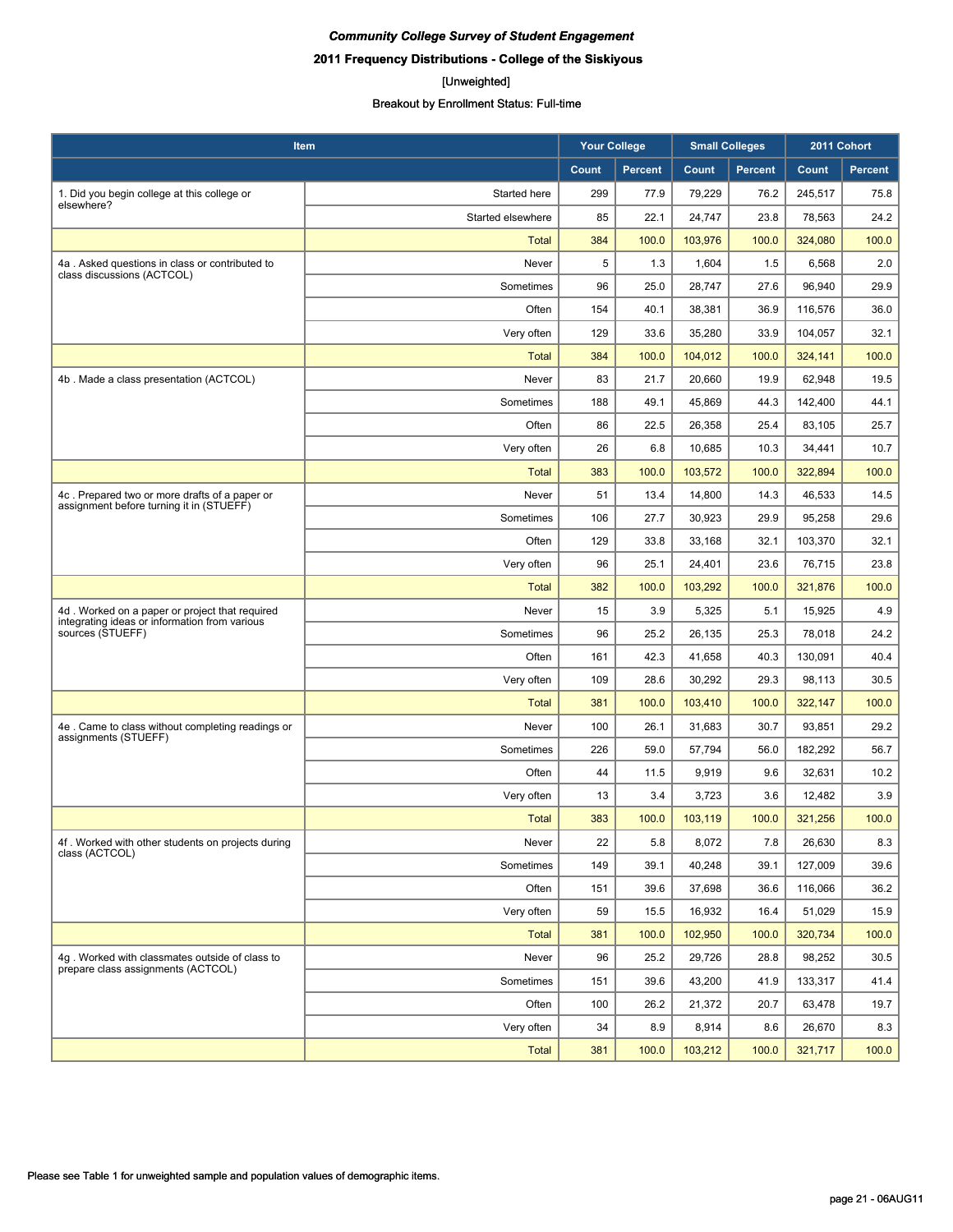**2011 Frequency Distributions - College of the Siskiyous**

#### [Unweighted]

| Item                                                                                            |              | <b>Your College</b> |                | <b>Small Colleges</b> |                | 2011 Cohort |                |
|-------------------------------------------------------------------------------------------------|--------------|---------------------|----------------|-----------------------|----------------|-------------|----------------|
|                                                                                                 |              | Count               | <b>Percent</b> | Count                 | <b>Percent</b> | Count       | <b>Percent</b> |
| 4h. Tutored or taught other students (paid or                                                   | Never        | 228                 | 59.5           | 68,253                | 66.0           | 215,937     | 67.0           |
| voluntary) (ACTCOL)                                                                             | Sometimes    | 97                  | 25.3           | 24,423                | 23.6           | 73,842      | 22.9           |
|                                                                                                 | Often        | 39                  | 10.2           | 7,016                 | 6.8            | 21,411      | 6.6            |
|                                                                                                 | Very often   | 19                  | 5.0            | 3,755                 | 3.6            | 11,204      | 3.5            |
|                                                                                                 | <b>Total</b> | 383                 | 100.0          | 103,447               | 100.0          | 322,394     | 100.0          |
| 4i. Participated in a community-based project as a<br>part of a regular course (ACTCOL)         | Never        | 258                 | 67.7           | 73,002                | 70.8           | 230,910     | 71.9           |
|                                                                                                 | Sometimes    | 93                  | 24.4           | 20.982                | 20.4           | 62,330      | 19.4           |
|                                                                                                 | Often        | 20                  | 5.2            | 6,257                 | 6.1            | 19,044      | 5.9            |
|                                                                                                 | Very often   | 10                  | 2.6            | 2,826                 | 2.7            | 8,720       | 2.7            |
|                                                                                                 | <b>Total</b> | 381                 | 100.0          | 103,067               | 100.0          | 321,004     | 100.0          |
| 4j. Used the Internet or instant messaging to work<br>on an assignment                          | Never        | 19                  | 5.0            | 5,795                 | 5.6            | 18,025      | 5.6            |
|                                                                                                 | Sometimes    | 67                  | 17.8           | 21,349                | 20.7           | 65,734      | 20.5           |
|                                                                                                 | Often        | 122                 | 32.4           | 32,571                | 31.6           | 101,141     | 31.5           |
|                                                                                                 | Very often   | 169                 | 44.8           | 43,315                | 42.0           | 136,179     | 42.4           |
|                                                                                                 | <b>Total</b> | 377                 | 100.0          | 103,030               | 100.0          | 321,079     | 100.0          |
| 4k. Used email to communicate with an instructor<br>(STUFAC)                                    | Never        | 28                  | 7.4            | 7,130                 | 6.9            | 20,180      | 6.3            |
|                                                                                                 | Sometimes    | 94                  | 24.8           | 28,795                | 27.9           | 90,014      | 28.0           |
|                                                                                                 | Often        | 136                 | 35.9           | 33,988                | 32.9           | 106,902     | 33.2           |
|                                                                                                 | Very often   | 121                 | 31.9           | 33,361                | 32.3           | 104,631     | 32.5           |
|                                                                                                 | <b>Total</b> | 379                 | 100.0          | 103,274               | 100.0          | 321,727     | 100.0          |
| 4I. Discussed grades or assignments with an<br>instructor (STUFAC)                              | Never        | 24                  | 6.3            | 5,852                 | 5.7            | 21,163      | 6.6            |
|                                                                                                 | Sometimes    | 136                 | 35.6           | 40,203                | 38.9           | 127,942     | 39.7           |
|                                                                                                 | Often        | 134                 | 35.1           | 35,754                | 34.6           | 108,247     | 33.6           |
|                                                                                                 | Very often   | 88                  | 23.0           | 21,533                | 20.8           | 64,634      | 20.1           |
|                                                                                                 | <b>Total</b> | 382                 | 100.0          | 103,342               | 100.0          | 321,986     | 100.0          |
| 4m. Talked about career plans with an instructor<br>or advisor (STUFAC)                         | Never        | 78                  | 20.3           | 20,447                | 19.8           | 73,594      | 22.9           |
|                                                                                                 | Sometimes    | 166                 | 43.2           | 46,579                | 45.2           | 144,342     | 44.9           |
|                                                                                                 | Often        | 96                  | 25.0           | 24,239                | 23.5           | 69,302      | 21.6           |
|                                                                                                 | Very often   | 44                  | 11.5           | 11,853                | 11.5           | 34,124      | 10.6           |
|                                                                                                 | <b>Total</b> | 384                 | 100.0          | 103,118               | 100.0          | 321,362     | 100.0          |
| 4n. Discussed ideas from your readings or classes<br>with instructors outside of class (STUFAC) | Never        | 129                 | 33.8           | 38,123                | 37.0           | 127,308     | 39.7           |
|                                                                                                 | Sometimes    | 171                 | 44.8           | 43,635                | 42.4           | 130,362     | 40.6           |
|                                                                                                 | Often        | 63                  | 16.5           | 15,197                | 14.8           | 44,773      | 14.0           |
|                                                                                                 | Very often   | 19                  | 5.0            | 6,028                 | 5.9            | 18,302      | 5.7            |
|                                                                                                 | Total        | 382                 | 100.0          | 102,983               | 100.0          | 320,745     | 100.0          |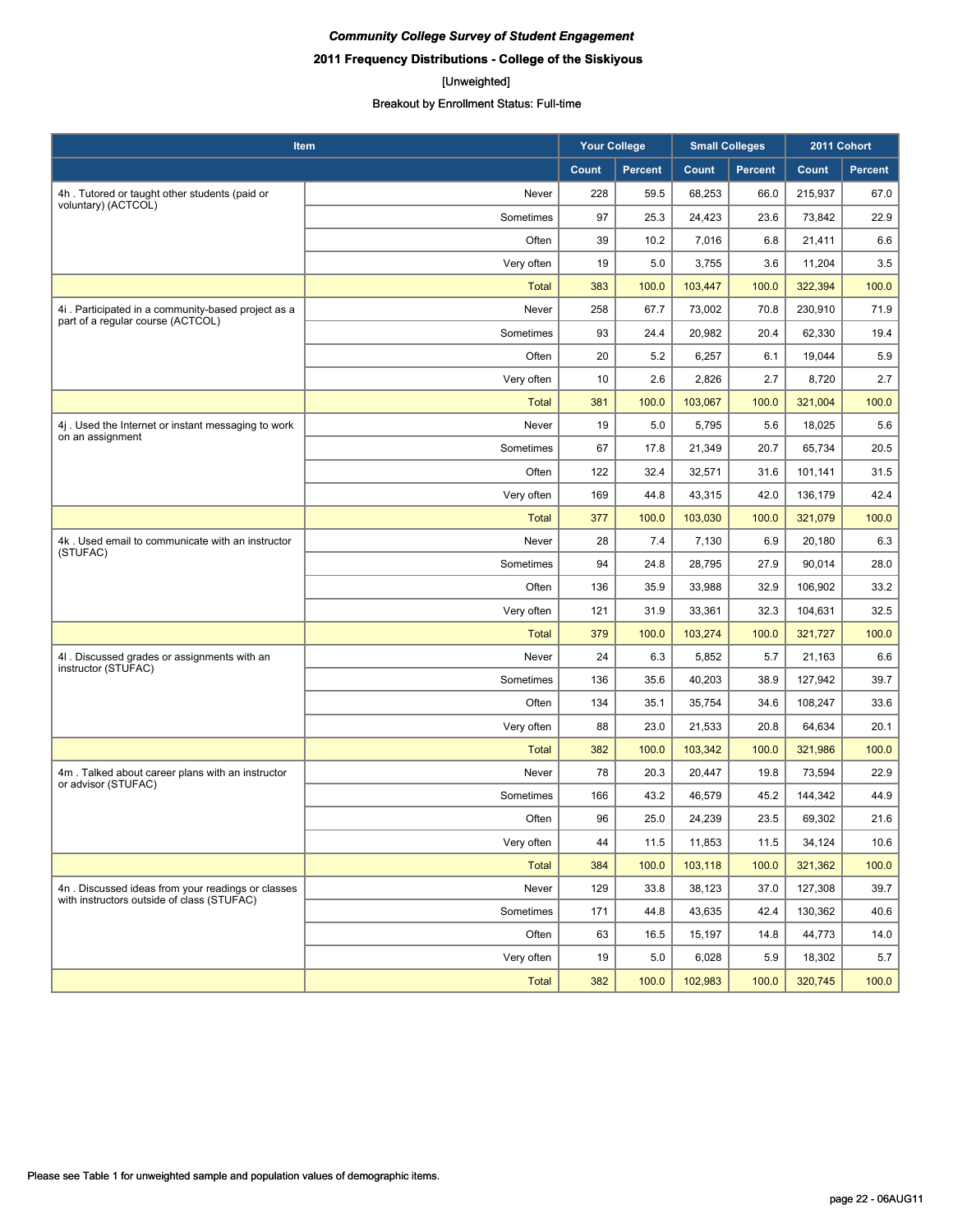**2011 Frequency Distributions - College of the Siskiyous**

#### [Unweighted]

| Item                                                                                                    |              | <b>Your College</b> |                | <b>Small Colleges</b> |                | 2011 Cohort |                |
|---------------------------------------------------------------------------------------------------------|--------------|---------------------|----------------|-----------------------|----------------|-------------|----------------|
|                                                                                                         |              | Count               | <b>Percent</b> | Count                 | <b>Percent</b> | Count       | <b>Percent</b> |
| 4o. Received prompt feedback (written or oral)                                                          | Never        | 14                  | 3.7            | 5,779                 | 5.6            | 19,450      | 6.1            |
| from instructors on your performance (STUFAC)                                                           | Sometimes    | 119                 | 31.5           | 35,487                | 34.4           | 111,050     | 34.6           |
|                                                                                                         | Often        | 158                 | 41.8           | 42,150                | 40.9           | 129,713     | 40.4           |
|                                                                                                         | Very often   | 87                  | 23.0           | 19,752                | 19.1           | 61,088      | 19.0           |
|                                                                                                         | Total        | 378                 | 100.0          | 103,168               | 100.0          | 321,301     | 100.0          |
| 4p. Worked harder than you thought you could to<br>meet an instructor's standards or expectations       | Never        | 32                  | 8.4            | 7,609                 | 7.4            | 24,978      | 7.8            |
| (ACCHALL)                                                                                               | Sometimes    | 136                 | 35.7           | 37,285                | 36.1           | 116.243     | 36.1           |
|                                                                                                         | Often        | 153                 | 40.2           | 38,871                | 37.6           | 120,604     | 37.5           |
|                                                                                                         | Very often   | 60                  | 15.7           | 19,483                | 18.9           | 59,855      | 18.6           |
|                                                                                                         | <b>Total</b> | 381                 | 100.0          | 103,248               | 100.0          | 321,680     | 100.0          |
| 4q. Worked with instructors on activities other than<br>coursework (STUFAC)                             | Never        | 215                 | 56.6           | 62,156                | 60.6           | 203,707     | 63.8           |
|                                                                                                         | Sometimes    | 123                 | 32.4           | 27,401                | 26.7           | 78,487      | 24.6           |
|                                                                                                         | Often        | 25                  | 6.6            | 9,399                 | 9.2            | 26,465      | 8.3            |
|                                                                                                         | Very often   | 17                  | 4.5            | 3,588                 | 3.5            | 10,508      | 3.3            |
|                                                                                                         | <b>Total</b> | 380                 | 100.0          | 102,544               | 100.0          | 319,167     | 100.0          |
| 4r. Discussed ideas from your readings or classes<br>with others outside of class (students, family     | Never        | 26                  | 6.8            | 10,251                | 9.9            | 33,252      | 10.3           |
| members, co-workers, etc.) (ACTCOL)                                                                     | Sometimes    | 133                 | 34.9           | 38,251                | 36.9           | 118,861     | 36.9           |
|                                                                                                         | Often        | 123                 | 32.3           | 33,677                | 32.5           | 102,741     | 31.9           |
|                                                                                                         | Very often   | 99                  | 26.0           | 21,370                | 20.6           | 67,580      | 21.0           |
|                                                                                                         | <b>Total</b> | 381                 | 100.0          | 103,549               | 100.0          | 322,434     | 100.0          |
| 4s. Had serious conversations with students of a<br>different race or ethnicity other than your own     | Never        | 65                  | 17.1           | 22,991                | 22.2           | 62,743      | 19.5           |
|                                                                                                         | Sometimes    | 116                 | 30.5           | 35,414                | 34.2           | 103,430     | 32.1           |
|                                                                                                         | Often        | 99                  | 26.1           | 24,763                | 23.9           | 82,497      | 25.6           |
|                                                                                                         | Very often   | 100                 | 26.3           | 20,245                | 19.6           | 73,459      | 22.8           |
|                                                                                                         | <b>Total</b> | 380                 | 100.0          | 103,413               | 100.0          | 322,129     | 100.0          |
| 4t. Had serious conversations with students who<br>differ from you in terms of their religious beliefs, | Never        | 62                  | 16.1           | 19,991                | 19.4           | 61,310      | 19.1           |
| political opinions, or personal values                                                                  | Sometimes    | 113                 | 29.4           | 37,328                | 36.1           | 110,078     | 34.2           |
|                                                                                                         | Often        | 123                 | 32.0           | 26,469                | 25.6           | 83,656      | 26.0           |
|                                                                                                         | Very often   | 86                  | 22.4           | 19,471                | 18.9           | 66,762      | 20.7           |
|                                                                                                         | <b>Total</b> | 384                 | 100.0          | 103,259               | 100.0          | 321,806     | 100.0          |
| 4u. Skipped class                                                                                       | Never        | 163                 | 42.6           | 51,286                | 49.5           | 151,269     | 46.9           |
|                                                                                                         | Sometimes    | 198                 | 51.7           | 46,286                | 44.7           | 150,925     | 46.8           |
|                                                                                                         | Often        | 12                  | 3.1            | 4,322                 | 4.2            | 14,521      | 4.5            |
|                                                                                                         | Very often   | 10                  | 2.6            | 1,696                 | 1.6            | 6,022       | 1.9            |
|                                                                                                         | <b>Total</b> | 383                 | 100.0          | 103,590               | 100.0          | 322,737     | 100.0          |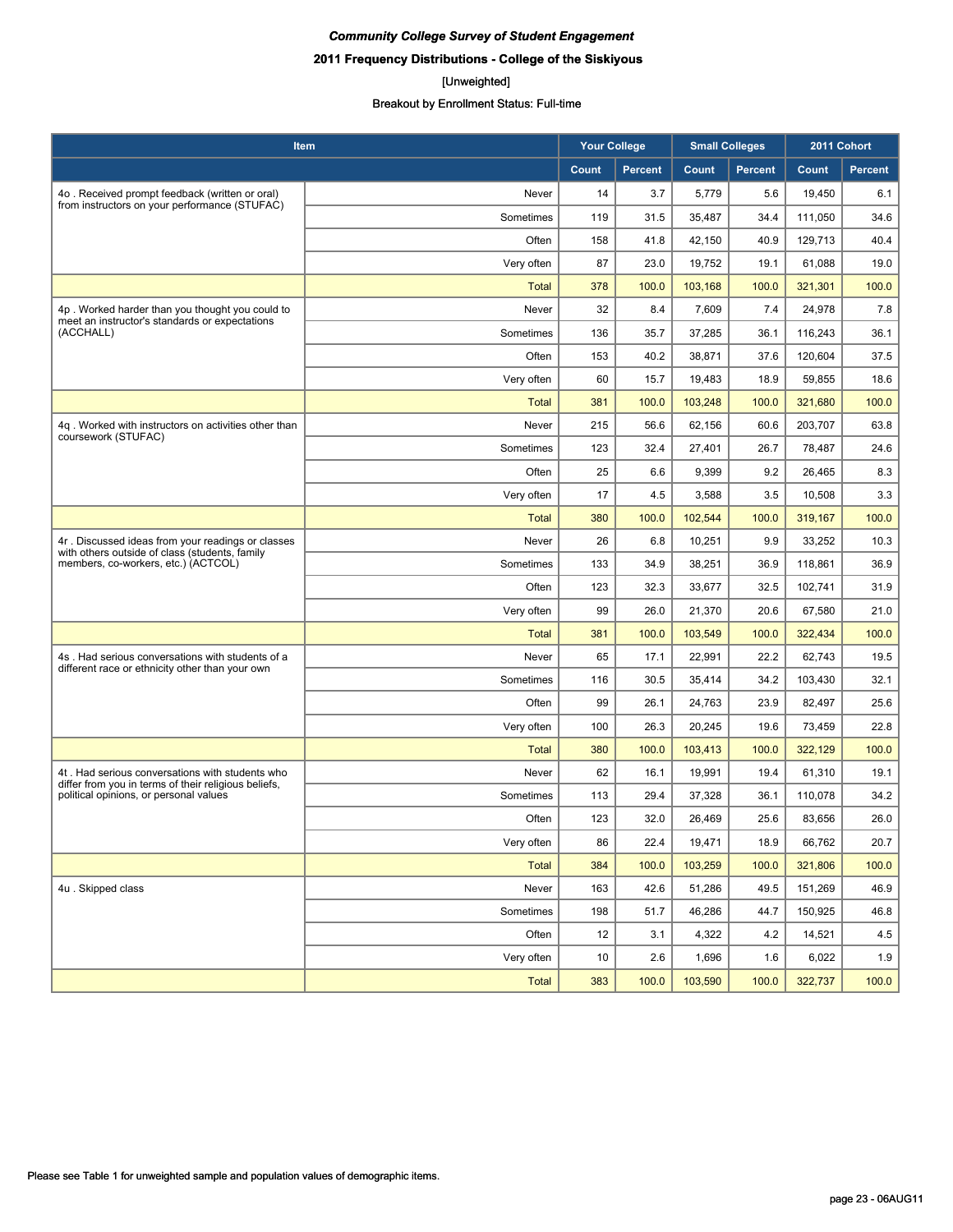## **2011 Frequency Distributions - College of the Siskiyous**

#### [Unweighted]

| Item                                                                                         |                   | <b>Your College</b> |                | <b>Small Colleges</b> |                | 2011 Cohort |                |
|----------------------------------------------------------------------------------------------|-------------------|---------------------|----------------|-----------------------|----------------|-------------|----------------|
|                                                                                              |                   | Count               | <b>Percent</b> | Count                 | <b>Percent</b> | Count       | <b>Percent</b> |
| 5a. Memorizing facts, ideas, or methods from your                                            | Very little       | 25                  | 6.5            | 5,259                 | 5.1            | 16,697      | 5.2            |
| courses and readings so you can repeat them in<br>pretty much the same form                  | Some              | 99                  | 25.8           | 28,002                | 27.0           | 84,500      | 26.1           |
|                                                                                              | Quite a bit       | 155                 | 40.4           | 42,115                | 40.6           | 131,603     | 40.7           |
|                                                                                              | Very much         | 105                 | 27.3           | 28,382                | 27.4           | 90,459      | 28.0           |
|                                                                                              | <b>Total</b>      | 384                 | 100.0          | 103,758               | 100.0          | 323,259     | 100.0          |
| 5b. Analyzing the basic elements of an idea,                                                 | Very little       | 14                  | 3.7            | 3,605                 | 3.5            | 10,819      | 3.4            |
| experience, or theory (ACCHALL)                                                              | Some              | 99                  | 25.8           | 27,164                | 26.3           | 80,306      | 24.9           |
|                                                                                              | Quite a bit       | 171                 | 44.6           | 45,982                | 44.4           | 143.470     | 44.5           |
|                                                                                              | Very much         | 99                  | 25.8           | 26,708                | 25.8           | 87,723      | 27.2           |
|                                                                                              | <b>Total</b>      | 383                 | 100.0          | 103,459               | 100.0          | 322,318     | 100.0          |
| 5c. Synthesizing and organizing ideas,                                                       | Very little       | 20                  | 5.2            | 5,427                 | 5.3            | 16,923      | 5.3            |
| information, or experiences in new ways<br>(ACCHALL)                                         | Some              | 127                 | 33.2           | 32,061                | 31.1           | 97,468      | 30.4           |
|                                                                                              | Quite a bit       | 154                 | 40.3           | 41,839                | 40.6           | 129,863     | 40.5           |
|                                                                                              | Very much         | 81                  | 21.2           | 23,757                | 23.0           | 76,754      | 23.9           |
|                                                                                              | Total             | 382                 | 100.0          | 103,084               | 100.0          | 321,008     | 100.0          |
| 5d. Making judgments about the value or                                                      | Very little       | 34                  | 8.9            | 8,914                 | 8.6            | 28,123      | 8.8            |
| soundness of information, arguments, or methods<br>(ACCHALL)                                 | Some              | 135                 | 35.4           | 35,694                | 34.6           | 107,911     | 33.6           |
|                                                                                              | Quite a bit       | 130                 | 34.1           | 37,933                | 36.8           | 118,613     | 36.9           |
|                                                                                              | Very much         | 82                  | 21.5           | 20,665                | 20.0           | 66,716      | 20.8           |
|                                                                                              | <b>Total</b>      | 381                 | 100.0          | 103,206               | 100.0          | 321,363     | 100.0          |
| 5e. Applying theories or concepts to practical<br>problems or in new situations (ACCHALL)    | Very little       | 36                  | 9.4            | 7,131                 | 6.9            | 23,156      | 7.2            |
|                                                                                              | Some              | 112                 | 29.2           | 32,374                | 31.3           | 99,863      | 31.0           |
|                                                                                              | Quite a bit       | 149                 | 38.8           | 39,273                | 38.0           | 121,912     | 37.9           |
|                                                                                              | Very much         | 87                  | 22.7           | 24,575                | 23.8           | 76,956      | 23.9           |
|                                                                                              | <b>Total</b>      | 384                 | 100.0          | 103,353               | 100.0          | 321,887     | 100.0          |
| 5f. Using information you have read or heard to<br>perform a new skill (ACCHALL)             | Very little       | 24                  | 6.3            | 5,883                 | 5.7            | 20,570      | 6.4            |
|                                                                                              | Some              | 106                 | 27.6           | 27,661                | 26.7           | 87,537      | 27.1           |
|                                                                                              | Quite a bit       | 148                 | 38.5           | 39,469                | 38.1           | 121,602     | 37.7           |
|                                                                                              | Very much         | 106                 | 27.6           | 30,642                | 29.6           | 93,206      | 28.9           |
|                                                                                              | <b>Total</b>      | 384                 | 100.0          | 103,655               | 100.0          | 322,915     | 100.0          |
| 6a. Number of assigned textbooks, manuals,<br>books, or book-length packs of course readings | None              | $\overline{7}$      | 1.8            | 1,631                 | 1.6            | 5,104       | 1.6            |
| (ACCHALL)                                                                                    | Between 1 and 4   | 90                  | 23.5           | 28.688                | 27.9           | 92,222      | 28.8           |
|                                                                                              | Between 5 and 10  | 143                 | 37.3           | 38,727                | 37.7           | 121,007     | 37.8           |
|                                                                                              | Between 11 and 20 | 76                  | 19.8           | 18,737                | 18.2           | 58,267      | 18.2           |
|                                                                                              | More than 20      | 67                  | 17.5           | 14,982                | 14.6           | 43,664      | 13.6           |
|                                                                                              | <b>Total</b>      | 383                 | 100.0          | 102,765               | 100.0          | 320,264     | 100.0          |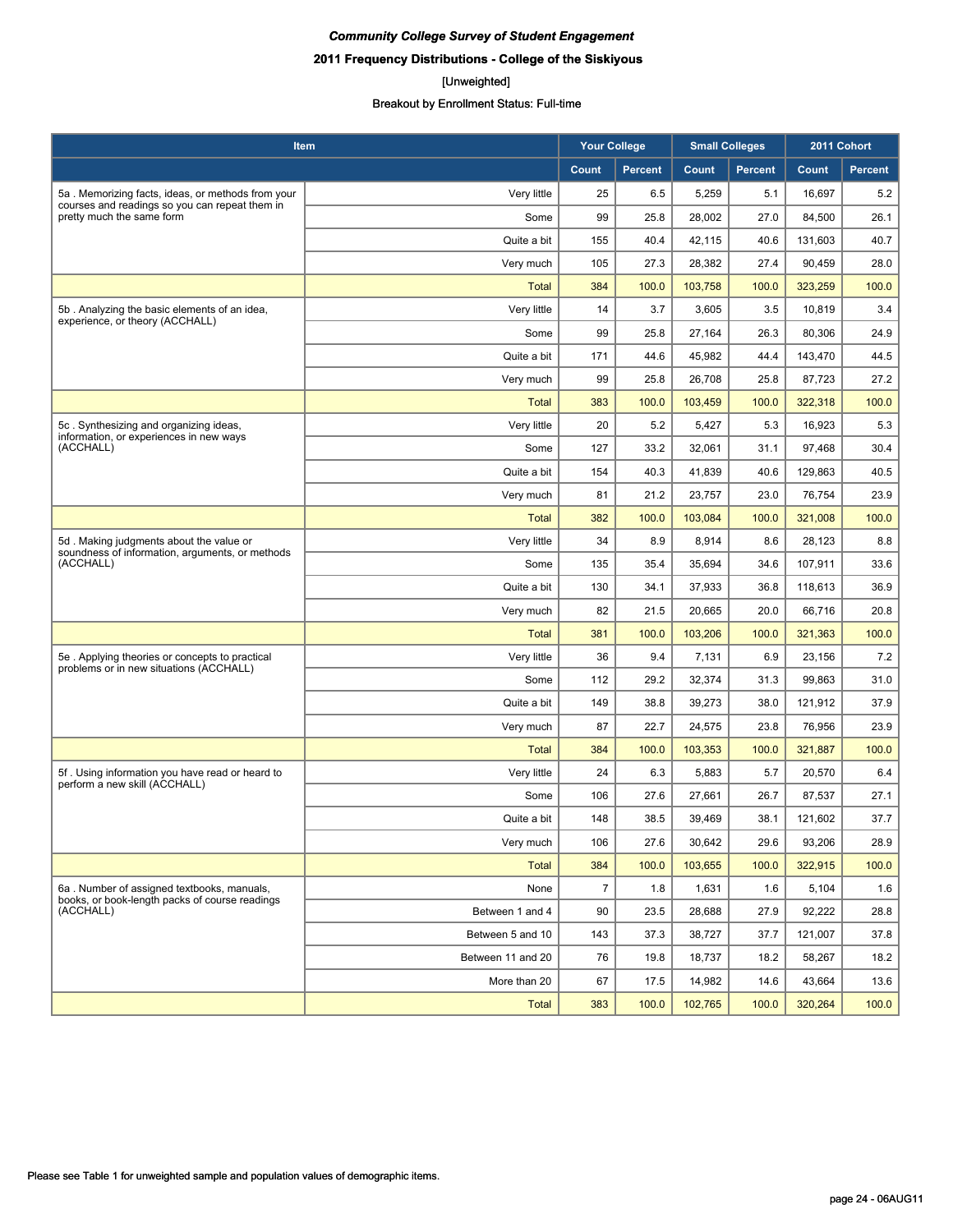## **2011 Frequency Distributions - College of the Siskiyous**

#### [Unweighted]

| Item                                                                                                    |                                 | <b>Your College</b> |                | <b>Small Colleges</b> |                | 2011 Cohort |                |
|---------------------------------------------------------------------------------------------------------|---------------------------------|---------------------|----------------|-----------------------|----------------|-------------|----------------|
|                                                                                                         |                                 | Count               | <b>Percent</b> | Count                 | <b>Percent</b> | Count       | <b>Percent</b> |
| 6b. Number of books read on your own (not<br>assigned) for personal enjoyment or academic               | None                            | 116                 | 30.5           | 31,589                | 30.7           | 92,147      | 28.8           |
| enrichment (STUEFF)                                                                                     | Between 1 and 4                 | 159                 | 41.8           | 46,947                | 45.6           | 150,445     | 47.0           |
|                                                                                                         | Between 5 and 10                | 53                  | 13.9           | 13,881                | 13.5           | 44,790      | 14.0           |
|                                                                                                         | Between 11 and 20               | 22                  | 5.8            | 5,458                 | 5.3            | 17,089      | 5.3            |
|                                                                                                         | More than 20                    | 30                  | 7.9            | 4,970                 | 4.8            | 15,950      | 5.0            |
|                                                                                                         | <b>Total</b>                    | 380                 | 100.0          | 102,845               | 100.0          | 320,421     | 100.0          |
| 6c. Number of written papers or reports of any<br>length (ACCHALL)                                      | None                            | 11                  | 2.9            | 4,286                 | 4.2            | 12,270      | 3.8            |
|                                                                                                         | Between 1 and 4                 | 98                  | 25.7           | 25,777                | 25.1           | 78,686      | 24.6           |
|                                                                                                         | Between 5 and 10                | 136                 | 35.7           | 34,899                | 34.0           | 110,680     | 34.6           |
|                                                                                                         | Between 11 and 20               | 97                  | 25.5           | 23,338                | 22.7           | 74,275      | 23.2           |
|                                                                                                         | More than 20                    | 39                  | 10.2           | 14,435                | 14.1           | 44,195      | 13.8           |
|                                                                                                         | <b>Total</b>                    | 381                 | 100.0          | 102,735               | 100.0          | 320,106     | 100.0          |
| 7. Mark the box that best represents the extent to<br>which your examinations during the current school | Extremely easy                  | $\mathbf 0$         | N/A            | 656                   | 0.7            | 2,121       | 0.7            |
| year have challenged you to do your best work at<br>this college (ACCHALL)                              | (2)                             | 11                  | 3.1            | 1,526                 | 1.5            | 5,068       | 1.6            |
|                                                                                                         | (3)                             | 25                  | 7.0            | 4,740                 | 4.8            | 16,029      | 5.2            |
|                                                                                                         | (4)                             | 84                  | 23.4           | 21,810                | 21.9           | 70,720      | 22.9           |
|                                                                                                         | (5)                             | 122                 | 34.0           | 35,220                | 35.4           | 110,239     | 35.7           |
|                                                                                                         | (6)                             | 73                  | 20.3           | 24,529                | 24.7           | 73,729      | 23.9           |
|                                                                                                         | <b>Extremely challenging</b>    | 44                  | 12.3           | 10,919                | 11.0           | 30,993      | 10.0           |
|                                                                                                         | <b>Total</b>                    | 359                 | 100.0          | 99,400                | 100.0          | 308,899     | 100.0          |
| 8a . Internship, field experience, co-op experience,<br>or clinical assignment                          | I have not done, nor plan to do | 174                 | 45.9           | 35,067                | 34.4           | 115,369     | 36.3           |
|                                                                                                         | I plan to do                    | 119                 | 31.4           | 47,069                | 46.1           | 149,462     | 47.0           |
|                                                                                                         | I have done                     | 86                  | 22.7           | 19,938                | 19.5           | 53,091      | 16.7           |
|                                                                                                         | Total                           | 379                 | 100.0          | 102,074               | 100.0          | 317,922     | 100.0          |
| 8b. English as a second language course                                                                 | I have not done, nor plan to do | 330                 | 86.6           | 88,193                | 86.5           | 270,657     | 85.2           |
|                                                                                                         | I plan to do                    | 21                  | 5.5            | 5,557                 | 5.5            | 16,702      | 5.3            |
|                                                                                                         | I have done                     | 30                  | 7.9            | 8,156                 | 8.0            | 30,212      | 9.5            |
|                                                                                                         | <b>Total</b>                    | 381                 | 100.0          | 101,906               | 100.0          | 317,571     | 100.0          |
| 8c. Developmental/remedial reading course                                                               | I have not done, nor plan to do | 236                 | 61.9           | 73,563                | 72.1           | 226,871     | 71.4           |
|                                                                                                         | I plan to do                    | 48                  | 12.6           | 8,260                 | 8.1            | 26,736      | 8.4            |
|                                                                                                         | I have done                     | 97                  | 25.5           | 20,163                | 19.8           | 63,922      | 20.1           |
|                                                                                                         | <b>Total</b>                    | 381                 | 100.0          | 101,986               | 100.0          | 317,529     | 100.0          |
| 8d. Developmental/remedial writing course                                                               | I have not done, nor plan to do | 236                 | 61.8           | 65,602                | 64.3           | 205,664     | 64.7           |
|                                                                                                         | I plan to do                    | 59                  | 15.4           | 10,277                | 10.1           | 32,874      | 10.3           |
|                                                                                                         | I have done                     | 87                  | 22.8           | 26,155                | 25.6           | 79,138      | 24.9           |
|                                                                                                         | <b>Total</b>                    | 382                 | 100.0          | 102,034               | 100.0          | 317,676     | 100.0          |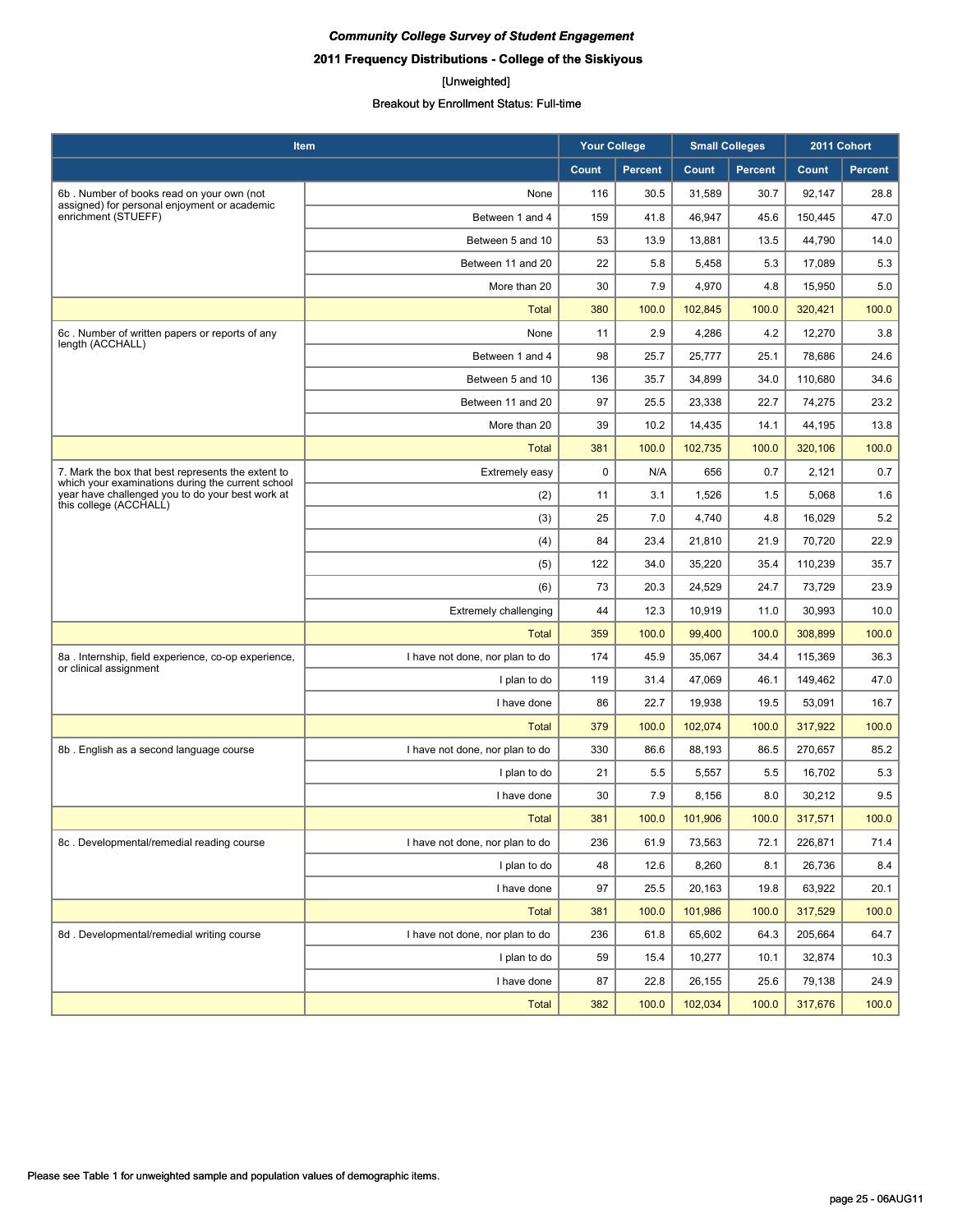## [Unweighted]

| Item                                                                                            |                                 | <b>Your College</b> |                | <b>Small Colleges</b> |                | 2011 Cohort |                |
|-------------------------------------------------------------------------------------------------|---------------------------------|---------------------|----------------|-----------------------|----------------|-------------|----------------|
|                                                                                                 |                                 | Count               | <b>Percent</b> | Count                 | <b>Percent</b> | Count       | <b>Percent</b> |
| 8e. Developmental/remedial math course                                                          | I have not done, nor plan to do | 192                 | 50.8           | 52,826                | 51.9           | 164,665     | 51.9           |
|                                                                                                 | I plan to do                    | 72                  | 19.0           | 12,621                | 12.4           | 40,879      | 12.9           |
|                                                                                                 | I have done                     | 114                 | 30.2           | 36,412                | 35.7           | 111,659     | 35.2           |
|                                                                                                 | Total                           | 378                 | 100.0          | 101,859               | 100.0          | 317,203     | 100.0          |
| 8f. Study skills course                                                                         | I have not done, nor plan to do | 209                 | 55.3           | 63,049                | 61.9           | 198.566     | 62.7           |
|                                                                                                 | I plan to do                    | 67                  | 17.7           | 17,840                | 17.5           | 59,345      | 18.7           |
|                                                                                                 | I have done                     | 102                 | 27.0           | 20,909                | 20.5           | 58,952      | 18.6           |
|                                                                                                 | <b>Total</b>                    | 378                 | 100.0          | 101,798               | 100.0          | 316,863     | 100.0          |
| 8g. Honors course                                                                               | I have not done, nor plan to do | 242                 | 64.0           | 70,914                | 70.0           | 212,881     | 67.4           |
|                                                                                                 | I plan to do                    | 110                 | 29.1           | 24,502                | 24.2           | 83,087      | 26.3           |
|                                                                                                 | I have done                     | 26                  | 6.9            | 5,902                 | 5.8            | 19,854      | 6.3            |
|                                                                                                 | <b>Total</b>                    | 378                 | 100.0          | 101,318               | 100.0          | 315,822     | 100.0          |
| 8h. College orientation program or course                                                       | I have not done, nor plan to do | 202                 | 53.4           | 52,428                | 51.5           | 170,559     | 53.8           |
|                                                                                                 | I plan to do                    | 48                  | 12.7           | 12,627                | 12.4           | 42,982      | 13.6           |
|                                                                                                 | I have done                     | 128                 | 33.9           | 36,740                | 36.1           | 103,344     | 32.6           |
|                                                                                                 | <b>Total</b>                    | 378                 | 100.0          | 101.795               | 100.0          | 316,885     | 100.0          |
| 8i. Organized learning communities (linked<br>courses/study groups led by faculty or counselors | I have not done, nor plan to do | 234                 | 61.7           | 70,607                | 69.2           | 216,243     | 68.0           |
|                                                                                                 | I plan to do                    | 74                  | 19.5           | 19,562                | 19.2           | 65,385      | 20.6           |
|                                                                                                 | I have done                     | 71                  | 18.7           | 11,862                | 11.6           | 36,150      | 11.4           |
|                                                                                                 | <b>Total</b>                    | 379                 | 100.0          | 102,031               | 100.0          | 317,778     | 100.0          |
| 9a. Encouraging you to spend significant amounts<br>of time studying (ACCHALL)                  | Very little                     | 14                  | 3.7            | 3,194                 | 3.1            | 11,062      | 3.5            |
|                                                                                                 | Some                            | 79                  | 20.6           | 20,155                | 19.6           | 64,255      | 20.1           |
|                                                                                                 | Quite a bit                     | 165                 | 43.1           | 43,961                | 42.7           | 136,181     | 42.5           |
|                                                                                                 | Very much                       | 125                 | 32.6           | 35,562                | 34.6           | 108,870     | 34.0           |
|                                                                                                 | <b>Total</b>                    | 383                 | 100.0          | 102,872               | 100.0          | 320,368     | 100.0          |
| 9b. Providing the support you need to help you<br>succeed at this college (SUPPORT)             | Very little                     | 20                  | 5.2            | 4,128                 | 4.0            | 14,324      | 4.5            |
|                                                                                                 | Some                            | 66                  | 17.3           | 20,631                | 20.1           | 67,585      | 21.1           |
|                                                                                                 | Quite a bit                     | 135                 | 35.3           | 42,170                | 41.0           | 131,077     | 41.0           |
|                                                                                                 | Very much                       | 161                 | 42.1           | 35,827                | 34.9           | 106,938     | 33.4           |
|                                                                                                 | <b>Total</b>                    | 382                 | 100.0          | 102,756               | 100.0          | 319,924     | 100.0          |
| 9c. Encouraging contact among students from<br>different economic, social, and racial or ethnic | Very little                     | 66                  | 17.2           | 16,912                | 16.5           | 51,326      | 16.1           |
| backgrounds (SUPPORT)                                                                           | Some                            | 120                 | 31.3           | 32,852                | 32.1           | 98,569      | 30.9           |
|                                                                                                 | Quite a bit                     | 113                 | 29.5           | 30,353                | 29.6           | 96,332      | 30.2           |
|                                                                                                 | Very much                       | 84                  | 21.9           | 22,338                | 21.8           | 72,811      | 22.8           |
|                                                                                                 | Total                           | 383                 | 100.0          | 102,455               | 100.0          | 319,038     | 100.0          |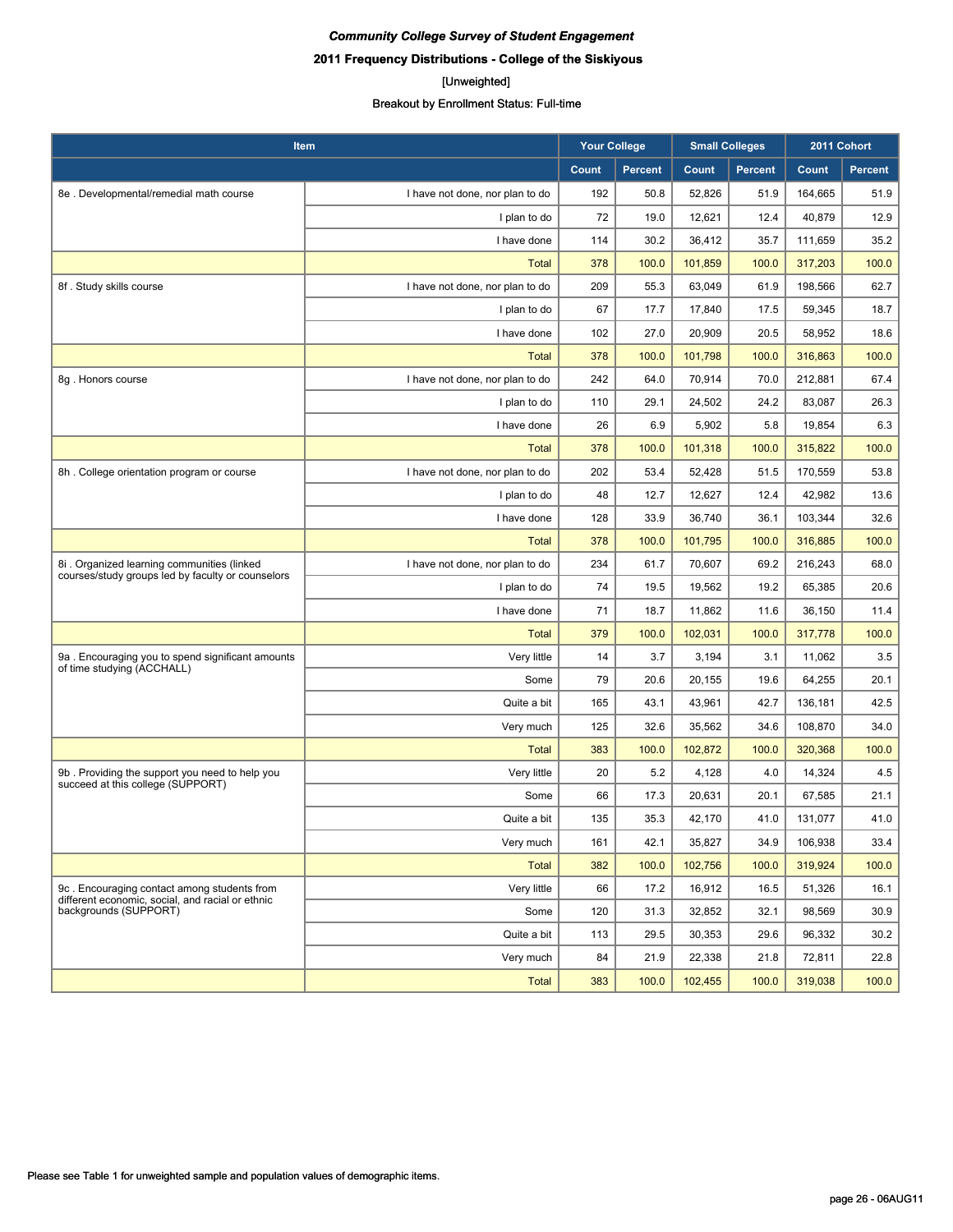**2011 Frequency Distributions - College of the Siskiyous**

#### [Unweighted]

| Item                                                                                           |                    |       | <b>Your College</b> |         | <b>Small Colleges</b> |         | 2011 Cohort |
|------------------------------------------------------------------------------------------------|--------------------|-------|---------------------|---------|-----------------------|---------|-------------|
|                                                                                                |                    | Count | <b>Percent</b>      | Count   | <b>Percent</b>        | Count   | Percent     |
| 9d. Helping you cope with your non-academic<br>responsibilities (work, family, etc.) (SUPPORT) | Very little        | 148   | 38.7                | 36,048  | 35.2                  | 119,289 | 37.4        |
|                                                                                                | Some               | 136   | 35.6                | 36,310  | 35.4                  | 109,996 | 34.5        |
|                                                                                                | Quite a bit        | 60    | 15.7                | 19,517  | 19.0                  | 57,937  | 18.2        |
|                                                                                                | Very much          | 38    | 9.9                 | 10,656  | 10.4                  | 31,938  | 10.0        |
|                                                                                                | <b>Total</b>       | 382   | 100.0               | 102,531 | 100.0                 | 319,160 | 100.0       |
| 9e. Providing the support you need to thrive<br>socially (SUPPORT)                             | Very little        | 109   | 28.8                | 22,715  | 22.2                  | 76,366  | 24.0        |
|                                                                                                | Some               | 149   | 39.4                | 40,120  | 39.3                  | 124,249 | 39.1        |
|                                                                                                | Quite a bit        | 77    | 20.4                | 26,457  | 25.9                  | 78,737  | 24.8        |
|                                                                                                | Very much          | 43    | 11.4                | 12,813  | 12.5                  | 38,387  | 12.1        |
|                                                                                                | <b>Total</b>       | 378   | 100.0               | 102,105 | 100.0                 | 317,739 | 100.0       |
| 9f. Providing the financial support you need to<br>afford your education (SUPPORT)             | Very little        | 70    | 18.3                | 15,553  | 15.2                  | 57,763  | 18.1        |
|                                                                                                | Some               | 103   | 26.9                | 24,853  | 24.3                  | 78.050  | 24.5        |
|                                                                                                | Quite a bit        | 115   | 30.0                | 30,195  | 29.5                  | 88,035  | 27.6        |
|                                                                                                | Very much          | 95    | 24.8                | 31,754  | 31.0                  | 94,591  | 29.7        |
|                                                                                                | <b>Total</b>       | 383   | 100.0               | 102,355 | 100.0                 | 318,439 | 100.0       |
| 9g. Using computers in academic work                                                           | Very little        | 16    | 4.2                 | 2,986   | 2.9                   | 10,691  | 3.3         |
|                                                                                                | Some               | 48    | 12.5                | 13,630  | 13.3                  | 44,639  | 14.0        |
|                                                                                                | Quite a bit        | 121   | 31.6                | 33,153  | 32.3                  | 103,447 | 32.3        |
|                                                                                                | Very much          | 198   | 51.7                | 52,999  | 51.6                  | 161,188 | 50.4        |
|                                                                                                | <b>Total</b>       | 383   | 100.0               | 102,768 | 100.0                 | 319,965 | 100.0       |
| 10a. Preparing for class (studying, reading,                                                   | None               | 4     | 1.0                 | 1,293   | 1.3                   | 3,863   | 1.2         |
| writing, rehearsing, doing homework, or other<br>activites related to your program) (STUEFF)   | 1-5 hours          | 108   | 28.3                | 33,442  | 32.6                  | 105,957 | 33.2        |
|                                                                                                | 6-10 hours         | 104   | 27.2                | 30,042  | 29.3                  | 94,981  | 29.7        |
|                                                                                                | 11-20 hours        | 89    | 23.3                | 22,148  | 21.6                  | 68,692  | 21.5        |
|                                                                                                | 21-30 hours        | 38    | 9.9                 | 9,714   | 9.5                   | 29,031  | 9.1         |
|                                                                                                | More than 30 hours | 39    | 10.2                | 5,972   | 5.8                   | 16,977  | 5.3         |
|                                                                                                | <b>Total</b>       | 382   | 100.0               | 102,611 | 100.0                 | 319,501 | 100.0       |
| 10b. Working for pay                                                                           | None               | 203   | 53.1                | 35,157  | 34.4                  | 104,835 | 32.9        |
|                                                                                                | 1-5 hours          | 52    | 13.6                | 7,700   | 7.5                   | 22,580  | 7.1         |
|                                                                                                | 6-10 hours         | 35    | 9.2                 | 8,205   | 8.0                   | 23,890  | 7.5         |
|                                                                                                | 11-20 hours        | 33    | 8.6                 | 15,931  | 15.6                  | 50,958  | 16.0        |
|                                                                                                | 21-30 hours        | 25    | 6.5                 | 17,013  | 16.6                  | 57,100  | 17.9        |
|                                                                                                | More than 30 hours | 34    | 8.9                 | 18,318  | 17.9                  | 59,138  | 18.6        |
|                                                                                                | <b>Total</b>       | 382   | 100.0               | 102,324 | 100.0                 | 318,501 | 100.0       |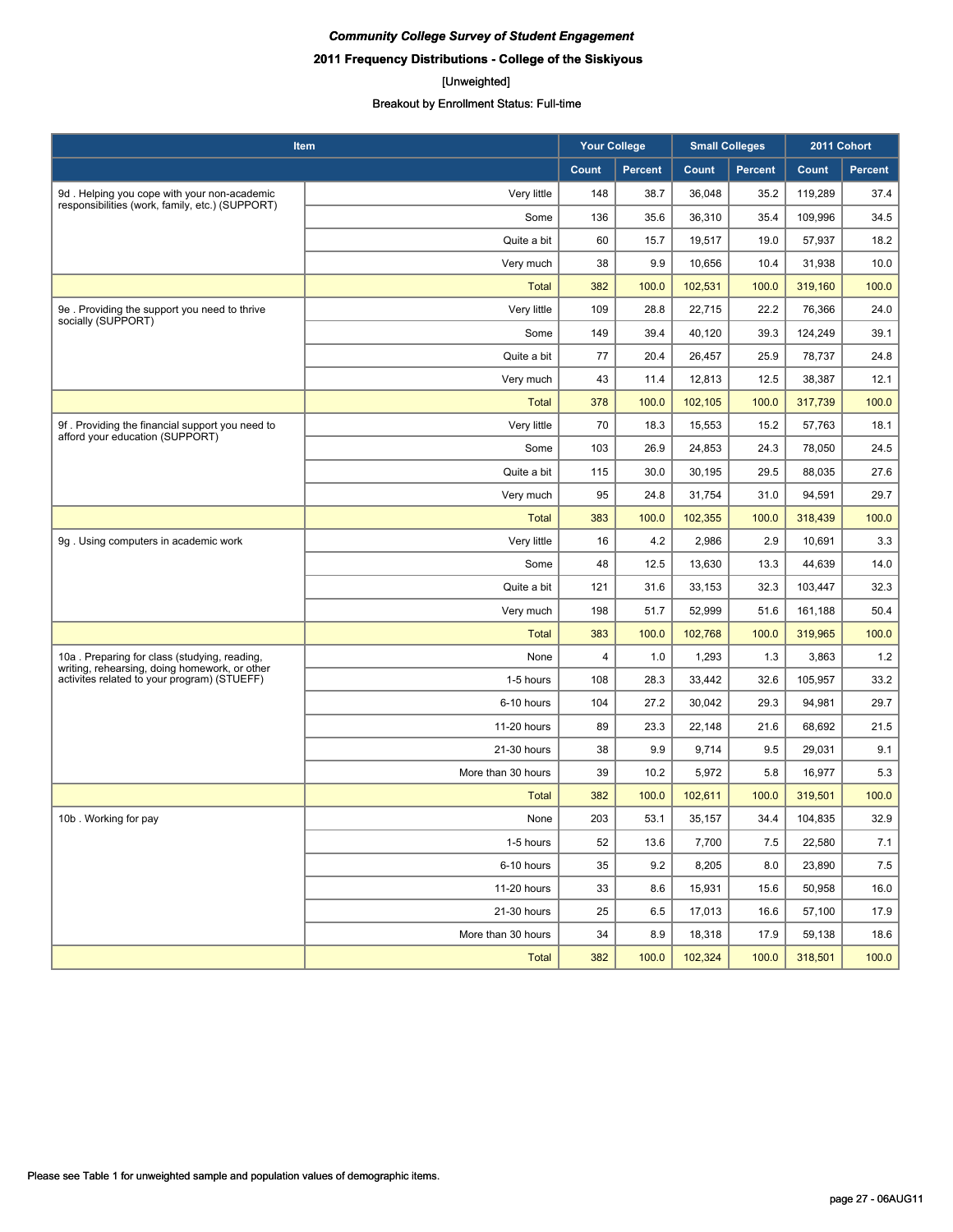**2011 Frequency Distributions - College of the Siskiyous**

#### [Unweighted]

| <b>Item</b>                                                                                       |                                               | <b>Your College</b> |                | <b>Small Colleges</b> |                | 2011 Cohort |         |
|---------------------------------------------------------------------------------------------------|-----------------------------------------------|---------------------|----------------|-----------------------|----------------|-------------|---------|
|                                                                                                   |                                               | Count               | <b>Percent</b> | Count                 | <b>Percent</b> | Count       | Percent |
| 10c. Participating in college-sponsored activities                                                | None                                          | 252                 | 65.8           | 74,003                | 72.2           | 240,005     | 75.3    |
| (organizations, campus publications, student<br>government, intercollegiate or intramural sports, | 1-5 hours                                     | 65                  | 17.0           | 19,300                | 18.8           | 53,703      | 16.8    |
| $etc.$ )                                                                                          | 6-10 hours                                    | 13                  | 3.4            | 4,157                 | 4.1            | 11,987      | 3.8     |
|                                                                                                   | 11-20 hours                                   | 24                  | 6.3            | 2,552                 | 2.5            | 6,976       | 2.2     |
|                                                                                                   | 21-30 hours                                   | 14                  | 3.7            | 1,111                 | 1.1            | 2,927       | 0.9     |
|                                                                                                   | More than 30 hours                            | 15                  | 3.9            | 1,324                 | 1.3            | 3,283       | 1.0     |
|                                                                                                   | <b>Total</b>                                  | 383                 | 100.0          | 102,447               | 100.0          | 318,881     | 100.0   |
| 10d. Providing care for dependents living with you                                                | None                                          | 204                 | 53.3           | 46,432                | 45.4           | 149,387     | 47.0    |
| (parents, children, spouse, etc.)                                                                 | 1-5 hours                                     | 48                  | 12.5           | 14,844                | 14.5           | 51,669      | 16.2    |
|                                                                                                   | 6-10 hours                                    | 28                  | 7.3            | 7,438                 | 7.3            | 25,650      | 8.1     |
|                                                                                                   | 11-20 hours                                   | 14                  | 3.7            | 5,821                 | 5.7            | 18,862      | 5.9     |
|                                                                                                   | 21-30 hours                                   | 12                  | 3.1            | 3,997                 | 3.9            | 11,951      | 3.8     |
|                                                                                                   | More than 30 hours                            | 77                  | 20.1           | 23,710                | 23.2           | 60,489      | 19.0    |
|                                                                                                   | <b>Total</b>                                  | 383                 | 100.0          | 102,242               | 100.0          | 318,008     | 100.0   |
| 10e. Commuting to and from classes                                                                | None                                          | 37                  | 9.7            | 8,188                 | 8.0            | 21,312      | 6.7     |
|                                                                                                   | 1-5 hours                                     | 187                 | 49.0           | 60,808                | 59.4           | 194,887     | 61.2    |
|                                                                                                   | 6-10 hours                                    | 92                  | 24.1           | 20,959                | 20.5           | 64,366      | 20.2    |
|                                                                                                   | 11-20 hours                                   | 41                  | 10.7           | 7,493                 | 7.3            | 23,277      | 7.3     |
|                                                                                                   | 21-30 hours                                   | 11                  | 2.9            | 2,034                 | 2.0            | 6,432       | 2.0     |
|                                                                                                   | More than 30 hours                            | 14                  | 3.7            | 2,885                 | 2.8            | 8,181       | 2.6     |
|                                                                                                   | <b>Total</b>                                  | 382                 | 100.0          | 102,367               | 100.0          | 318,455     | 100.0   |
| 11a . Other students                                                                              | Unfriendly, unsupportive, sense of alienation | 4                   | 1.0            | 787                   | 0.8            | 2,951       | 0.9     |
|                                                                                                   | (2)                                           | 8                   | 2.1            | 1,681                 | 1.6            | 6,299       | 2.0     |
|                                                                                                   | (3)                                           | 19                  | 5.0            | 3,666                 | 3.6            | 13,859      | 4.3     |
|                                                                                                   | (4)                                           | 58                  | 15.2           | 12,709                | 12.4           | 45,104      | 14.1    |
|                                                                                                   | (5)                                           | 78                  | 20.5           | 20,996                | 20.4           | 69,007      | 21.6    |
|                                                                                                   | (6)                                           | 106                 | 27.8           | 30,434                | 29.6           | 91,818      | 28.7    |
|                                                                                                   | Friendly, supportive, sense of belonging      | 108                 | 28.3           | 32,468                | 31.6           | 90,835      | 28.4    |
|                                                                                                   | <b>Total</b>                                  | 381                 | 100.0          | 102,741               | 100.0          | 319,873     | 100.0   |
| 11b. Instructors                                                                                  | Unavailable, unhelpful, unsympathetic         | $\mathbf{1}$        | 0.3            | 695                   | 0.7            | 2,244       | $0.7\,$ |
|                                                                                                   | (2)                                           | 3                   | 0.8            | 1,457                 | 1.4            | 4,881       | 1.5     |
|                                                                                                   | (3)                                           | 16                  | 4.2            | 3,682                 | 3.6            | 12,374      | 3.9     |
|                                                                                                   | (4)                                           | 52                  | 13.6           | 11,238                | 10.9           | 38,061      | 11.9    |
|                                                                                                   | (5)                                           | 72                  | 18.8           | 21,094                | 20.5           | 69,869      | 21.8    |
|                                                                                                   | (6)                                           | 122                 | 31.9           | 33,016                | 32.1           | 102,835     | 32.1    |
|                                                                                                   | Available, helpful, sympathetic               | 116                 | 30.4           | 31,589                | 30.7           | 89,614      | 28.0    |
|                                                                                                   | <b>Total</b>                                  | 382                 | 100.0          | 102,771               | 100.0          | 319,878     | 100.0   |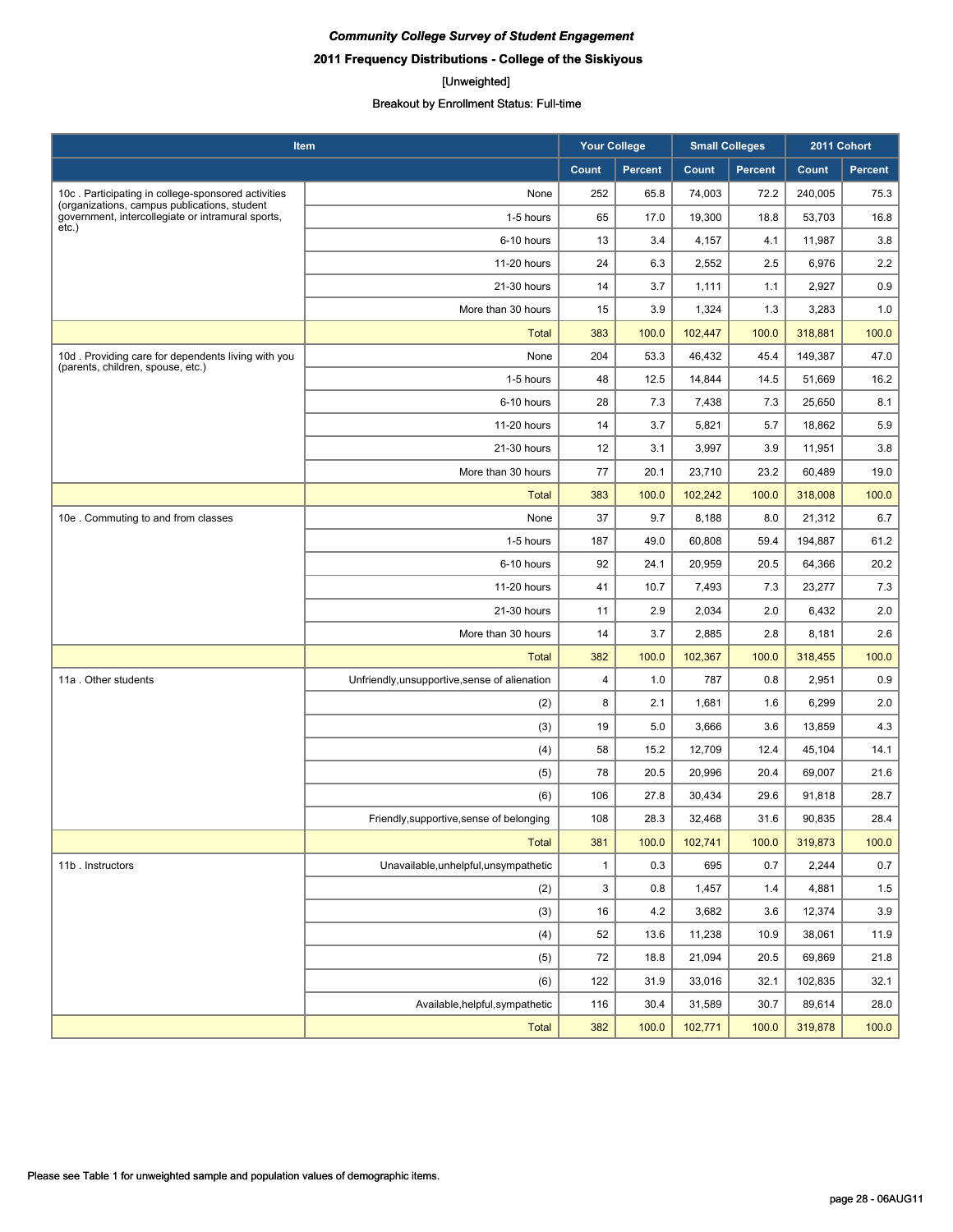#### [Unweighted]

| Item                                             |                                 | <b>Your College</b> |         | <b>Small Colleges</b> |                | 2011 Cohort  |         |
|--------------------------------------------------|---------------------------------|---------------------|---------|-----------------------|----------------|--------------|---------|
|                                                  |                                 | Count               | Percent | Count                 | <b>Percent</b> | <b>Count</b> | Percent |
| 11c. Administrative personnel and offices        | Unhelpful, inconsiderate, rigid | 21                  | 5.5     | 2,854                 | 2.8            | 11,361       | 3.6     |
|                                                  | (2)                             | 22                  | 5.8     | 4,254                 | 4.1            | 16,347       | 5.1     |
|                                                  | (3)                             | 38                  | 10.0    | 7,399                 | 7.2            | 27,539       | 8.6     |
|                                                  | (4)                             | 78                  | 20.5    | 17,176                | 16.7           | 59,938       | 18.8    |
|                                                  | (5)                             | 82                  | 21.5    | 22,022                | 21.5           | 69,557       | 21.8    |
|                                                  | (6)                             | 73                  | 19.2    | 25,253                | 24.6           | 72,973       | 22.8    |
|                                                  | Helpful, considerate, flexible  | 67                  | 17.6    | 23,708                | 23.1           | 61,750       | 19.3    |
|                                                  | <b>Total</b>                    | 381                 | 100.0   | 102,666               | 100.0          | 319,465      | 100.0   |
| 12a . Acquiring a broad general education        | Very little                     | 11                  | 2.9     | 3,515                 | 3.4            | 11,566       | 3.6     |
|                                                  | Some                            | 87                  | 23.0    | 20,255                | 19.8           | 61,901       | 19.4    |
|                                                  | Quite a bit                     | 149                 | 39.3    | 44,342                | 43.2           | 136,958      | 42.9    |
|                                                  | Very much                       | 132                 | 34.8    | 34,413                | 33.6           | 108,476      | 34.0    |
|                                                  | <b>Total</b>                    | 379                 | 100.0   | 102,525               | 100.0          | 318,901      | 100.0   |
| 12b. Acquiring job or work-related knowledge and | Very little                     | 71                  | 18.8    | 12,006                | 11.7           | 48,295       | 15.2    |
| skills                                           | Some                            | 110                 | 29.2    | 27,401                | 26.8           | 91,893       | 28.9    |
|                                                  | Quite a bit                     | 99                  | 26.3    | 34,513                | 33.7           | 101,261      | 31.8    |
|                                                  | Very much                       | 97                  | 25.7    | 28,453                | 27.8           | 76,862       | 24.1    |
|                                                  | <b>Total</b>                    | 377                 | 100.0   | 102,373               | 100.0          | 318,311      | 100.0   |
| 12c. Writing clearly and effectively             | Very little                     | 21                  | 5.6     | 7,103                 | 6.9            | 23,028       | 7.2     |
|                                                  | Some                            | 109                 | 28.8    | 27,347                | 26.7           | 84,018       | 26.4    |
|                                                  | Quite a bit                     | 148                 | 39.2    | 41,670                | 40.7           | 128,779      | 40.4    |
|                                                  | Very much                       | 100                 | 26.5    | 26,285                | 25.7           | 82,767       | 26.0    |
|                                                  | <b>Total</b>                    | 378                 | 100.0   | 102,405               | 100.0          | 318,592      | 100.0   |
| 12d. Speaking clearly and effectively            | Very little                     | 40                  | 10.6    | 9,802                 | 9.6            | 32,332       | 10.2    |
|                                                  | Some                            | 125                 | 33.1    | 28,881                | 28.2           | 89,255       | 28.0    |
|                                                  | Quite a bit                     | 128                 | 33.9    | 39,013                | 38.1           | 119,650      | 37.6    |
|                                                  | Very much                       | 85                  | 22.5    | 24,682                | 24.1           | 77,208       | 24.2    |
|                                                  | <b>Total</b>                    | 378                 | 100.0   | 102,378               | 100.0          | 318,445      | 100.0   |
| 12e . Thinking critically and analytically       | Very little                     | 16                  | 4.2     | 4,110                 | 4.0            | 14,047       | 4.4     |
|                                                  | Some                            | 85                  | 22.5    | 21,898                | 21.4           | 69,340       | 21.8    |
|                                                  | Quite a bit                     | 159                 | 42.2    | 43,686                | 42.7           | 135,172      | 42.5    |
|                                                  | Very much                       | 117                 | 31.0    | 32,643                | 31.9           | 99,836       | 31.4    |
|                                                  | <b>Total</b>                    | 377                 | 100.0   | 102,337               | 100.0          | 318,395      | 100.0   |
| 12f. Solving numerical problems                  | Very little                     | 38                  | 10.1    | 9,873                 | 9.7            | 33,951       | 10.7    |
|                                                  | Some                            | 113                 | 30.1    | 28,415                | 27.8           | 89,061       | 28.0    |
|                                                  | Quite a bit                     | 132                 | 35.1    | 38,320                | 37.5           | 115,987      | 36.5    |
|                                                  | Very much                       | 93                  | 24.7    | 25,688                | 25.1           | 79,182       | 24.9    |
|                                                  | <b>Total</b>                    | 376                 | 100.0   | 102,296               | 100.0          | 318,181      | 100.0   |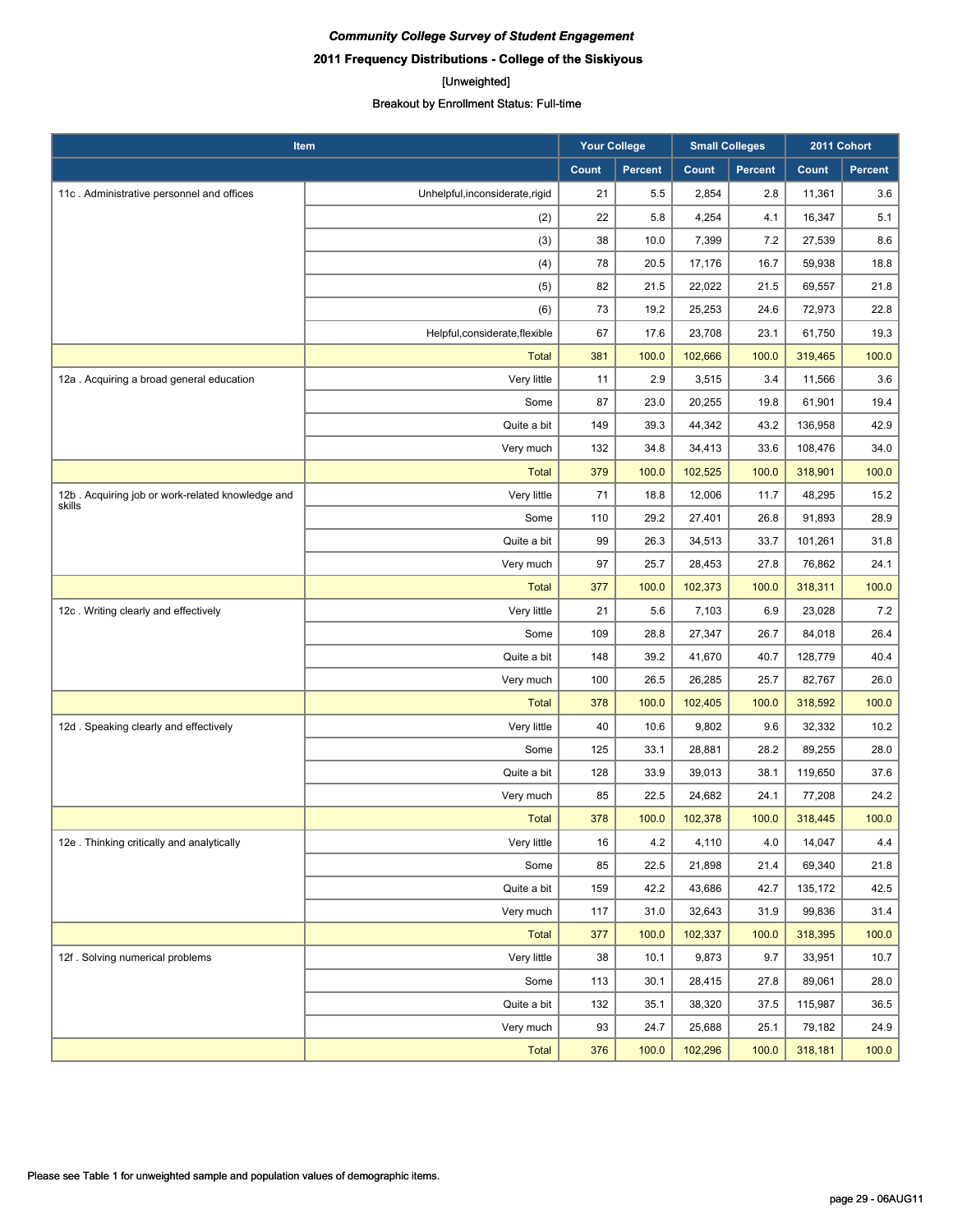#### [Unweighted]

| Item                                                                |              | <b>Your College</b> |                | <b>Small Colleges</b> |                | 2011 Cohort |         |
|---------------------------------------------------------------------|--------------|---------------------|----------------|-----------------------|----------------|-------------|---------|
|                                                                     |              | Count               | <b>Percent</b> | Count                 | <b>Percent</b> | Count       | Percent |
| 12g. Using computing and information technology                     | Very little  | 40                  | 10.7           | 7,963                 | 7.8            | 29,886      | 9.4     |
|                                                                     | Some         | 113                 | 30.2           | 24,535                | 24.0           | 79,001      | 24.8    |
|                                                                     | Quite a bit  | 120                 | 32.1           | 35,937                | 35.1           | 108,778     | 34.2    |
|                                                                     | Very much    | 101                 | 27.0           | 33,894                | 33.1           | 100,560     | 31.6    |
|                                                                     | <b>Total</b> | 374                 | 100.0          | 102,329               | 100.0          | 318,225     | 100.0   |
| 12h. Working effectively with others                                | Very little  | 28                  | 7.4            | 6,155                 | 6.0            | 22,141      | 7.0     |
|                                                                     | Some         | 115                 | 30.5           | 27,365                | 26.7           | 89,055      | 28.0    |
|                                                                     | Quite a bit  | 137                 | 36.3           | 39,948                | 39.0           | 121,822     | 38.3    |
|                                                                     | Very much    | 97                  | 25.7           | 28,907                | 28.2           | 85,363      | 26.8    |
|                                                                     | <b>Total</b> | 377                 | 100.0          | 102,375               | 100.0          | 318,381     | 100.0   |
| 12i . Learning effectively on your own                              | Very little  | 19                  | 5.0            | 5,013                 | 4.9            | 17,475      | 5.5     |
|                                                                     | Some         | 104                 | 27.5           | 22,135                | 21.6           | 70,451      | 22.1    |
|                                                                     | Quite a bit  | 138                 | 36.5           | 41,785                | 40.8           | 127,807     | 40.1    |
|                                                                     | Very much    | 117                 | 31.0           | 33,411                | 32.6           | 102,608     | 32.2    |
|                                                                     | <b>Total</b> | 378                 | 100.0          | 102,344               | 100.0          | 318,341     | 100.0   |
| 12j. Understanding yourself                                         | Very little  | 63                  | 16.8           | 13,132                | 12.8           | 44,291      | 13.9    |
|                                                                     | Some         | 103                 | 27.5           | 28,331                | 27.7           | 87,378      | 27.5    |
|                                                                     | Quite a bit  | 114                 | 30.5           | 33,910                | 33.2           | 102,660     | 32.3    |
|                                                                     | Very much    | 94                  | 25.1           | 26,827                | 26.2           | 83,574      | 26.3    |
|                                                                     | <b>Total</b> | 374                 | 100.0          | 102,200               | 100.0          | 317,903     | 100.0   |
| 12k. Understanding people of other racial and<br>ethnic backgrounds | Very little  | 68                  | 18.0           | 20,329                | 19.9           | 60,597      | 19.1    |
|                                                                     | Some         | 125                 | 33.1           | 33,951                | 33.3           | 102,909     | 32.4    |
|                                                                     | Quite a bit  | 105                 | 27.8           | 28,421                | 27.8           | 90,628      | 28.5    |
|                                                                     | Very much    | 80                  | 21.2           | 19,382                | 19.0           | 63,418      | 20.0    |
|                                                                     | <b>Total</b> | 378                 | 100.0          | 102,083               | 100.0          | 317,552     | 100.0   |
| 12I. Developing a personal code of values and<br>ethics             | Very little  | 80                  | 21.2           | 17,920                | 17.5           | 60,452      | 19.0    |
|                                                                     | Some         | 112                 | 29.7           | 32,929                | 32.2           | 101,086     | 31.8    |
|                                                                     | Quite a bit  | 118                 | 31.3           | 30,761                | 30.1           | 92,816      | 29.2    |
|                                                                     | Very much    | 67                  | 17.8           | 20,538                | 20.1           | 63,292      | 19.9    |
|                                                                     | <b>Total</b> | 377                 | 100.0          | 102,148               | 100.0          | 317,646     | 100.0   |
| 12m. Contributing to the welfare of your<br>community               | Very little  | 108                 | 28.9           | 30,021                | 29.5           | 101,541     | 32.0    |
|                                                                     | Some         | 140                 | 37.4           | 37,776                | 37.1           | 113,756     | 35.9    |
|                                                                     | Quite a bit  | 79                  | 21.1           | 21,827                | 21.4           | 65,001      | 20.5    |
|                                                                     | Very much    | 47                  | 12.6           | 12,309                | 12.1           | 36,711      | 11.6    |
|                                                                     | <b>Total</b> | 374                 | 100.0          | 101,933               | 100.0          | 317,009     | 100.0   |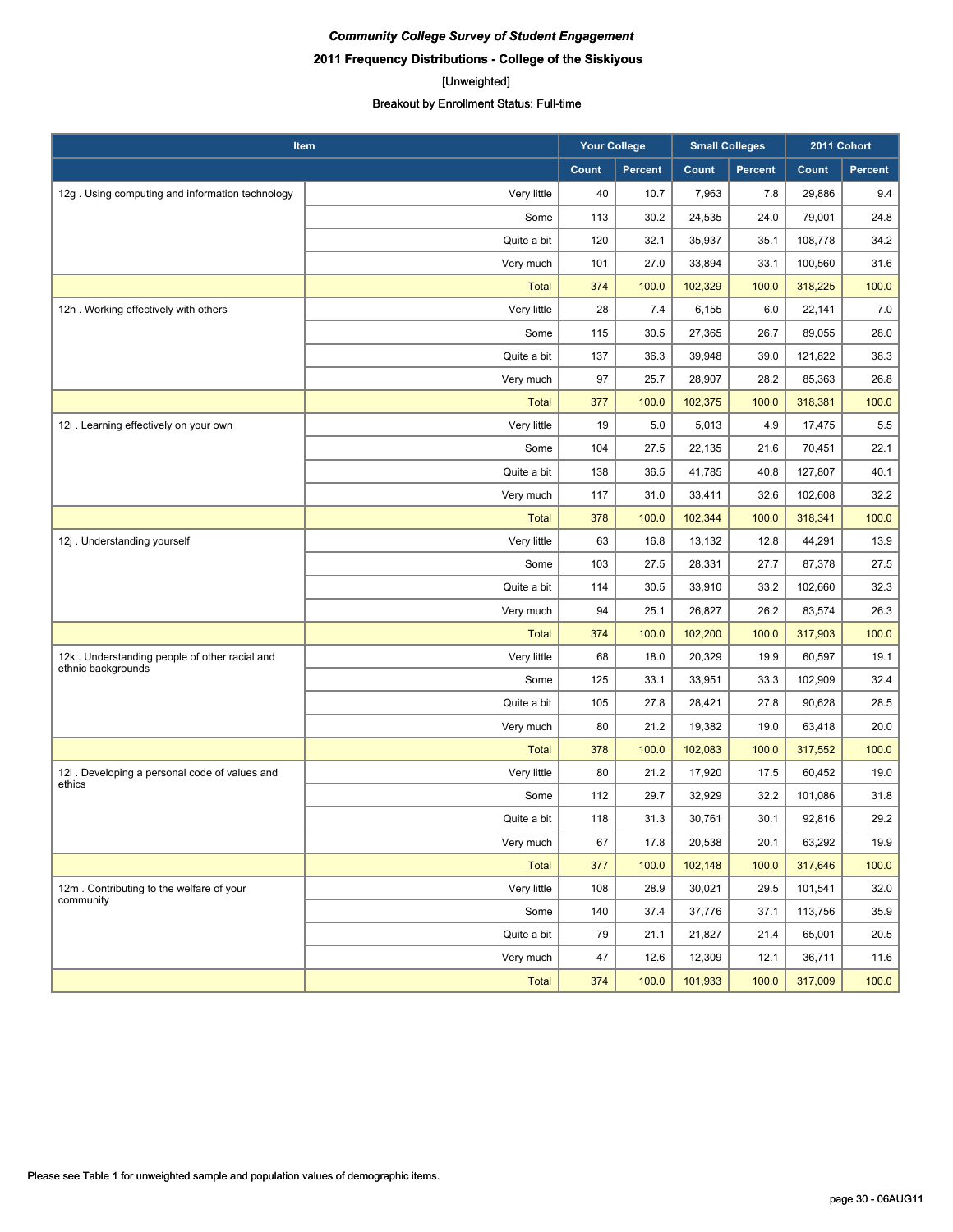## [Unweighted]

| Item                                                           |                            | <b>Your College</b> |                | <b>Small Colleges</b> |                | 2011 Cohort |         |
|----------------------------------------------------------------|----------------------------|---------------------|----------------|-----------------------|----------------|-------------|---------|
|                                                                |                            | Count               | <b>Percent</b> | Count                 | <b>Percent</b> | Count       | Percent |
| 12n. Developing clearer career goals                           | Very little                | 44                  | 11.7           | 9,902                 | 9.7            | 36,260      | 11.4    |
|                                                                | Some                       | 113                 | 30.0           | 25,427                | 24.9           | 81,879      | 25.7    |
|                                                                | Quite a bit                | 116                 | 30.8           | 36,573                | 35.8           | 108.907     | 34.2    |
|                                                                | Very much                  | 104                 | 27.6           | 30,388                | 29.7           | 91,135      | 28.6    |
|                                                                | <b>Total</b>               | 377                 | 100.0          | 102,290               | 100.0          | 318,181     | 100.0   |
| 12o. Gaining information about career<br>opportunities         | Very little                | 70                  | 18.6           | 13,169                | 12.9           | 48,186      | 15.1    |
|                                                                | Some                       | 112                 | 29.7           | 27,922                | 27.3           | 89,496      | 28.1    |
|                                                                | Quite a bit                | 105                 | 27.9           | 33,530                | 32.7           | 98,846      | 31.0    |
|                                                                | Very much                  | 90                  | 23.9           | 27,826                | 27.2           | 82,086      | 25.8    |
|                                                                | <b>Total</b>               | 377                 | 100.0          | 102,447               | 100.0          | 318,614     | 100.0   |
| 13.1a. Frequency: Academic advising/planning<br>(SUPPORT)      | Do not know/Not applicable | 23                  | 6.1            | 5,701                 | 5.6            | 18,892      | 6.0     |
|                                                                | Rarely/Never               | 100                 | 26.7           | 28,832                | 28.5           | 98,539      | 31.3    |
|                                                                | Sometimes                  | 186                 | 49.6           | 48.773                | 48.2           | 146,037     | 46.4    |
|                                                                | Often                      | 66                  | 17.6           | 17,786                | 17.6           | 50,977      | 16.2    |
|                                                                | Total                      | 375                 | 100.0          | 101,092               | 100.0          | 314,445     | 100.0   |
| 13.1b. Frequency: Career counseling (SUPPORT)                  | Do not know/Not applicable | 59                  | 15.8           | 18,609                | 18.5           | 57,177      | 18.3    |
|                                                                | Rarely/Never               | 154                 | 41.2           | 51,317                | 50.9           | 159,671     | 51.0    |
|                                                                | Sometimes                  | 121                 | 32.4           | 24,506                | 24.3           | 75,575      | 24.1    |
|                                                                | Often                      | 40                  | 10.7           | 6,313                 | 6.3            | 20,601      | 6.6     |
|                                                                | <b>Total</b>               | 374                 | 100.0          | 100,745               | 100.0          | 313,024     | 100.0   |
| 13.1c. Frequency: Job placement assistance                     | Do not know/Not applicable | 155                 | 41.3           | 38,022                | 38.0           | 119,474     | 38.5    |
|                                                                | Rarely/Never               | 168                 | 44.8           | 46,810                | 46.8           | 149,090     | 48.0    |
|                                                                | Sometimes                  | 41                  | 10.9           | 11,398                | 11.4           | 31,670      | 10.2    |
|                                                                | Often                      | 11                  | 2.9            | 3,707                 | 3.7            | 10,402      | 3.3     |
|                                                                | <b>Total</b>               | 375                 | 100.0          | 99,937                | 100.0          | 310,636     | 100.0   |
| 13.1d. Frequency: Peer or other tutoring<br>(STUEFF)           | Do not know/Not applicable | 79                  | 21.4           | 22,559                | 22.6           | 70,462      | 22.7    |
|                                                                | Rarely/Never               | 163                 | 44.2           | 47,226                | 47.3           | 144,894     | 46.7    |
|                                                                | Sometimes                  | 81                  | 22.0           | 20,982                | 21.0           | 66,294      | 21.4    |
|                                                                | Often                      | 46                  | 12.5           | 9,122                 | 9.1            | 28,651      | 9.2     |
|                                                                | Total                      | 369                 | 100.0          | 99,889                | 100.0          | 310,301     | 100.0   |
| 13.1e. Frequency: Skill labs (writing, math, etc.)<br>(STUEFF) | Do not know/Not applicable | 32                  | 8.6            | 18,589                | 18.7           | 58,982      | 19.1    |
|                                                                | Rarely/Never               | 100                 | 26.9           | 34,406                | 34.5           | 111,923     | 36.2    |
|                                                                | Sometimes                  | 122                 | 32.8           | 27,118                | 27.2           | 81,855      | 26.4    |
|                                                                | Often                      | 118                 | 31.7           | 19,481                | 19.6           | 56,725      | 18.3    |
|                                                                | <b>Total</b>               | 372                 | 100.0          | 99,594                | 100.0          | 309,485     | 100.0   |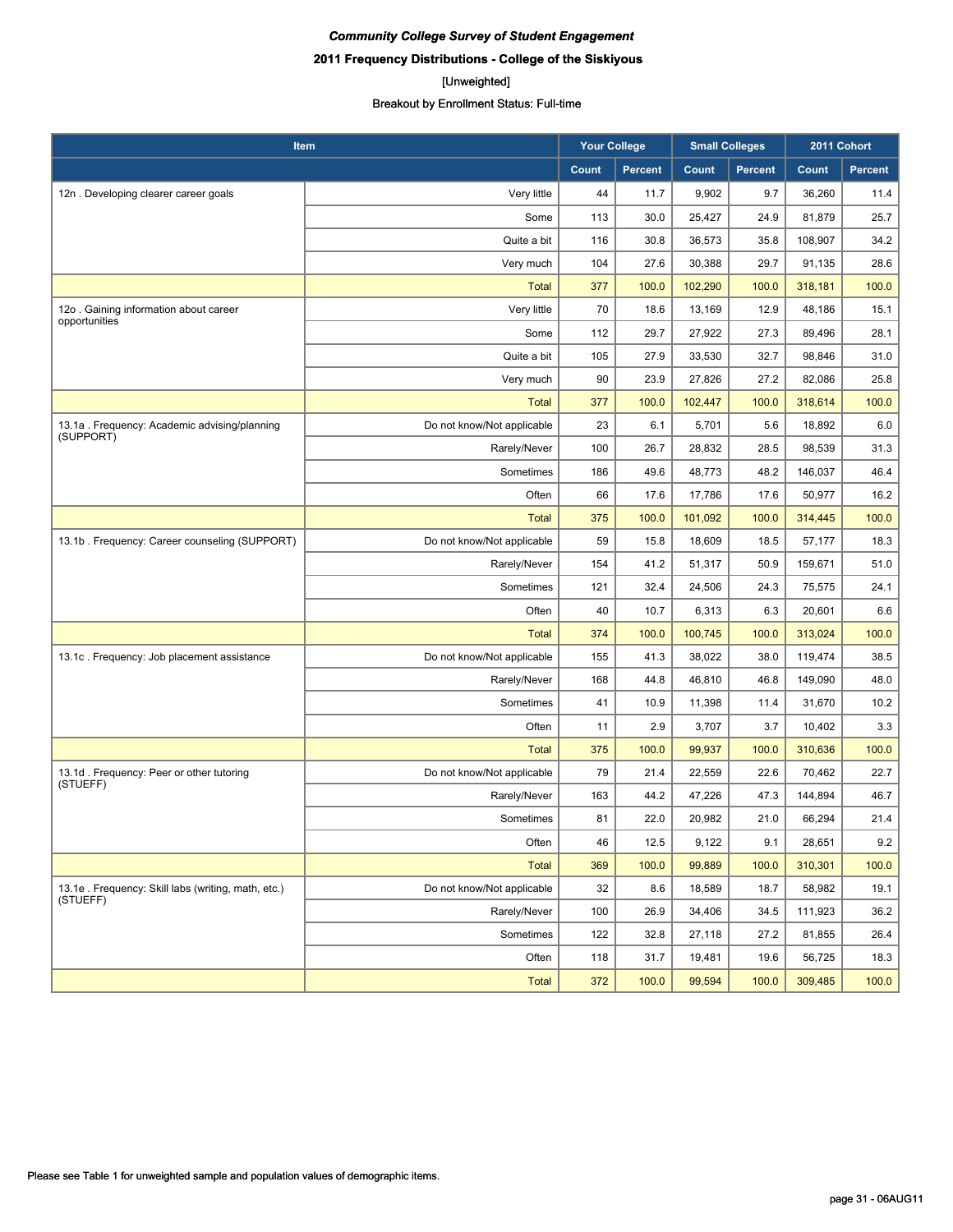## [Unweighted]

| Item                                                       |                            | <b>Your College</b> |                | <b>Small Colleges</b> |                | 2011 Cohort |         |
|------------------------------------------------------------|----------------------------|---------------------|----------------|-----------------------|----------------|-------------|---------|
|                                                            |                            | Count               | <b>Percent</b> | Count                 | <b>Percent</b> | Count       | Percent |
| 13.1f. Frequency: Child care                               | Do not know/Not applicable | 235                 | 63.0           | 55,614                | 55.8           | 172,435     | 55.7    |
|                                                            | Rarely/Never               | 111                 | 29.8           | 37,463                | 37.6           | 119,495     | 38.6    |
|                                                            | Sometimes                  | 15                  | 4.0            | 3,268                 | 3.3            | 9,328       | 3.0     |
|                                                            | Often                      | 12                  | 3.2            | 3,321                 | 3.3            | 8,223       | 2.7     |
|                                                            | <b>Total</b>               | 373                 | 100.0          | 99,666                | 100.0          | 309,481     | 100.0   |
| 13.1g. Frequency: Financial aid advising                   | Do not know/Not applicable | 51                  | 13.7           | 12,361                | 12.4           | 47,723      | 15.4    |
|                                                            | Rarely/Never               | 89                  | 23.9           | 25,930                | 26.0           | 87,072      | 28.1    |
|                                                            | Sometimes                  | 147                 | 39.4           | 37,408                | 37.5           | 104,110     | 33.6    |
|                                                            | Often                      | 86                  | 23.1           | 23,992                | 24.1           | 70,965      | 22.9    |
|                                                            | <b>Total</b>               | 373                 | 100.0          | 99,691                | 100.0          | 309,870     | 100.0   |
| 13.1h. Frequency: Computer lab (STUEFF)                    | Do not know/Not applicable | 34                  | 9.1            | 7,901                 | 7.9            | 27,230      | 8.8     |
|                                                            | Rarely/Never               | 101                 | 27.1           | 19,176                | 19.2           | 64,180      | 20.7    |
|                                                            | Sometimes                  | 97                  | 26.0           | 31,816                | 31.9           | 97,325      | 31.4    |
|                                                            | Often                      | 141                 | 37.8           | 40,883                | 41.0           | 121,429     | 39.1    |
|                                                            | <b>Total</b>               | 373                 | 100.0          | 99,776                | 100.0          | 310,164     | 100.0   |
| 13.1i. Frequency: Student organizations                    | Do not know/Not applicable | 133                 | 36.1           | 30,322                | 30.6           | 99,064      | 32.2    |
|                                                            | Rarely/Never               | 143                 | 38.9           | 44,027                | 44.4           | 139,813     | 45.4    |
|                                                            | Sometimes                  | 66                  | 17.9           | 16,846                | 17.0           | 47,413      | 15.4    |
|                                                            | Often                      | 26                  | 7.1            | 7,950                 | 8.0            | 21,640      | 7.0     |
|                                                            | <b>Total</b>               | 368                 | 100.0          | 99,145                | 100.0          | 307,930     | 100.0   |
| 13.1j. Frequency: Transfer credit assistance               | Do not know/Not applicable | 120                 | 32.5           | 34,801                | 34.8           | 102,123     | 32.9    |
|                                                            | Rarely/Never               | 117                 | 31.7           | 36,374                | 36.4           | 116,887     | 37.6    |
|                                                            | Sometimes                  | 98                  | 26.6           | 20,862                | 20.9           | 65,612      | 21.1    |
|                                                            | Often                      | 34                  | 9.2            | 7,948                 | 7.9            | 25,840      | 8.3     |
|                                                            | <b>Total</b>               | 369                 | 100.0          | 99,985                | 100.0          | 310,462     | 100.0   |
| 13.1k. Frequency: Services for people with<br>disabilities | Do not know/Not applicable | 212                 | 57.3           | 56,814                | 56.7           | 174,860     | 56.2    |
|                                                            | Rarely/Never               | 93                  | 25.1           | 33,298                | 33.3           | 106,656     | 34.3    |
|                                                            | Sometimes                  | 39                  | 10.5           | 5,680                 | 5.7            | 16,348      | 5.3     |
|                                                            | Often                      | 26                  | 7.0            | 4,331                 | 4.3            | 13,092      | 4.2     |
|                                                            | <b>Total</b>               | 370                 | 100.0          | 100,123               | 100.0          | 310,956     | 100.0   |
| 13.2a . Satisfaction: Academic advising/planning           | Not applicable             | 41                  | 11.2           | 11,270                | 11.4           | 40,170      | 13.1    |
|                                                            | Not at all                 | 23                  | 6.3            | 8,510                 | 8.6            | 32,180      | 10.5    |
|                                                            | Somewhat                   | 169                 | 46.3           | 43,929                | 44.3           | 138,111     | 44.9    |
|                                                            | Very                       | 132                 | 36.2           | 35,462                | 35.8           | 97,108      | 31.6    |
|                                                            | Total                      | 365                 | 100.0          | 99,171                | 100.0          | 307,569     | 100.0   |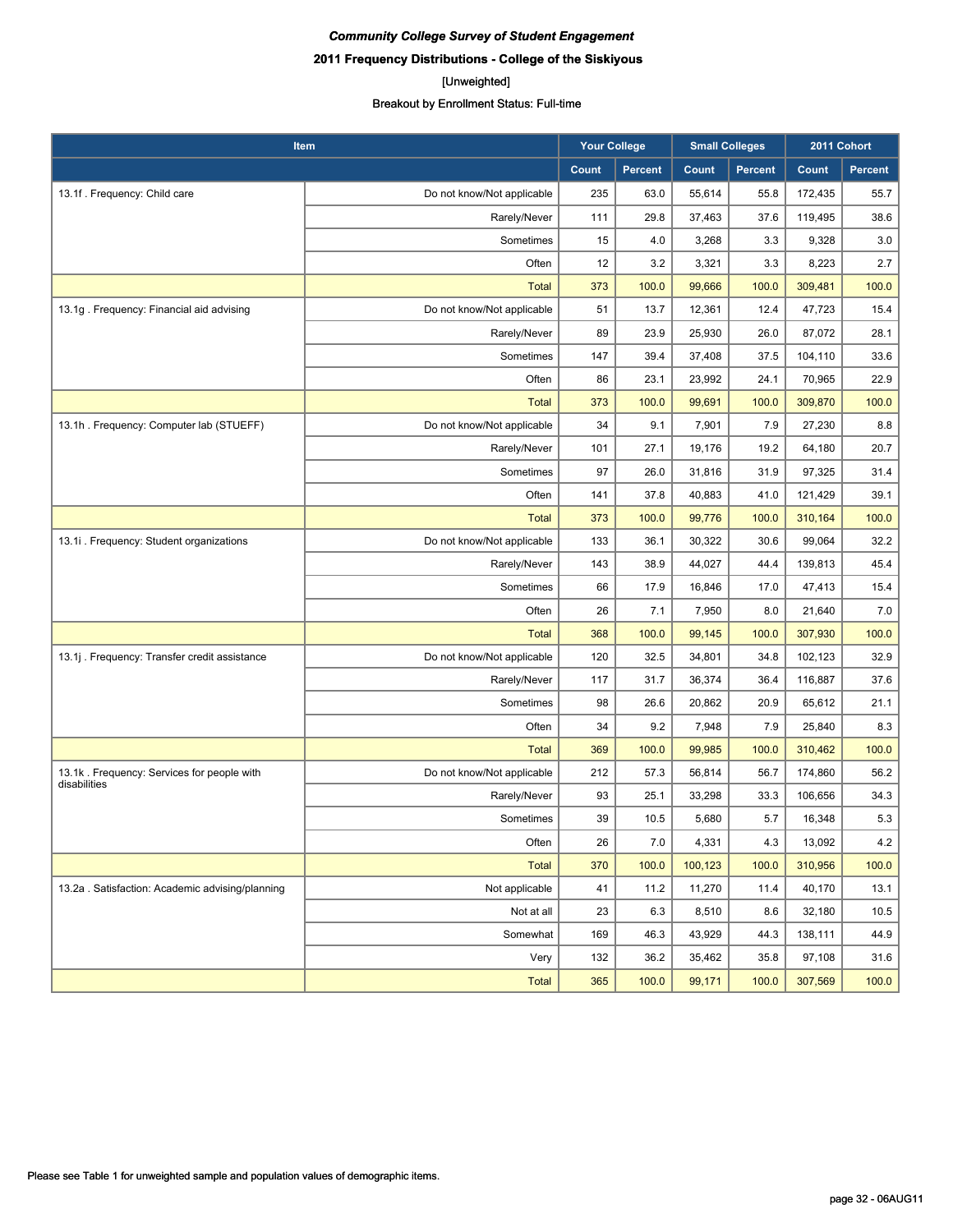## [Unweighted]

| Item                                                  |                | <b>Your College</b> |                | <b>Small Colleges</b> |                | 2011 Cohort |                |
|-------------------------------------------------------|----------------|---------------------|----------------|-----------------------|----------------|-------------|----------------|
|                                                       |                | Count               | <b>Percent</b> | Count                 | <b>Percent</b> | Count       | <b>Percent</b> |
| 13.2b. Satisfaction: Career counseling                | Not applicable | 98                  | 26.8           | 36,398                | 37.0           | 116,780     | 38.4           |
|                                                       | Not at all     | 53                  | 14.5           | 13,410                | 13.6           | 42,173      | 13.9           |
|                                                       | Somewhat       | 124                 | 34.0           | 30,058                | 30.6           | 91,576      | 30.1           |
|                                                       | Very           | 90                  | 24.7           | 18,398                | 18.7           | 53,927      | 17.7           |
|                                                       | <b>Total</b>   | 365                 | 100.0          | 98,264                | 100.0          | 304,456     | 100.0          |
| 13.2c. Satisfaction: Job placement assistance         | Not applicable | 200                 | 55.2           | 54,921                | 56.5           | 178,781     | 59.4           |
|                                                       | Not at all     | 58                  | 16.0           | 14,283                | 14.7           | 43,991      | 14.6           |
|                                                       | Somewhat       | 69                  | 19.1           | 18,787                | 19.3           | 53,659      | 17.8           |
|                                                       | Very           | 35                  | 9.7            | 9,197                 | 9.5            | 24,588      | 8.2            |
|                                                       | <b>Total</b>   | 362                 | 100.0          | 97,188                | 100.0          | 301,019     | 100.0          |
| 13.2d. Satisfaction: Peer or other tutoring           | Not applicable | 138                 | 38.2           | 41,804                | 43.0           | 132,462     | 44.0           |
|                                                       | Not at all     | 38                  | 10.5           | 9,323                 | 9.6            | 28,466      | 9.5            |
|                                                       | Somewhat       | 90                  | 24.9           | 25,000                | 25.7           | 77,682      | 25.8           |
|                                                       | Very           | 95                  | 26.3           | 21,068                | 21.7           | 62,420      | 20.7           |
|                                                       | <b>Total</b>   | 361                 | 100.0          | 97,195                | 100.0          | 301,030     | 100.0          |
| 13.2e. Satisfaction: Skill labs (writing, math, etc.) | Not applicable | 57                  | 16.1           | 33,352                | 34.5           | 109,000     | 36.4           |
|                                                       | Not at all     | 19                  | 5.4            | 6,956                 | 7.2            | 21,940      | 7.3            |
|                                                       | Somewhat       | 105                 | 29.6           | 30,557                | 31.6           | 91,107      | 30.4           |
|                                                       | Very           | 174                 | 49.0           | 25,893                | 26.8           | 77,715      | 25.9           |
|                                                       | <b>Total</b>   | 355                 | 100.0          | 96,758                | 100.0          | 299,762     | 100.0          |
| 13.2f. Satisfaction: Child care                       | Not applicable | 273                 | 76.5           | 72,282                | 74.9           | 229,546     | 76.9           |
|                                                       | Not at all     | 27                  | 7.6            | 10,024                | 10.4           | 29,242      | 9.8            |
|                                                       | Somewhat       | 33                  | 9.2            | 8,191                 | 8.5            | 23,834      | 8.0            |
|                                                       | Very           | 24                  | 6.7            | 5,967                 | 6.2            | 15,940      | 5.3            |
|                                                       | <b>Total</b>   | 357                 | 100.0          | 96,464                | 100.0          | 298,562     | 100.0          |
| 13.2g . Satisfaction: Financial aid advising          | Not applicable | 57                  | 15.9           | 19,364                | 19.9           | 74,621      | 24.8           |
|                                                       | Not at all     | 56                  | 15.6           | 11,418                | 11.7           | 38,624      | 12.8           |
|                                                       | Somewhat       | 120                 | 33.4           | 30,205                | 31.1           | 89,464      | 29.7           |
|                                                       | Very           | 126                 | 35.1           | 36,264                | 37.3           | 98,107      | 32.6           |
|                                                       | <b>Total</b>   | 359                 | 100.0          | 97,251                | 100.0          | 300,816     | 100.0          |
| 13.2h. Satisfaction: Computer lab                     | Not applicable | 52                  | 14.4           | 13,118                | 13.5           | 46,983      | 15.6           |
|                                                       | Not at all     | 20                  | 5.5            | 5,018                 | 5.2            | 15,702      | 5.2            |
|                                                       | Somewhat       | 109                 | 30.2           | 29,641                | 30.5           | 91,616      | 30.4           |
|                                                       | Very           | 180                 | 49.9           | 49,533                | 50.9           | 146,998     | 48.8           |
|                                                       | <b>Total</b>   | 361                 | 100.0          | 97,310                | 100.0          | 301,299     | 100.0          |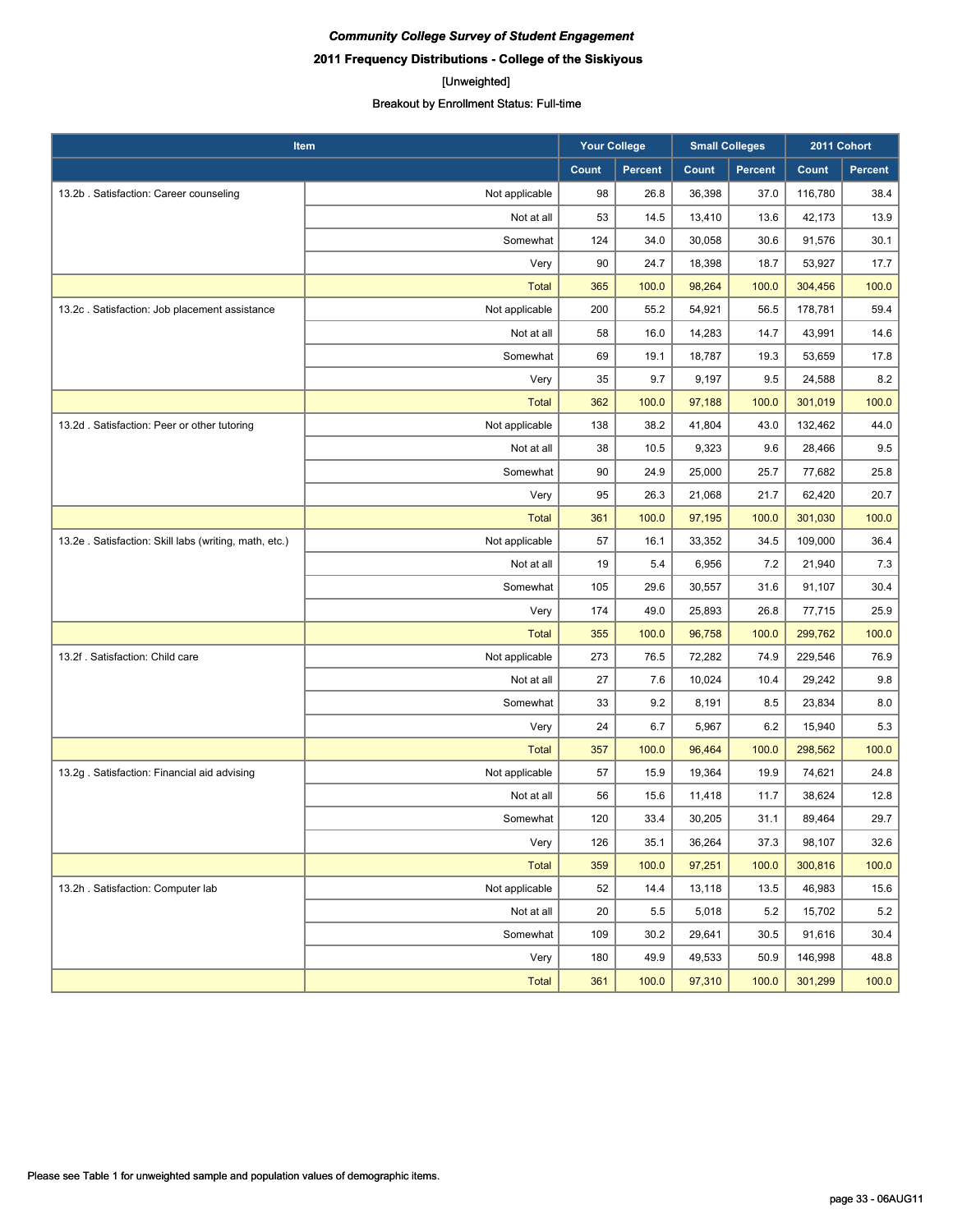## [Unweighted]

| Item                                                          |                | <b>Your College</b> |                | <b>Small Colleges</b> |                | 2011 Cohort |                |
|---------------------------------------------------------------|----------------|---------------------|----------------|-----------------------|----------------|-------------|----------------|
|                                                               |                | <b>Count</b>        | <b>Percent</b> | Count                 | <b>Percent</b> | Count       | <b>Percent</b> |
| 13.2i . Satisfaction: Student organizations                   | Not applicable | 182                 | 51.1           | 47,556                | 49.4           | 157,513     | 52.9           |
|                                                               | Not at all     | 36                  | 10.1           | 10,218                | 10.6           | 31,369      | 10.5           |
|                                                               | Somewhat       | 93                  | 26.1           | 24,638                | 25.6           | 70,927      | 23.8           |
|                                                               | Very           | 45                  | 12.6           | 13,854                | 14.4           | 37,869      | 12.7           |
|                                                               | <b>Total</b>   | 356                 | 100.0          | 96,266                | 100.0          | 297,678     | 100.0          |
| 13.2j . Satisfaction: Transfer credit assistance              | Not applicable | 144                 | 39.8           | 47,170                | 48.6           | 144,716     | 48.2           |
|                                                               | Not at all     | 37                  | 10.2           | 11,034                | 11.4           | 35,689      | 11.9           |
|                                                               | Somewhat       | 105                 | 29.0           | 22,929                | 23.6           | 72,324      | 24.1           |
|                                                               | Very           | 76                  | 21.0           | 15,980                | 16.5           | 47,813      | 15.9           |
|                                                               | <b>Total</b>   | 362                 | 100.0          | 97,113                | 100.0          | 300,542     | 100.0          |
| 13.2k. Satisfaction: Services for people with<br>disabilities | Not applicable | 235                 | 65.5           | 68,910                | 71.1           | 217,599     | 72.6           |
|                                                               | Not at all     | 29                  | 8.1            | 7,413                 | 7.7            | 23,041      | 7.7            |
|                                                               | Somewhat       | 50                  | 13.9           | 11,128                | 11.5           | 31,781      | 10.6           |
|                                                               | Very           | 45                  | 12.5           | 9,433                 | 9.7            | 27,470      | 9.2            |
|                                                               | <b>Total</b>   | 359                 | 100.0          | 96,884                | 100.0          | 299,891     | 100.0          |
| 13.3a . Importance: Academic advising/planning                | Not at all     | 32                  | 8.8            | 6,226                 | 6.3            | 20,879      | 6.8            |
|                                                               | Somewhat       | 106                 | 29.3           | 26,191                | 26.6           | 80,269      | 26.3           |
|                                                               | Very           | 224                 | 61.9           | 66,001                | 67.1           | 204,185     | 66.9           |
|                                                               | <b>Total</b>   | 362                 | 100.0          | 98,418                | 100.0          | 305,333     | 100.0          |
| 13.3b. Importance: Career counseling                          | Not at all     | 64                  | 17.9           | 17,044                | 17.5           | 52,288      | 17.4           |
|                                                               | Somewhat       | 103                 | 28.9           | 30,338                | 31.2           | 90,173      | 29.9           |
|                                                               | Very           | 190                 | 53.2           | 49,796                | 51.2           | 158,860     | 52.7           |
|                                                               | <b>Total</b>   | 357                 | 100.0          | 97,178                | 100.0          | 301,321     | 100.0          |
| 13.3c. Importance: Job placement assistance                   | Not at all     | 106                 | 29.7           | 26,196                | 27.3           | 85,047      | 28.6           |
|                                                               | Somewhat       | 115                 | 32.2           | 27,791                | 28.9           | 87,363      | 29.4           |
|                                                               | Very           | 136                 | 38.1           | 42,026                | 43.8           | 125,034     | 42.0           |
|                                                               | <b>Total</b>   | 357                 | 100.0          | 96,013                | 100.0          | 297,444     | 100.0          |
| 13.3d. Importance: Peer or other tutoring                     | Not at all     | 81                  | 22.9           | 23,343                | 24.3           | 71,713      | 24.1           |
|                                                               | Somewhat       | 103                 | 29.1           | 31,413                | 32.7           | 96,898      | 32.6           |
|                                                               | Very           | 170                 | 48.0           | 41,268                | 43.0           | 128,966     | 43.3           |
|                                                               | <b>Total</b>   | 354                 | 100.0          | 96,024                | 100.0          | 297,577     | 100.0          |
| 13.3e . Importance: Skill labs (writing, math, etc.)          | Not at all     | 34                  | 9.7            | 19,112                | 20.0           | 60,507      | 20.4           |
|                                                               | Somewhat       | 96                  | 27.4           | 31,639                | 33.1           | 95,906      | 32.4           |
|                                                               | Very           | 221                 | 63.0           | 44,808                | 46.9           | 139,918     | 47.2           |
|                                                               | <b>Total</b>   | 351                 | 100.0          | 95,559                | 100.0          | 296,331     | 100.0          |
| 13.3f. Importance: Child care                                 | Not at all     | 165                 | 47.1           | 48,942                | 51.5           | 153,297     | 52.1           |
|                                                               | Somewhat       | 62                  | 17.7           | 18,080                | 19.0           | 56,531      | 19.2           |
|                                                               | Very           | 123                 | 35.1           | 27,960                | 29.4           | 84,327      | 28.7           |
|                                                               | <b>Total</b>   | 350                 | 100.0          | 94,982                | 100.0          | 294,155     | 100.0          |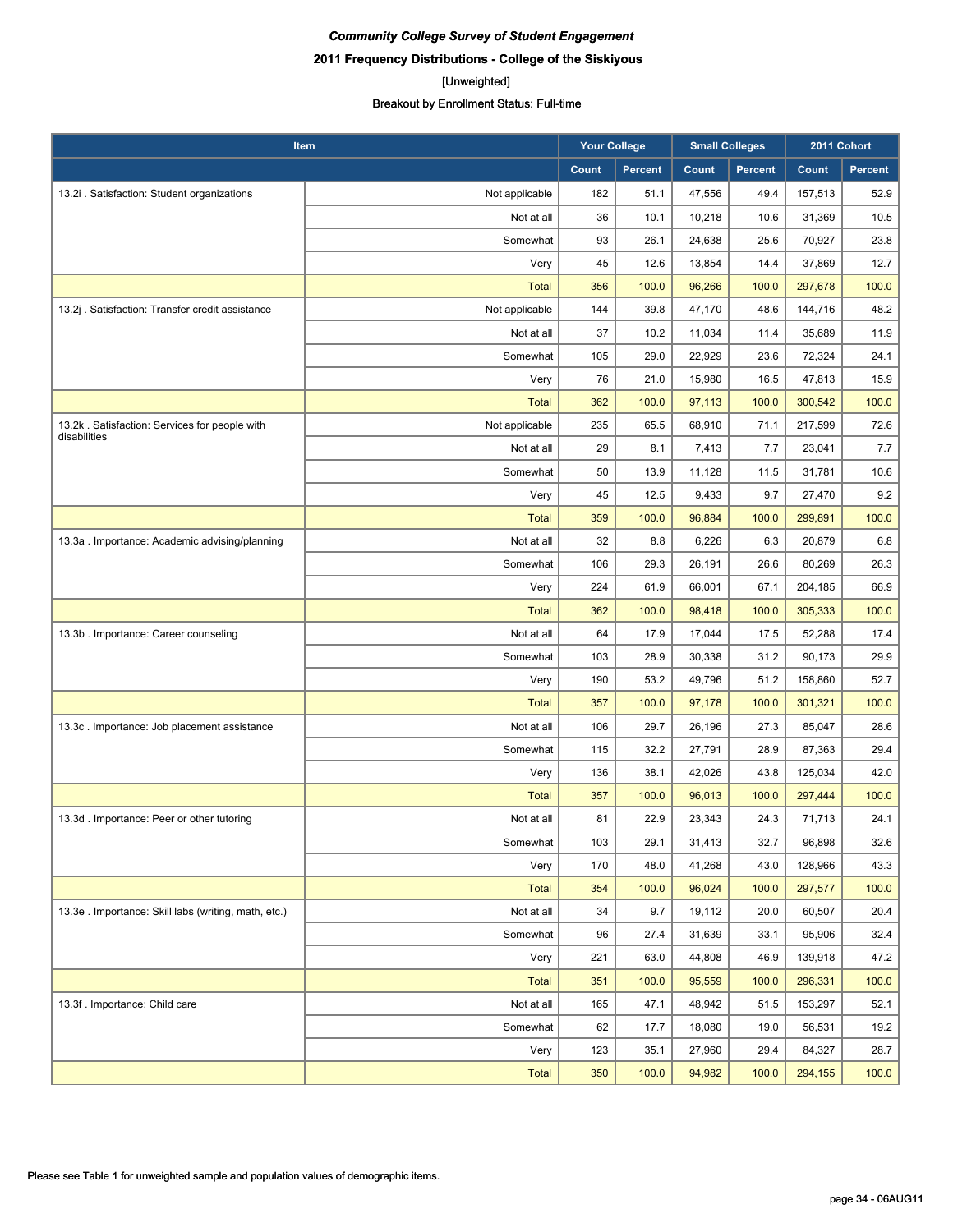## [Unweighted]

| Item                                                        |                 | <b>Your College</b> |                | <b>Small Colleges</b> |                | 2011 Cohort |                |
|-------------------------------------------------------------|-----------------|---------------------|----------------|-----------------------|----------------|-------------|----------------|
|                                                             |                 | Count               | <b>Percent</b> | Count                 | <b>Percent</b> | Count       | <b>Percent</b> |
| 13.3g . Importance: Financial aid advising                  | Not at all      | 38                  | 10.6           | 11,629                | 12.1           | 42,576      | 14.3           |
|                                                             | Somewhat        | 64                  | 17.9           | 16,553                | 17.2           | 51,453      | 17.3           |
|                                                             | Very            | 256                 | 71.5           | 68,126                | 70.7           | 203,986     | 68.4           |
|                                                             | <b>Total</b>    | 358                 | 100.0          | 96,308                | 100.0          | 298,015     | 100.0          |
| 13.3h. Importance: Computer lab                             | Not at all      | 40                  | 11.2           | 9,203                 | 9.5            | 31,571      | 10.6           |
|                                                             | Somewhat        | 92                  | 25.8           | 24,296                | 25.2           | 75,624      | 25.3           |
|                                                             | Very            | 225                 | 63.0           | 63,073                | 65.3           | 191,780     | 64.1           |
|                                                             | <b>Total</b>    | 357                 | 100.0          | 96,572                | 100.0          | 298,975     | 100.0          |
| 13.3i . Importance: Student organizations                   | Not at all      | 109                 | 31.1           | 31,567                | 33.2           | 100,910     | 34.3           |
|                                                             | Somewhat        | 144                 | 41.1           | 36,582                | 38.5           | 111,591     | 38.0           |
|                                                             | Very            | 97                  | 27.7           | 26,851                | 28.3           | 81,492      | 27.7           |
|                                                             | <b>Total</b>    | 350                 | 100.0          | 95,000                | 100.0          | 293,993     | 100.0          |
| 13.3j . Importance: Transfer credit assistance              | Not at all      | 74                  | 21.1           | 24,503                | 25.6           | 70,844      | 23.8           |
|                                                             | Somewhat        | 85                  | 24.2           | 22,224                | 23.2           | 67,299      | 22.6           |
|                                                             | Very            | 192                 | 54.7           | 49,139                | 51.3           | 159,000     | 53.5           |
|                                                             | <b>Total</b>    | 351                 | 100.0          | 95,866                | 100.0          | 297,143     | 100.0          |
| 13.3k. Importance: Services for people with<br>disabilities | Not at all      | 129                 | 36.9           | 35,504                | 37.2           | 111,765     | 37.8           |
|                                                             | Somewhat        | 55                  | 15.7           | 15,674                | 16.4           | 47,849      | 16.2           |
|                                                             | Very            | 166                 | 47.4           | 44,349                | 46.4           | 136,242     | 46.1           |
|                                                             | <b>Total</b>    | 350                 | 100.0          | 95,527                | 100.0          | 295,856     | 100.0          |
| 14a. Working full-time                                      | Not likely      | 141                 | 37.4           | 43,304                | 42.3           | 134,292     | 42.2           |
|                                                             | Somewhat likely | 90                  | 23.9           | 22,500                | 22.0           | 68,962      | 21.7           |
|                                                             | Likely          | 79                  | 21.0           | 17,620                | 17.2           | 55,457      | 17.4           |
|                                                             | Very likely     | 67                  | 17.8           | 18,945                | 18.5           | 59,449      | 18.7           |
|                                                             | <b>Total</b>    | 377                 | 100.0          | 102,369               | 100.0          | 318,160     | 100.0          |
| 14b. Caring for dependents                                  | Not likely      | 172                 | 45.5           | 50,161                | 49.1           | 158,411     | 49.9           |
|                                                             | Somewhat likely | 89                  | 23.5           | 23,834                | 23.3           | 72,048      | 22.7           |
|                                                             | Likely          | 71                  | 18.8           | 16,371                | 16.0           | 50,313      | 15.8           |
|                                                             | Very likely     | 46                  | 12.2           | 11,805                | 11.6           | 36,685      | 11.6           |
|                                                             | <b>Total</b>    | 378                 | 100.0          | 102,171               | 100.0          | 317,457     | 100.0          |
| 14c. Academically unprepared                                | Not likely      | 236                 | 62.6           | 60,435                | 59.3           | 183,479     | 58.0           |
|                                                             | Somewhat likely | 71                  | 18.8           | 23,140                | 22.7           | 72,910      | 23.0           |
|                                                             | Likely          | 40                  | 10.6           | 11,790                | 11.6           | 38,154      | 12.1           |
|                                                             | Very likely     | 30                  | 8.0            | 6,522                 | 6.4            | 21,924      | 6.9            |
|                                                             | Total           | 377                 | 100.0          | 101,887               | 100.0          | 316,467     | 100.0          |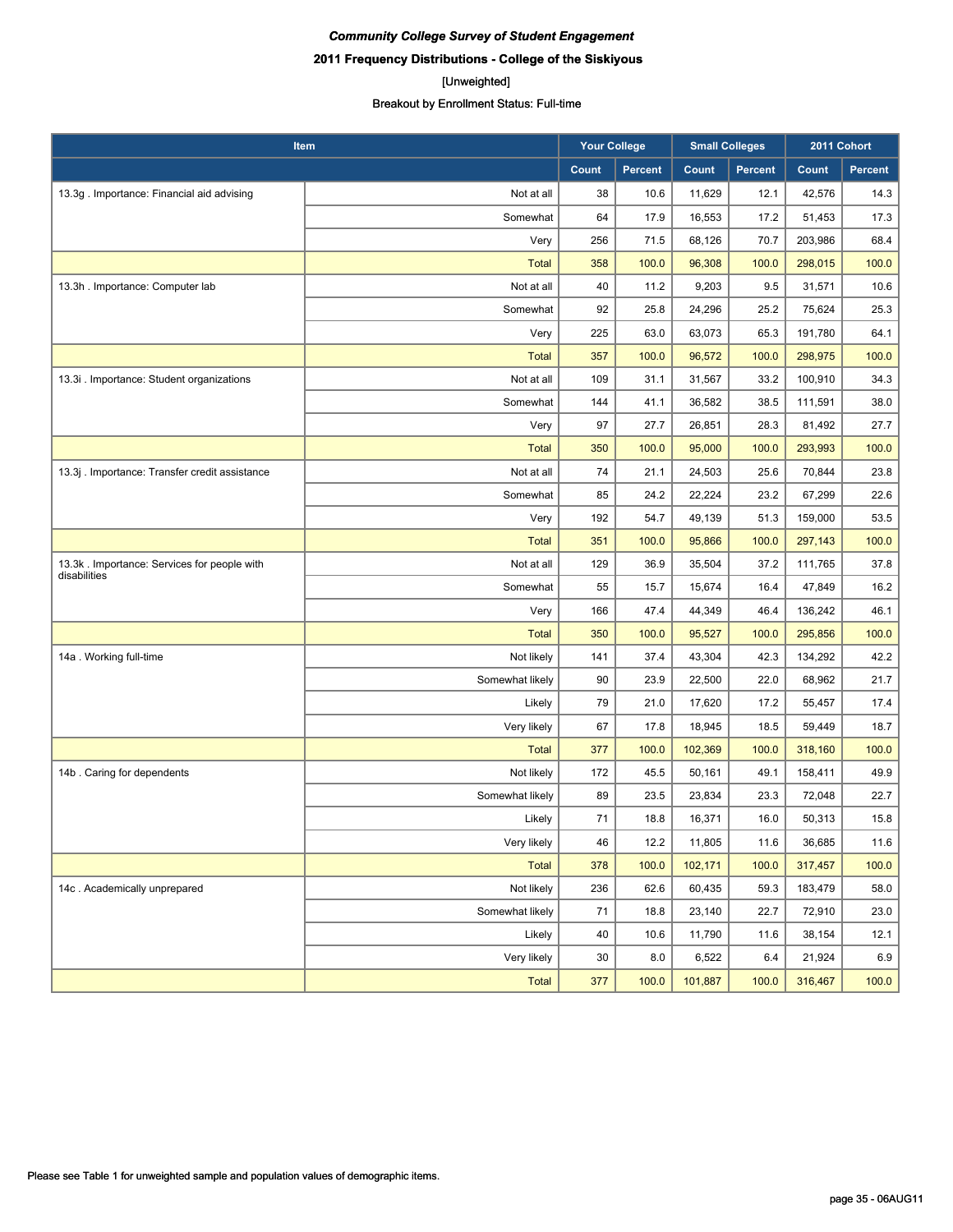[Unweighted] Breakout by Enrollment Status: Full-time

| Item                                                                           |                 | <b>Your College</b> |                | <b>Small Colleges</b> |                | 2011 Cohort |                |
|--------------------------------------------------------------------------------|-----------------|---------------------|----------------|-----------------------|----------------|-------------|----------------|
|                                                                                |                 | Count               | <b>Percent</b> | Count                 | <b>Percent</b> | Count       | <b>Percent</b> |
| 14d. Lack of finances                                                          | Not likely      | 93                  | 24.6           | 29,200                | 28.6           | 92,503      | 29.2           |
|                                                                                | Somewhat likely | 73                  | 19.3           | 22,781                | 22.3           | 70,753      | 22.3           |
|                                                                                | Likely          | 85                  | 22.5           | 19,796                | 19.4           | 61,075      | 19.2           |
|                                                                                | Very likely     | 127                 | 33.6           | 30,341                | 29.7           | 92,978      | 29.3           |
|                                                                                | <b>Total</b>    | 378                 | 100.0          | 102,118               | 100.0          | 317,309     | 100.0          |
| 14e. Transfer to a 4-year college                                              | Not likely      | 106                 | 27.9           | 36,874                | 36.1           | 95,712      | 30.1           |
|                                                                                | Somewhat likely | 55                  | 14.5           | 19,129                | 18.7           | 54,709      | 17.2           |
|                                                                                | Likely          | 77                  | 20.3           | 17,994                | 17.6           | 58,979      | 18.6           |
|                                                                                | Very likely     | 142                 | 37.4           | 28,213                | 27.6           | 108,338     | 34.1           |
|                                                                                | <b>Total</b>    | 380                 | 100.0          | 102,210               | 100.0          | 317,738     | 100.0          |
| 15. How supportive are your friends of your<br>attending this college?         | Not very        | 21                  | 5.6            | 3,475                 | 3.4            | 12,374      | 3.9            |
|                                                                                | Somewhat        | 59                  | 15.6           | 16,371                | 16.0           | 55,422      | 17.4           |
|                                                                                | Quite a bit     | 93                  | 24.6           | 28,302                | 27.6           | 88,560      | 27.8           |
|                                                                                | Extremely       | 205                 | 54.2           | 54,359                | 53.0           | 162,349     | 50.9           |
|                                                                                | <b>Total</b>    | 378                 | 100.0          | 102,507               | 100.0          | 318,705     | 100.0          |
| 16. How supportive is your immediate family of your<br>attending this college? | Not very        | 16                  | 4.3            | 2,558                 | 2.5            | 9,043       | 2.8            |
|                                                                                | Somewhat        | 39                  | 10.4           | 9,042                 | 8.8            | 30,987      | 9.7            |
|                                                                                | Quite a bit     | 57                  | 15.2           | 18,463                | 18.1           | 59,539      | 18.7           |
|                                                                                | Extremely       | 264                 | 70.2           | 72,187                | 70.6           | 218,320     | 68.7           |
|                                                                                | <b>Total</b>    | 376                 | 100.0          | 102,250               | 100.0          | 317,889     | 100.0          |
| 17a . To complete a certificate program                                        | Not a goal      | 164                 | 44.0           | 45,372                | 45.0           | 149,732     | 47.8           |
|                                                                                | Secondary goal  | 87                  | 23.3           | 21,086                | 20.9           | 66,413      | 21.2           |
|                                                                                | Primary goal    | 122                 | 32.7           | 34,411                | 34.1           | 97,080      | 31.0           |
|                                                                                | <b>Total</b>    | 373                 | 100.0          | 100,869               | 100.0          | 313,225     | 100.0          |
| 17b. To obtain an Associate's degree                                           | Not a goal      | 42                  | 11.2           | 12,541                | 12.4           | 44,230      | 14.0           |
|                                                                                | Secondary goal  | 105                 | 28.1           | 19,679                | 19.4           | 67,803      | 21.5           |
|                                                                                | Primary goal    | 227                 | 60.7           | 69,326                | 68.3           | 203,368     | 64.5           |
|                                                                                | <b>Total</b>    | 374                 | 100.0          | 101,546               | 100.0          | 315,401     | 100.0          |
| 17c. To transfer to a 4-year college or university                             | Not a goal      | 78                  | 21.0           | 29,025                | 28.7           | 66,152      | 21.0           |
|                                                                                | Secondary goal  | 83                  | 22.4           | 24,518                | 24.2           | 67,546      | 21.4           |
|                                                                                | Primary goal    | 210                 | 56.6           | 47,724                | 47.1           | 181,713     | 57.6           |
|                                                                                | Total           | 371                 | 100.0          | 101,267               | 100.0          | 315,411     | 100.0          |
| 17d. To obtain or update job-related skills                                    | Not a goal      | 113                 | 30.5           | 24,574                | 24.4           | 86,212      | 27.6           |
|                                                                                | Secondary goal  | 113                 | 30.5           | 27,668                | 27.5           | 88,800      | 28.4           |
|                                                                                | Primary goal    | 145                 | 39.1           | 48,442                | 48.1           | 137,640     | 44.0           |
|                                                                                | <b>Total</b>    | 371                 | 100.0          | 100,684               | 100.0          | 312,652     | 100.0          |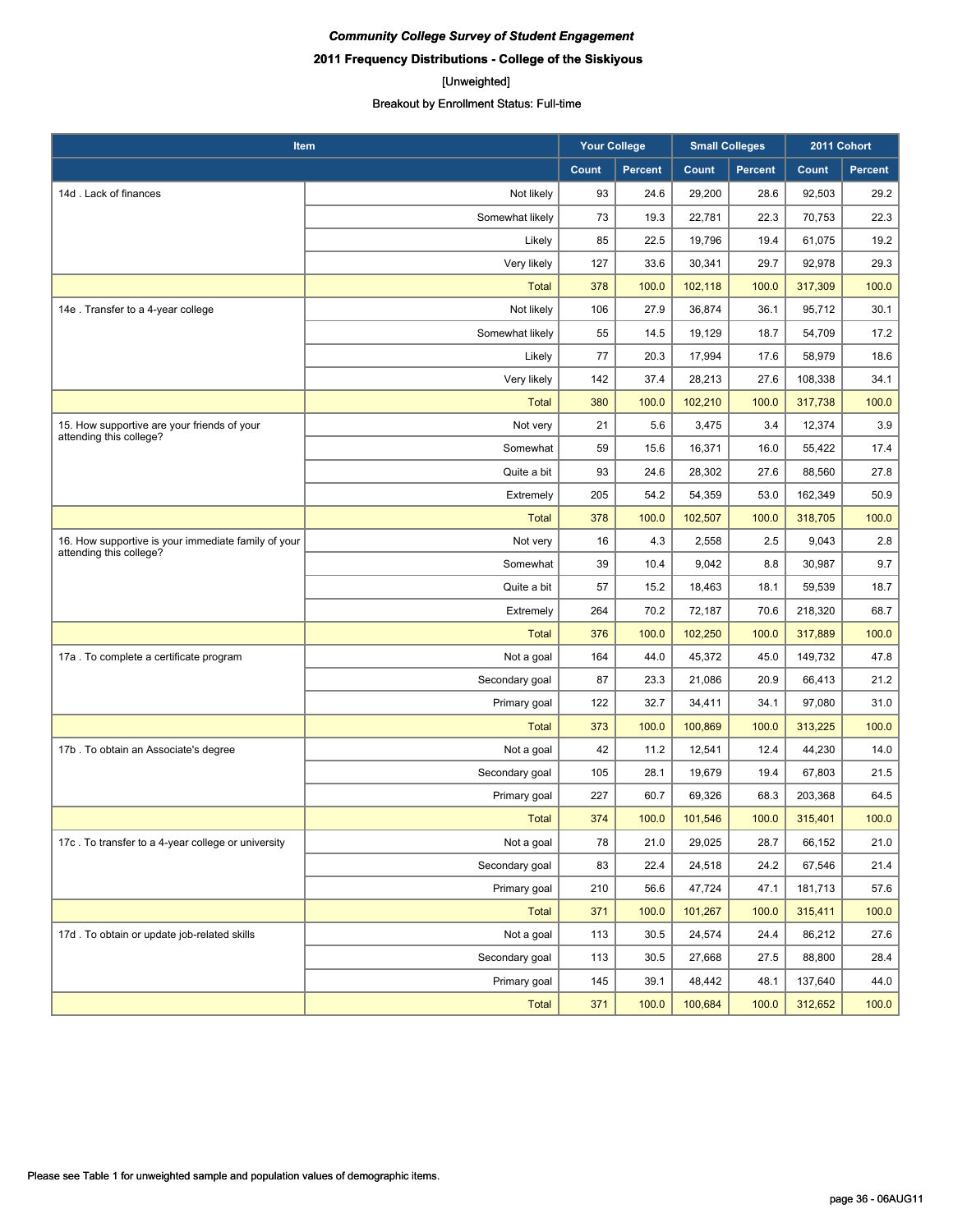## [Unweighted]

| Item                                                        |                | <b>Your College</b> |                | <b>Small Colleges</b> |                | 2011 Cohort |                |
|-------------------------------------------------------------|----------------|---------------------|----------------|-----------------------|----------------|-------------|----------------|
|                                                             |                | <b>Count</b>        | <b>Percent</b> | <b>Count</b>          | <b>Percent</b> | Count       | <b>Percent</b> |
| 17e. To take one or more courses for<br>self-improvement    | Not a goal     | 104                 | 28.1           | 24,073                | 23.8           | 79,424      | 25.3           |
|                                                             | Secondary goal | 131                 | 35.4           | 35,527                | 35.2           | 112,432     | 35.8           |
|                                                             | Primary goal   | 135                 | 36.5           | 41.380                | 41.0           | 121,914     | 38.9           |
|                                                             | <b>Total</b>   | 370                 | 100.0          | 100,980               | 100.0          | 313,770     | 100.0          |
| 17f. To change careers                                      | Not a goal     | 238                 | 64.0           | 55,312                | 54.8           | 183,149     | 58.4           |
|                                                             | Secondary goal | 49                  | 13.2           | 15,637                | 15.5           | 48,214      | 15.4           |
|                                                             | Primary goal   | 85                  | 22.8           | 30,009                | 29.7           | 82,151      | 26.2           |
|                                                             | <b>Total</b>   | 372                 | 100.0          | 100,958               | 100.0          | 313,514     | 100.0          |
| 18a. My own income/savings                                  | Not a source   | 134                 | 35.6           | 44,201                | 43.7           | 131,768     | 41.9           |
|                                                             | Minor source   | 144                 | 38.3           | 34,379                | 34.0           | 105,215     | 33.5           |
|                                                             | Major source   | 98                  | 26.1           | 22,587                | 22.3           | 77,323      | 24.6           |
|                                                             | <b>Total</b>   | 376                 | 100.0          | 101,167               | 100.0          | 314,306     | 100.0          |
| 18b. Parent or spouse/significant other's<br>income/savings | Not a source   | 206                 | 54.6           | 58,365                | 57.8           | 163,881     | 52.2           |
|                                                             | Minor source   | 72                  | 19.1           | 19,849                | 19.6           | 61,469      | 19.6           |
|                                                             | Major source   | 99                  | 26.3           | 22,802                | 22.6           | 88,606      | 28.2           |
|                                                             | <b>Total</b>   | 377                 | 100.0          | 101,016               | 100.0          | 313,956     | 100.0          |
| 18c. Employer contributions                                 | Not a source   | 333                 | 88.8           | 89,212                | 89.1           | 277,382     | 89.2           |
|                                                             | Minor source   | 32                  | 8.5            | 6,817                 | 6.8            | 20,811      | 6.7            |
|                                                             | Major source   | 10                  | 2.7            | 4,118                 | 4.1            | 12,833      | 4.1            |
|                                                             | <b>Total</b>   | 375                 | 100.0          | 100,147               | 100.0          | 311,026     | 100.0          |
| 18d. Grants & scholarships                                  | Not a source   | 88                  | 23.3           | 28,188                | 27.8           | 113,064     | 35.9           |
|                                                             | Minor source   | 60                  | 15.9           | 14,752                | 14.6           | 42,207      | 13.4           |
|                                                             | Major source   | 229                 | 60.7           | 58,407                | 57.6           | 159,327     | 50.6           |
|                                                             | <b>Total</b>   | 377                 | 100.0          | 101,347               | 100.0          | 314,598     | 100.0          |
| 18e. Student Ioans (bank, etc.)                             | Not a source   | 223                 | 59.2           | 54,190                | 53.6           | 191,716     | 61.1           |
|                                                             | Minor source   | 30                  | 8.0            | 10,827                | 10.7           | 30,699      | 9.8            |
|                                                             | Major source   | 124                 | 32.9           | 36,018                | 35.6           | 91,140      | 29.1           |
|                                                             | <b>Total</b>   | 377                 | 100.0          | 101,035               | 100.0          | 313,555     | 100.0          |
| 18f. Public assistance                                      | Not a source   | 289                 | 76.9           | 83,045                | 82.5           | 261,628     | 83.7           |
|                                                             | Minor source   | 48                  | 12.8           | 7,419                 | 7.4            | 20,917      | 6.7            |
|                                                             | Major source   | 39                  | 10.4           | 10,240                | 10.2           | 30,186      | 9.7            |
|                                                             | <b>Total</b>   | 376                 | 100.0          | 100,704               | 100.0          | 312,731     | 100.0          |
| 19. Proprietary (private) school or training program        | No response    | 355                 | 92.4           | 97,977                | 94.1           | 303,831     | 93.6           |
|                                                             | Response       | 29                  | 7.6            | 6,144                 | 5.9            | 20,705      | 6.4            |
|                                                             | Total          | 384                 | 100.0          | 104,121               | 100.0          | 324,536     | 100.0          |
| 19. Public vocational-technical school                      | No response    | 353                 | 91.9           | 94,910                | 91.2           | 298,377     | 91.9           |
|                                                             | Response       | 31                  | 8.1            | 9,211                 | 8.8            | 26,159      | 8.1            |
|                                                             | <b>Total</b>   | 384                 | 100.0          | 104,121               | 100.0          | 324,536     | 100.0          |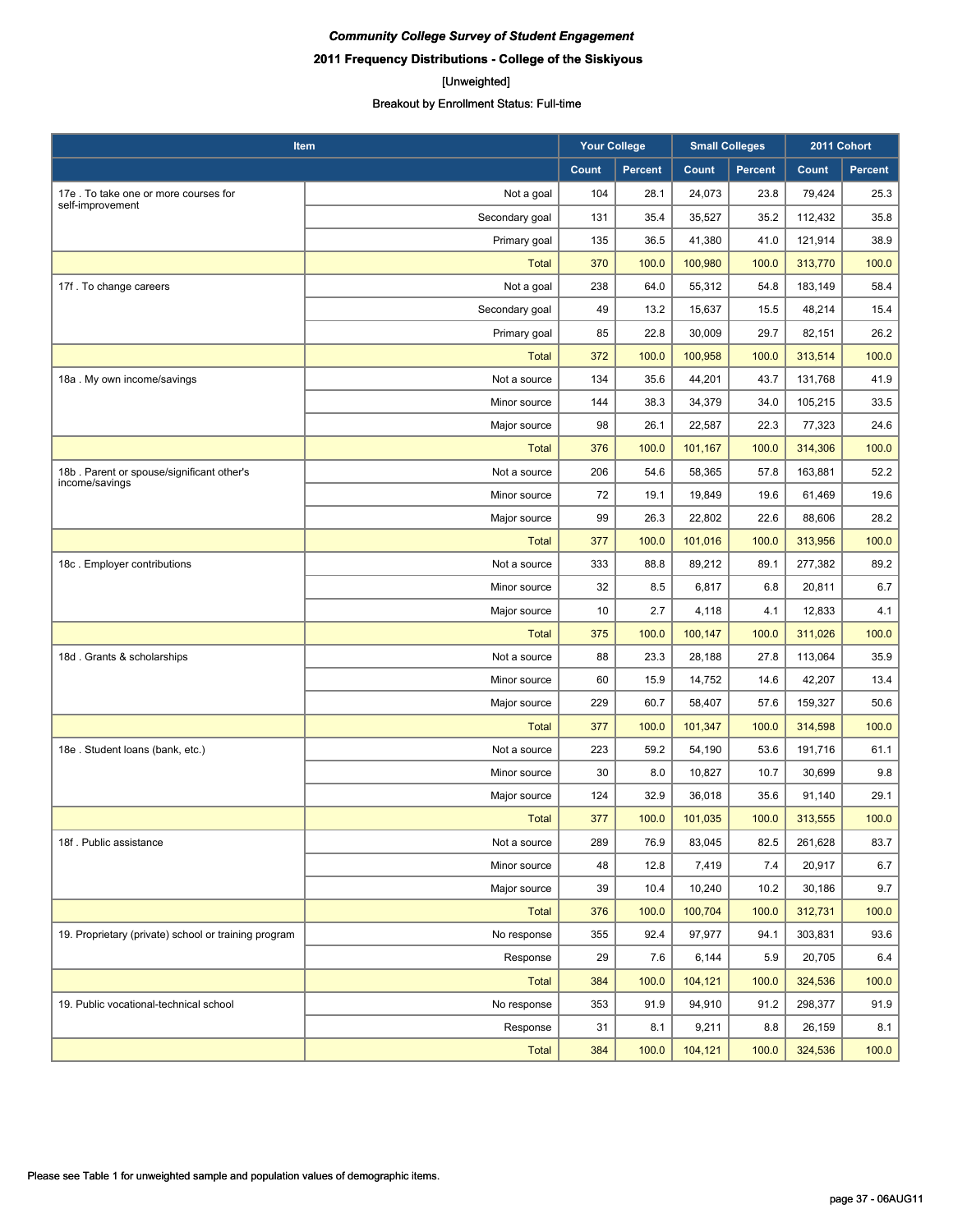## [Unweighted]

| Item                                                                                         |                                                                     | <b>Your College</b> |                | <b>Small Colleges</b> |                | 2011 Cohort |                |
|----------------------------------------------------------------------------------------------|---------------------------------------------------------------------|---------------------|----------------|-----------------------|----------------|-------------|----------------|
|                                                                                              |                                                                     | Count               | <b>Percent</b> | Count                 | <b>Percent</b> | Count       | <b>Percent</b> |
| 19. Another community or technical college                                                   | No response                                                         | 298                 | 77.6           | 86,034                | 82.6           | 271,258     | 83.6           |
|                                                                                              | Response                                                            | 86                  | 22.4           | 18,087                | 17.4           | 53,278      | 16.4           |
|                                                                                              | <b>Total</b>                                                        | 384                 | 100.0          | 104,121               | 100.0          | 324,536     | 100.0          |
| 19. 4-year college or university                                                             | No response                                                         | 356                 | 92.7           | 87,348                | 83.9           | 269,651     | 83.1           |
|                                                                                              | Response                                                            | 28                  | 7.3            | 16,773                | 16.1           | 54,885      | 16.9           |
|                                                                                              | <b>Total</b>                                                        | 384                 | 100.0          | 104,121               | 100.0          | 324,536     | 100.0          |
| 19. None                                                                                     | No response                                                         | 137                 | 35.7           | 42.756                | 41.1           | 133,832     | 41.2           |
|                                                                                              | Response                                                            | 247                 | 64.3           | 61,365                | 58.9           | 190,704     | 58.8           |
|                                                                                              | <b>Total</b>                                                        | 384                 | 100.0          | 104,121               | 100.0          | 324,536     | 100.0          |
| 20. When do you plan to take classes at this<br>college again?                               | I will accomplish my goal(s) this term and will not be<br>returning | 68                  | 18.0           | 15,044                | 14.7           | 46,058      | 14.5           |
|                                                                                              | I have no current plans to return                                   | 26                  | 6.9            | 5,883                 | 5.8            | 16,088      | 5.1            |
|                                                                                              | Within the next 12 months                                           | 229                 | 60.6           | 65,018                | 63.6           | 206.984     | 65.2           |
|                                                                                              | Uncertain                                                           | 55                  | 14.6           | 16,261                | 15.9           | 48,352      | 15.2           |
|                                                                                              | <b>Total</b>                                                        | 378                 | 100.0          | 102,206               | 100.0          | 317,482     | 100.0          |
| 21. At this college, in what range is your overall<br>college grade average?                 | Pass/fail classes only                                              | $\overline{2}$      | 0.5            | 376                   | 0.4            | 1,279       | 0.4            |
|                                                                                              | Do not have a GPA at this school                                    | 9                   | 2.4            | 1,310                 | 1.3            | 4,797       | 1.5            |
|                                                                                              | C- or lower                                                         | 6                   | 1.6            | 2,218                 | 2.2            | 6,833       | 2.2            |
|                                                                                              | C                                                                   | 26                  | 6.9            | 7,549                 | 7.4            | 23,191      | 7.3            |
|                                                                                              | $B - to C +$                                                        | 57                  | 15.1           | 20,236                | 19.9           | 62,926      | 19.9           |
|                                                                                              | B                                                                   | 104                 | 27.6           | 24,319                | 23.9           | 77,820      | 24.6           |
|                                                                                              | $A - to B +$                                                        | 114                 | 30.2           | 31,248                | 30.7           | 95,589      | 30.2           |
|                                                                                              | Α                                                                   | 59                  | 15.6           | 14,683                | 14.4           | 44,380      | 14.0           |
|                                                                                              | Total                                                               | 377                 | 100.0          | 101,939               | 100.0          | 316,815     | 100.0          |
| 22. When do you most frequently take classes at<br>this college?                             | Day classes (morning or afternoon)                                  | 345                 | 93.8           | 89,228                | 88.1           | 273,878     | 87.1           |
|                                                                                              | Evening classes                                                     | 22                  | 6.0            | 11,880                | 11.7           | 39,918      | 12.7           |
|                                                                                              | Weekend classes                                                     | 1                   | 0.3            | 168                   | 0.2            | 619         | 0.2            |
|                                                                                              | Total                                                               | 368                 | 100.0          | 101,276               | 100.0          | 314,415     | 100.0          |
| 23. How many TOTAL credit hours have you<br>earned at this college, not counting the courses | None                                                                | 29                  | 7.6            | 9,353                 | 9.2            | 29,054      | $9.2\,$        |
| you are currently taking this term?                                                          | 1-14 credits                                                        | 84                  | 22.1           | 27,770                | 27.2           | 91,223      | 28.9           |
|                                                                                              | 15-29 credits                                                       | 104                 | 27.4           | 26,191                | 25.7           | 76,902      | 24.3           |
|                                                                                              | 30-44 credits                                                       | 57                  | 15.0           | 15,833                | 15.5           | 50,572      | 16.0           |
|                                                                                              | 45-60 credits                                                       | 63                  | 16.6           | 13,177                | 12.9           | 40,676      | 12.9           |
|                                                                                              | Over 60 credits                                                     | 43                  | 11.3           | 9,609                 | 9.4            | 27,696      | 8.8            |
|                                                                                              | <b>Total</b>                                                        | 380                 | 100.0          | 101,933               | 100.0          | 316,123     | 100.0          |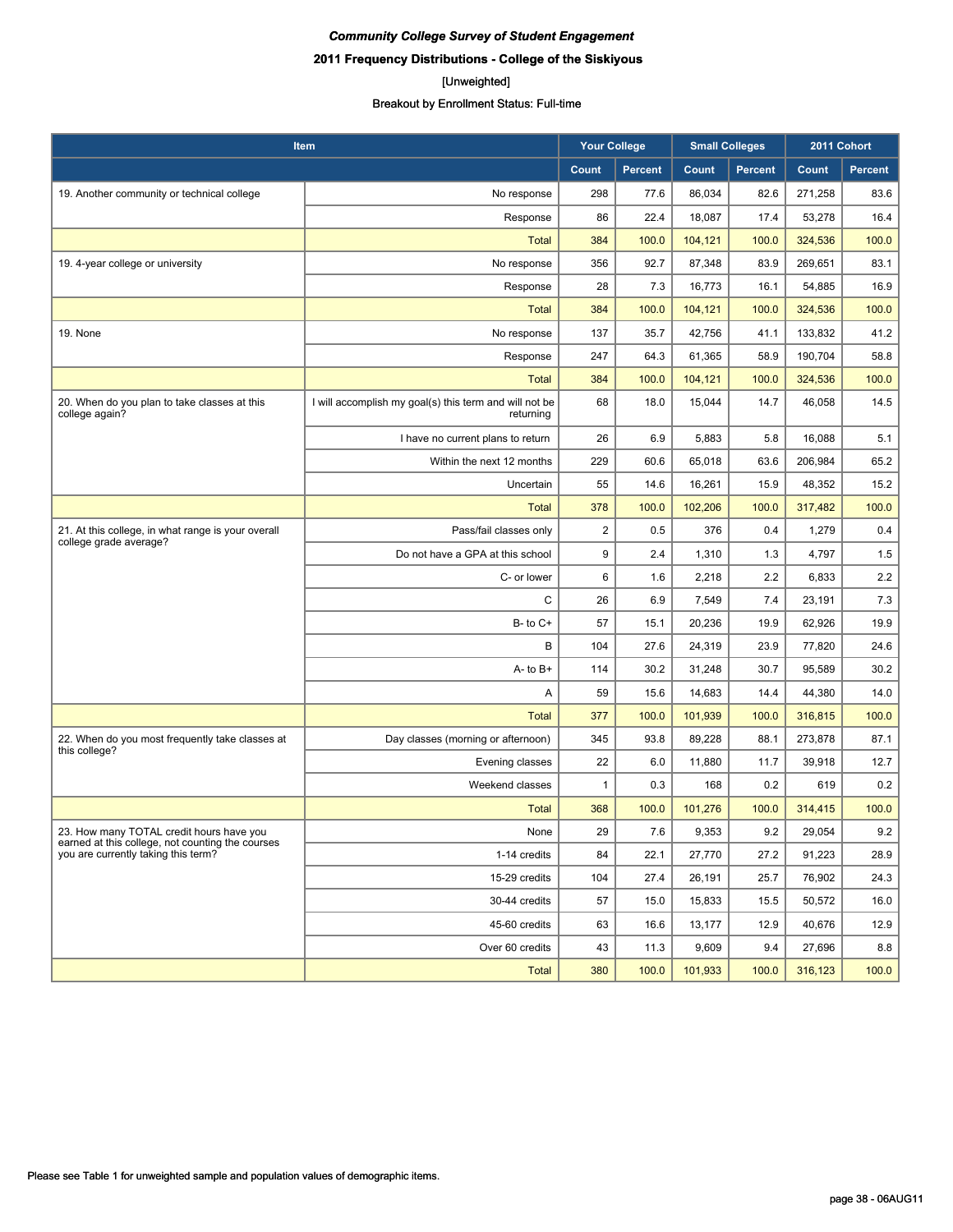#### [Unweighted]

| Item                                             |                   | <b>Your College</b> |                | <b>Small Colleges</b> |                | 2011 Cohort |         |
|--------------------------------------------------|-------------------|---------------------|----------------|-----------------------|----------------|-------------|---------|
|                                                  |                   | <b>Count</b>        | <b>Percent</b> | Count                 | <b>Percent</b> | Count       | Percent |
| 24. None                                         | No response       | 33                  | 8.6            | 9,061                 | 8.7            | 30,759      | 9.5     |
|                                                  | Response          | 351                 | 91.4           | 95.060                | 91.3           | 293,777     | 90.5    |
|                                                  | Total             | 384                 | 100.0          | 104,121               | 100.0          | 324,536     | 100.0   |
| 24. High school                                  | No response       | 380                 | 99.0           | 102,877               | 98.8           | 320,471     | 98.7    |
|                                                  | Response          | 4                   | 1.0            | 1,244                 | 1.2            | 4,065       | 1.3     |
|                                                  | <b>Total</b>      | 384                 | 100.0          | 104,121               | 100.0          | 324,536     | 100.0   |
| 24. Vocational/technical school                  | No response       | 379                 | 98.7           | 103,018               | 98.9           | 321,741     | 99.1    |
|                                                  | Response          | 5                   | 1.3            | 1,103                 | 1.1            | 2,795       | 0.9     |
|                                                  | <b>Total</b>      | 384                 | 100.0          | 104,121               | 100.0          | 324,536     | 100.0   |
| 24. Another community or technical college       | No response       | 371                 | 96.6           | 102,366               | 98.3           | 318,835     | 98.2    |
|                                                  | Response          | 13                  | 3.4            | 1,755                 | 1.7            | 5,701       | 1.8     |
|                                                  | <b>Total</b>      | 384                 | 100.0          | 104,121               | 100.0          | 324,536     | 100.0   |
| 24. 4-year college/ university                   | No response       | 383                 | 99.7           | 102,229               | 98.2           | 317,377     | 97.8    |
|                                                  | Response          | 1                   | 0.3            | 1,892                 | 1.8            | 7,159       | 2.2     |
|                                                  | <b>Total</b>      | 384                 | 100.0          | 104,121               | 100.0          | 324,536     | 100.0   |
| 24. Other                                        | No response       | 373                 | 97.1           | 101,084               | 97.1           | 314,745     | 97.0    |
|                                                  | Response          | 11                  | 2.9            | 3,037                 | 2.9            | 9,791       | 3.0     |
|                                                  | <b>Total</b>      | 384                 | 100.0          | 104,121               | 100.0          | 324,536     | 100.0   |
| 25. How many classes are you presently taking at | None              | 333                 | 87.4           | 90,334                | 88.1           | 278,362     | 87.4    |
| OTHER institutions?                              | 1 class           | 11                  | 2.9            | 1,939                 | 1.9            | 5,978       | 1.9     |
|                                                  | 2 classes         | 4                   | 1.0            | 1,355                 | 1.3            | 4,591       | 1.4     |
|                                                  | 3 classes         | 8                   | 2.1            | 2,029                 | 2.0            | 7,489       | 2.4     |
|                                                  | 4 classes or more | 25                  | 6.6            | 6,934                 | 6.8            | 22,254      | 7.0     |
|                                                  | <b>Total</b>      | 381                 | 100.0          | 102,591               | 100.0          | 318,674     | 100.0   |
| 26. Would you recommend this college to a friend | Yes               | 348                 | 91.1           | 94,794                | 92.6           | 296,942     | 93.3    |
| or family member?                                | No                | 34                  | 8.9            | 7,574                 | 7.4            | 21,202      | 6.7     |
|                                                  | <b>Total</b>      | 382                 | 100.0          | 102,368               | 100.0          | 318,144     | 100.0   |
| 27. How would you evaluate your entire           | Poor              | 6                   | 1.6            | 1,617                 | 1.6            | 4,859       | 1.5     |
| educational experience at this college?          | Fair              | 58                  | 15.3           | 12,949                | 12.6           | 41,879      | 13.1    |
|                                                  | Good              | 203                 | 53.6           | 54,503                | 53.1           | 174,032     | 54.6    |
|                                                  | Excellent         | 112                 | 29.6           | 33,538                | 32.7           | 98,091      | 30.8    |
|                                                  | <b>Total</b>      | 379                 | 100.0          | 102,607               | 100.0          | 318,861     | 100.0   |
| 28. Do you have children who live with you?      | Yes               | 94                  | 24.7           | 31,007                | 30.3           | 83,056      | 26.1    |
|                                                  | No                | 286                 | 75.3           | 71,453                | 69.7           | 235,208     | 73.9    |
|                                                  | Total             | 380                 | 100.0          | 102,460               | 100.0          | 318,264     | 100.0   |
| 31. Marital status                               | Yes               | 66                  | 17.3           | 18,844                | 18.4           | 49,382      | 15.5    |
|                                                  | No                | 315                 | 82.7           | 83,689                | 81.6           | 269,257     | 84.5    |
|                                                  | <b>Total</b>      | 381                 | 100.0          | 102,533               | 100.0          | 318,639     | 100.0   |